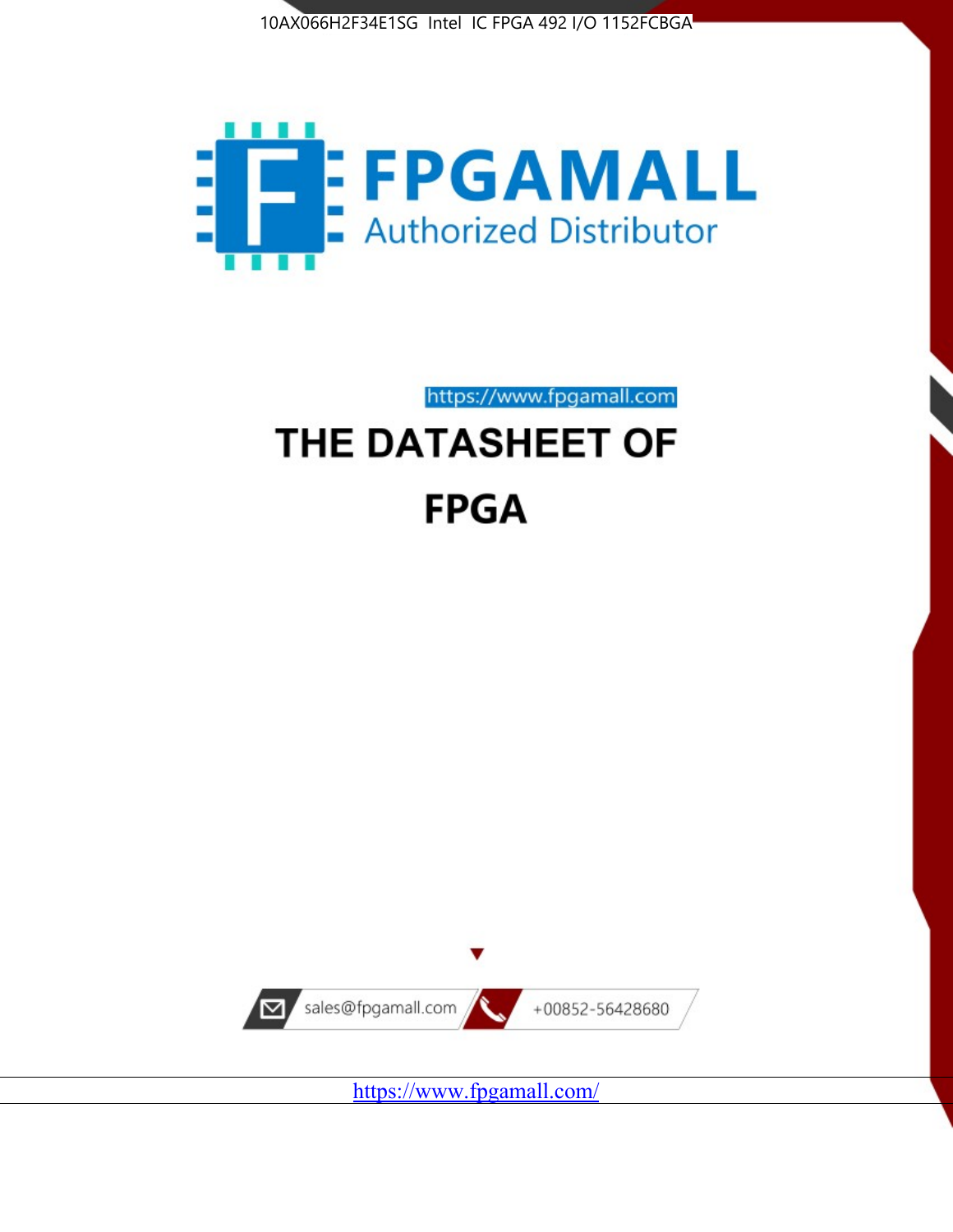10AX066H2F34E1SG Intel IC FPGA 492 I/O 1152FCBGA



# **Intel® Arria® 10 Device Overview**



**A10-OVERVIEW | 2018.12.06** Latest document on the web: **[PDF](https://www.intel.com/content/dam/www/programmable/us/en/pdfs/literature/hb/arria-10/a10_overview.pdf)** | **[HTML](https://www.intel.com/content/www/us/en/programmable/documentation/sam1403480274650.html)**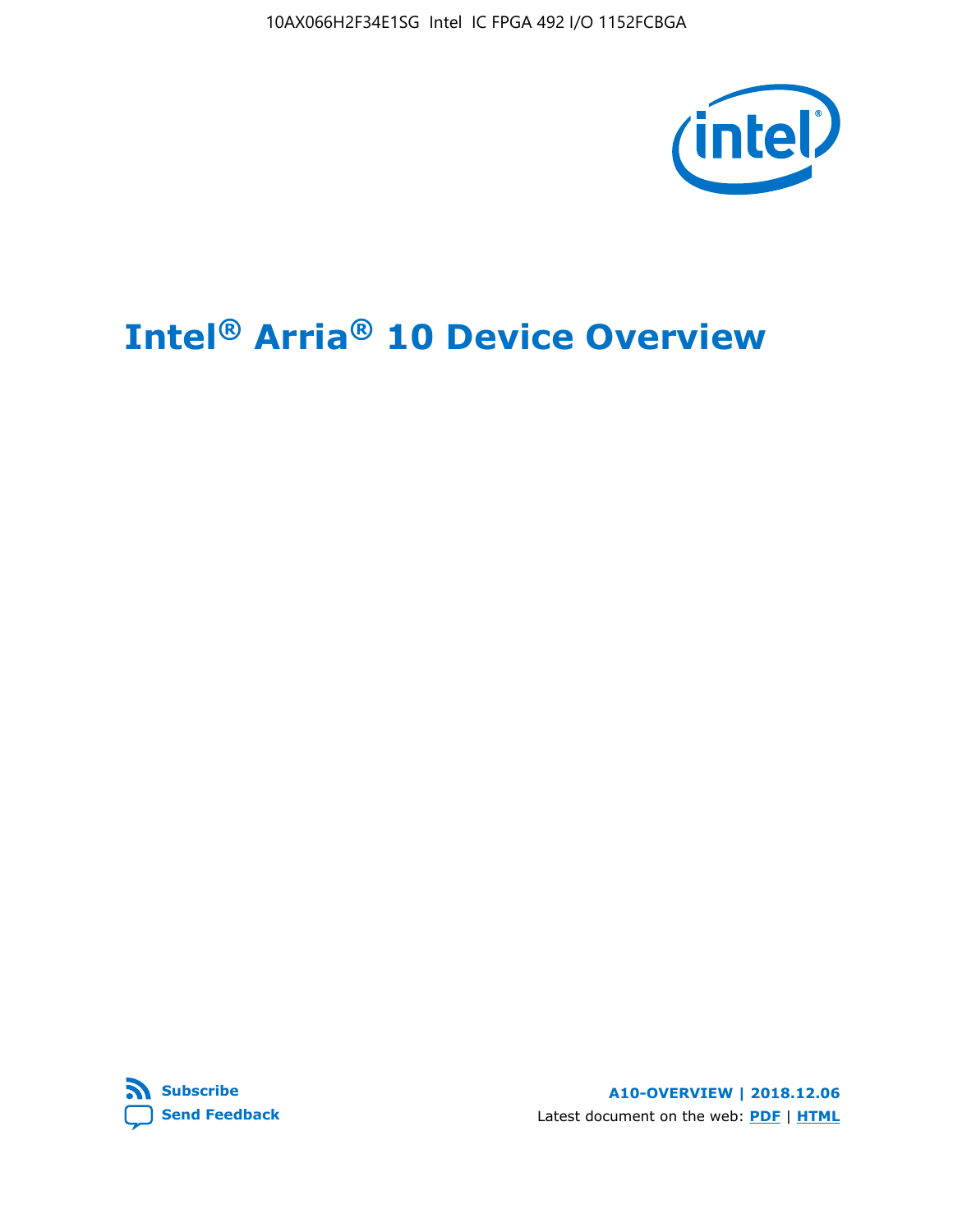

**Contents** 

# **Contents**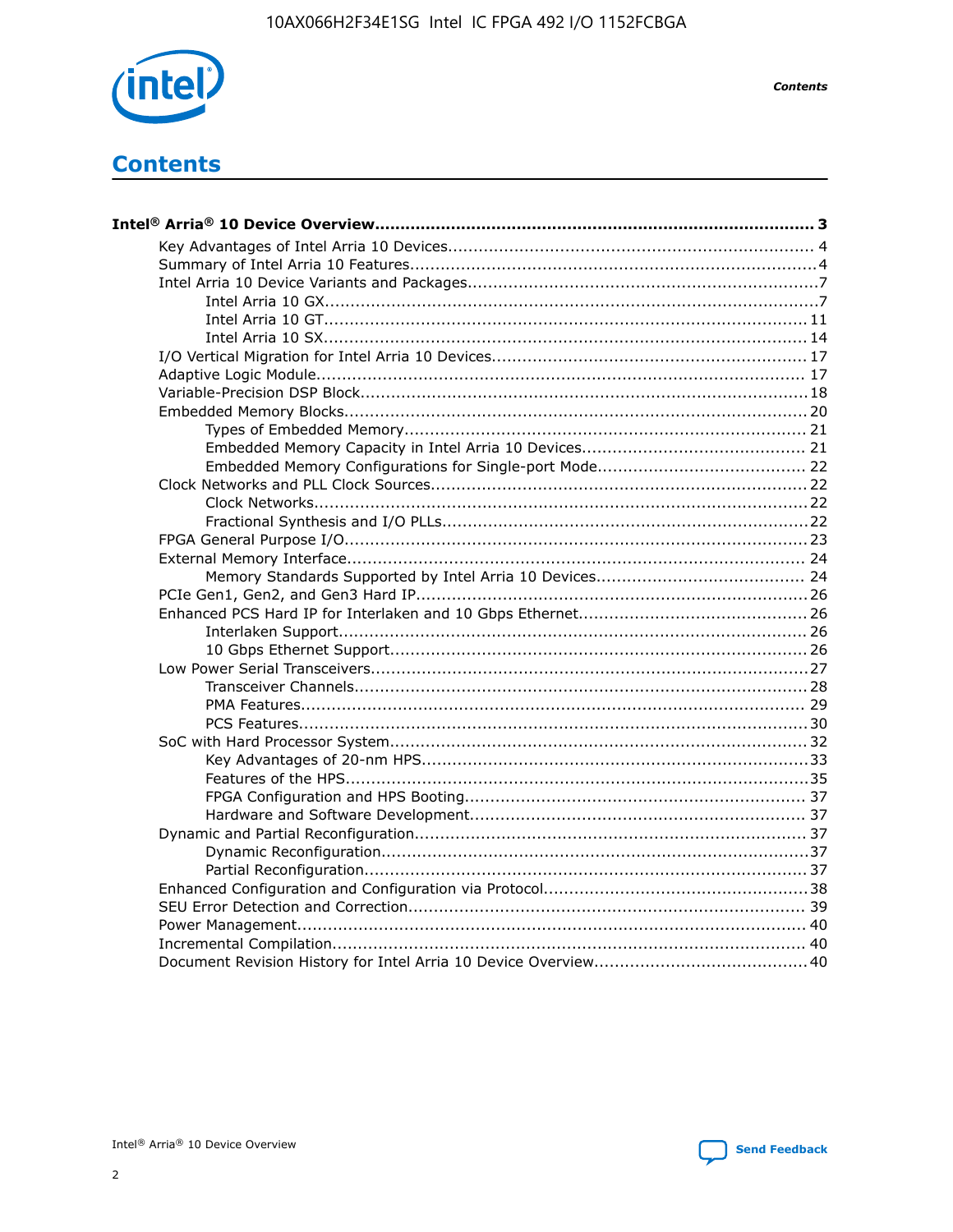**A10-OVERVIEW | 2018.12.06**

**[Send Feedback](mailto:FPGAtechdocfeedback@intel.com?subject=Feedback%20on%20Intel%20Arria%2010%20Device%20Overview%20(A10-OVERVIEW%202018.12.06)&body=We%20appreciate%20your%20feedback.%20In%20your%20comments,%20also%20specify%20the%20page%20number%20or%20paragraph.%20Thank%20you.)**



# **Intel® Arria® 10 Device Overview**

The Intel<sup>®</sup> Arria<sup>®</sup> 10 device family consists of high-performance and power-efficient 20 nm mid-range FPGAs and SoCs.

Intel Arria 10 device family delivers:

- Higher performance than the previous generation of mid-range and high-end FPGAs.
- Power efficiency attained through a comprehensive set of power-saving technologies.

The Intel Arria 10 devices are ideal for high performance, power-sensitive, midrange applications in diverse markets.

| <b>Market</b>         | <b>Applications</b>                                                                                               |
|-----------------------|-------------------------------------------------------------------------------------------------------------------|
| Wireless              | Channel and switch cards in remote radio heads<br>٠<br>Mobile backhaul<br>٠                                       |
| Wireline              | 40G/100G muxponders and transponders<br>٠<br>100G line cards<br>٠<br><b>Bridging</b><br>٠<br>Aggregation<br>٠     |
| <b>Broadcast</b>      | Studio switches<br>٠<br>Servers and transport<br>٠<br>Videoconferencing<br>٠<br>Professional audio and video<br>٠ |
| Computing and Storage | Flash cache<br>٠<br>Cloud computing servers<br>٠<br>Server acceleration<br>٠                                      |
| Medical               | Diagnostic scanners<br>٠<br>Diagnostic imaging<br>٠                                                               |
| Military              | Missile guidance and control<br>٠<br>Radar<br>٠<br>Electronic warfare<br>٠<br>Secure communications<br>٠          |

#### **Table 1. Sample Markets and Ideal Applications for Intel Arria 10 Devices**

#### **Related Information**

- [Intel Arria 10 Device Handbook: Known Issues](http://www.altera.com/support/kdb/solutions/rd07302013_646.html) Lists the planned updates to the *Intel Arria 10 Device Handbook* chapters.
- [Intel Arria 10 GX/GT Device Errata and Design Recommendations](https://www.intel.com/content/www/us/en/programmable/documentation/agz1493851706374.html#yqz1494433888646)
- [Intel Arria 10 SX Device Errata and Design Recommendations](https://www.intel.com/content/www/us/en/programmable/documentation/cru1462832385668.html#cru1462832558642)

Intel Corporation. All rights reserved. Intel, the Intel logo, Altera, Arria, Cyclone, Enpirion, MAX, Nios, Quartus and Stratix words and logos are trademarks of Intel Corporation or its subsidiaries in the U.S. and/or other countries. Intel warrants performance of its FPGA and semiconductor products to current specifications in accordance with Intel's standard warranty, but reserves the right to make changes to any products and services at any time without notice. Intel assumes no responsibility or liability arising out of the application or use of any information, product, or service described herein except as expressly agreed to in writing by Intel. Intel customers are advised to obtain the latest version of device specifications before relying on any published information and before placing orders for products or services. \*Other names and brands may be claimed as the property of others.

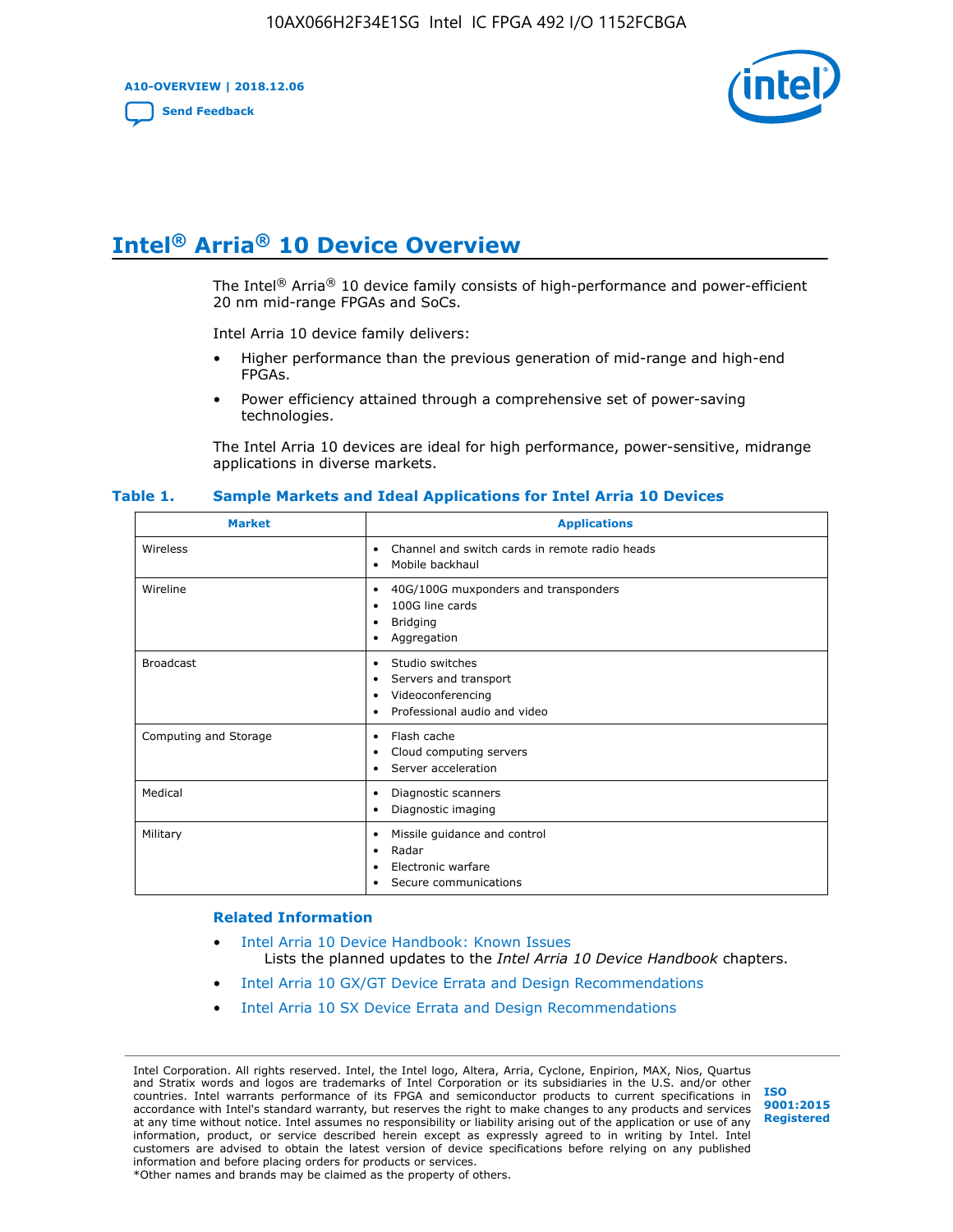

# **Key Advantages of Intel Arria 10 Devices**

## **Table 2. Key Advantages of the Intel Arria 10 Device Family**

| <b>Advantage</b>                                                                                          | <b>Supporting Feature</b>                                                                                                                                                                                                                                                                                                |
|-----------------------------------------------------------------------------------------------------------|--------------------------------------------------------------------------------------------------------------------------------------------------------------------------------------------------------------------------------------------------------------------------------------------------------------------------|
| Enhanced core architecture                                                                                | Built on TSMC's 20 nm process technology<br>٠<br>60% higher performance than the previous generation of mid-range FPGAs<br>٠<br>15% higher performance than the fastest previous-generation FPGA<br>٠                                                                                                                    |
| High-bandwidth integrated<br>transceivers                                                                 | Short-reach rates up to 25.8 Gigabits per second (Gbps)<br>٠<br>Backplane capability up to 12.5 Gbps<br>٠<br>Integrated 10GBASE-KR and 40GBASE-KR4 Forward Error Correction (FEC)<br>٠                                                                                                                                   |
| Improved logic integration and<br>hard IP blocks                                                          | 8-input adaptive logic module (ALM)<br>٠<br>Up to 65.6 megabits (Mb) of embedded memory<br>٠<br>Variable-precision digital signal processing (DSP) blocks<br>Fractional synthesis phase-locked loops (PLLs)<br>Hard PCI Express Gen3 IP blocks<br>Hard memory controllers and PHY up to 2,400 Megabits per second (Mbps) |
| Second generation hard<br>processor system (HPS) with<br>integrated ARM* Cortex*-A9*<br>MPCore* processor | Tight integration of a dual-core ARM Cortex-A9 MPCore processor, hard IP, and an<br>٠<br>FPGA in a single Intel Arria 10 system-on-a-chip (SoC)<br>Supports over 128 Gbps peak bandwidth with integrated data coherency between<br>$\bullet$<br>the processor and the FPGA fabric                                        |
| Advanced power savings                                                                                    | Comprehensive set of advanced power saving features<br>٠<br>Power-optimized MultiTrack routing and core architecture<br>٠<br>Up to 40% lower power compared to previous generation of mid-range FPGAs<br>Up to 60% lower power compared to previous generation of high-end FPGAs                                         |

# **Summary of Intel Arria 10 Features**

## **Table 3. Summary of Features for Intel Arria 10 Devices**

| <b>Feature</b>                  | <b>Description</b>                                                                                                                                                                                                                                                                                                                                                                                 |
|---------------------------------|----------------------------------------------------------------------------------------------------------------------------------------------------------------------------------------------------------------------------------------------------------------------------------------------------------------------------------------------------------------------------------------------------|
| Technology                      | TSMC's 20-nm SoC process technology<br>Allows operation at a lower $V_{\text{CC}}$ level of 0.82 V instead of the 0.9 V standard $V_{\text{CC}}$ core voltage                                                                                                                                                                                                                                      |
| Packaging                       | 1.0 mm ball-pitch Fineline BGA packaging<br>٠<br>0.8 mm ball-pitch Ultra Fineline BGA packaging<br>Multiple devices with identical package footprints for seamless migration between different<br><b>FPGA</b> densities<br>Devices with compatible package footprints allow migration to next generation high-end<br>Stratix $@10$ devices<br>RoHS, leaded $(1)$ , and lead-free (Pb-free) options |
| High-performance<br>FPGA fabric | Enhanced 8-input ALM with four registers<br>Improved multi-track routing architecture to reduce congestion and improve compilation time<br>Hierarchical core clocking architecture<br>Fine-grained partial reconfiguration                                                                                                                                                                         |
| Internal memory<br>blocks       | M20K-20-Kb memory blocks with hard error correction code (ECC)<br>Memory logic array block (MLAB)-640-bit memory                                                                                                                                                                                                                                                                                   |
|                                 | continued                                                                                                                                                                                                                                                                                                                                                                                          |



<sup>(1)</sup> Contact Intel for availability.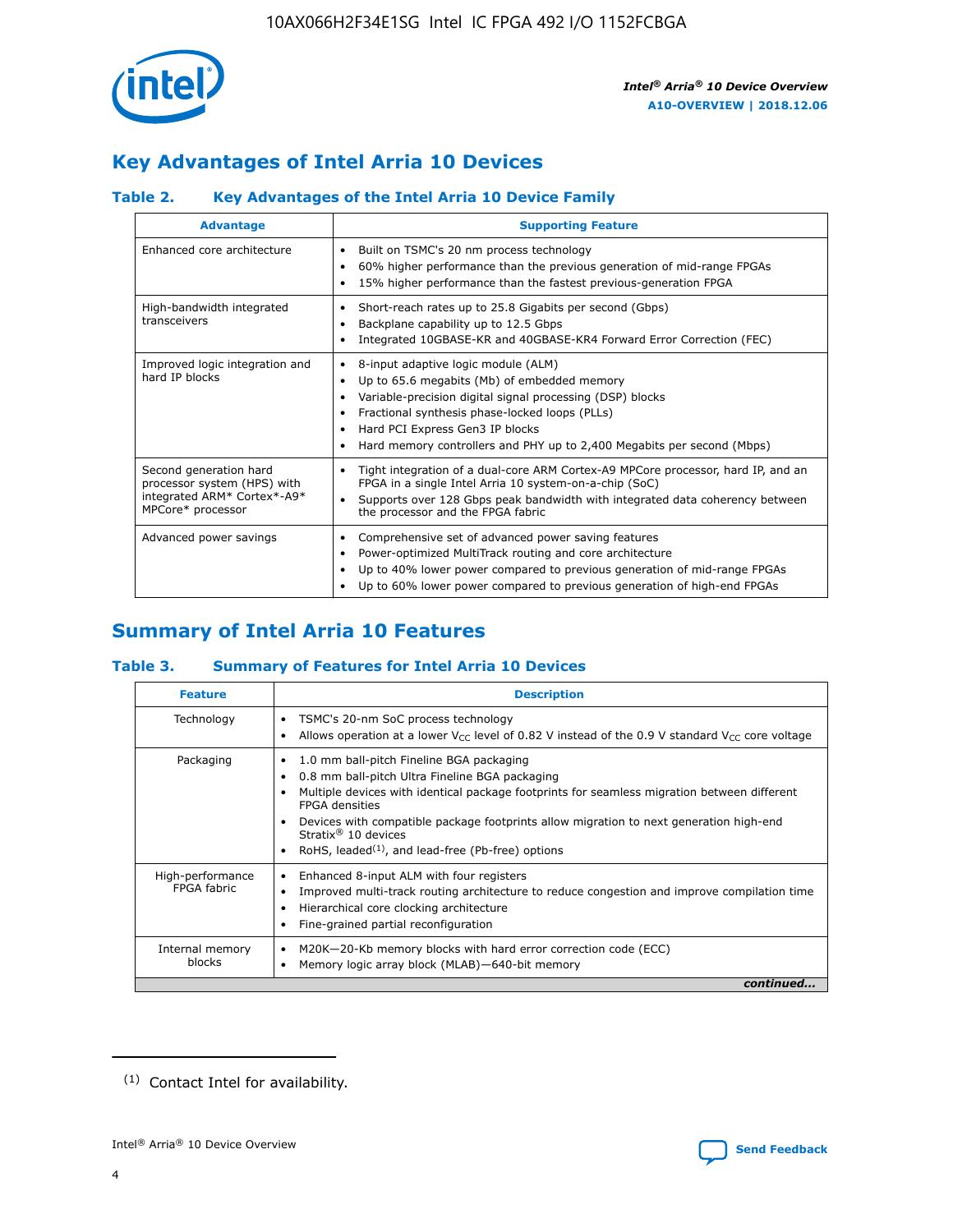r



| <b>Feature</b>                         |                                                                                                                | <b>Description</b>                                                                                                                                                                                                                                                                                                                                                                                                                                                                                                                                                                                                                                                                                                                                                                                                                     |  |  |  |  |  |  |
|----------------------------------------|----------------------------------------------------------------------------------------------------------------|----------------------------------------------------------------------------------------------------------------------------------------------------------------------------------------------------------------------------------------------------------------------------------------------------------------------------------------------------------------------------------------------------------------------------------------------------------------------------------------------------------------------------------------------------------------------------------------------------------------------------------------------------------------------------------------------------------------------------------------------------------------------------------------------------------------------------------------|--|--|--|--|--|--|
| Embedded Hard IP<br>blocks             | Variable-precision DSP                                                                                         | Native support for signal processing precision levels from $18 \times 19$ to<br>54 x 54<br>Native support for 27 x 27 multiplier mode<br>64-bit accumulator and cascade for systolic finite impulse responses<br>(FIRs)<br>Internal coefficient memory banks<br>$\bullet$<br>Preadder/subtractor for improved efficiency<br>Additional pipeline register to increase performance and reduce<br>power<br>Supports floating point arithmetic:<br>- Perform multiplication, addition, subtraction, multiply-add,<br>multiply-subtract, and complex multiplication.<br>- Supports multiplication with accumulation capability, cascade<br>summation, and cascade subtraction capability.<br>- Dynamic accumulator reset control.<br>- Support direct vector dot and complex multiplication chaining<br>multiply floating point DSP blocks. |  |  |  |  |  |  |
|                                        | Memory controller                                                                                              | DDR4, DDR3, and DDR3L                                                                                                                                                                                                                                                                                                                                                                                                                                                                                                                                                                                                                                                                                                                                                                                                                  |  |  |  |  |  |  |
|                                        | PCI Express*                                                                                                   | PCI Express (PCIe*) Gen3 (x1, x2, x4, or x8), Gen2 (x1, x2, x4, or x8)<br>and Gen1 (x1, x2, x4, or x8) hard IP with complete protocol stack,<br>endpoint, and root port                                                                                                                                                                                                                                                                                                                                                                                                                                                                                                                                                                                                                                                                |  |  |  |  |  |  |
|                                        | Transceiver I/O                                                                                                | 10GBASE-KR/40GBASE-KR4 Forward Error Correction (FEC)<br>PCS hard IPs that support:<br>$\bullet$<br>- 10-Gbps Ethernet (10GbE)<br>- PCIe PIPE interface<br>$-$ Interlaken<br>- Gbps Ethernet (GbE)<br>- Common Public Radio Interface (CPRI) with deterministic latency<br>support<br>- Gigabit-capable passive optical network (GPON) with fast lock-<br>time support<br>13.5G JESD204b<br>$\bullet$<br>8B/10B, 64B/66B, 64B/67B encoders and decoders<br>Custom mode support for proprietary protocols                                                                                                                                                                                                                                                                                                                               |  |  |  |  |  |  |
| Core clock networks                    | $\bullet$<br>$\bullet$                                                                                         | Up to 800 MHz fabric clocking, depending on the application:<br>- 667 MHz external memory interface clocking with 2,400 Mbps DDR4 interface<br>- 800 MHz LVDS interface clocking with 1,600 Mbps LVDS interface<br>Global, regional, and peripheral clock networks<br>Clock networks that are not used can be gated to reduce dynamic power                                                                                                                                                                                                                                                                                                                                                                                                                                                                                            |  |  |  |  |  |  |
| Phase-locked loops<br>(PLLs)           | High-resolution fractional synthesis PLLs:<br>$\bullet$<br>Integer PLLs:<br>- Adjacent to general purpose I/Os | - Precision clock synthesis, clock delay compensation, and zero delay buffering (ZDB)<br>- Support integer mode and fractional mode<br>- Fractional mode support with third-order delta-sigma modulation<br>- Support external memory and LVDS interfaces                                                                                                                                                                                                                                                                                                                                                                                                                                                                                                                                                                              |  |  |  |  |  |  |
| FPGA General-purpose<br>$I/Os$ (GPIOs) | On-chip termination (OCT)                                                                                      | 1.6 Gbps LVDS-every pair can be configured as receiver or transmitter<br>1.2 V to 3.0 V single-ended LVTTL/LVCMOS interfacing                                                                                                                                                                                                                                                                                                                                                                                                                                                                                                                                                                                                                                                                                                          |  |  |  |  |  |  |
| <b>External Memory</b><br>Interface    |                                                                                                                | Hard memory controller- DDR4, DDR3, and DDR3L support<br>$-$ DDR4-speeds up to 1,200 MHz/2,400 Mbps<br>- DDR3-speeds up to 1,067 MHz/2,133 Mbps<br>Soft memory controller—provides support for RLDRAM $3^{(2)}$ , QDR IV $^{(2)}$ , and QDR II+<br>continued                                                                                                                                                                                                                                                                                                                                                                                                                                                                                                                                                                           |  |  |  |  |  |  |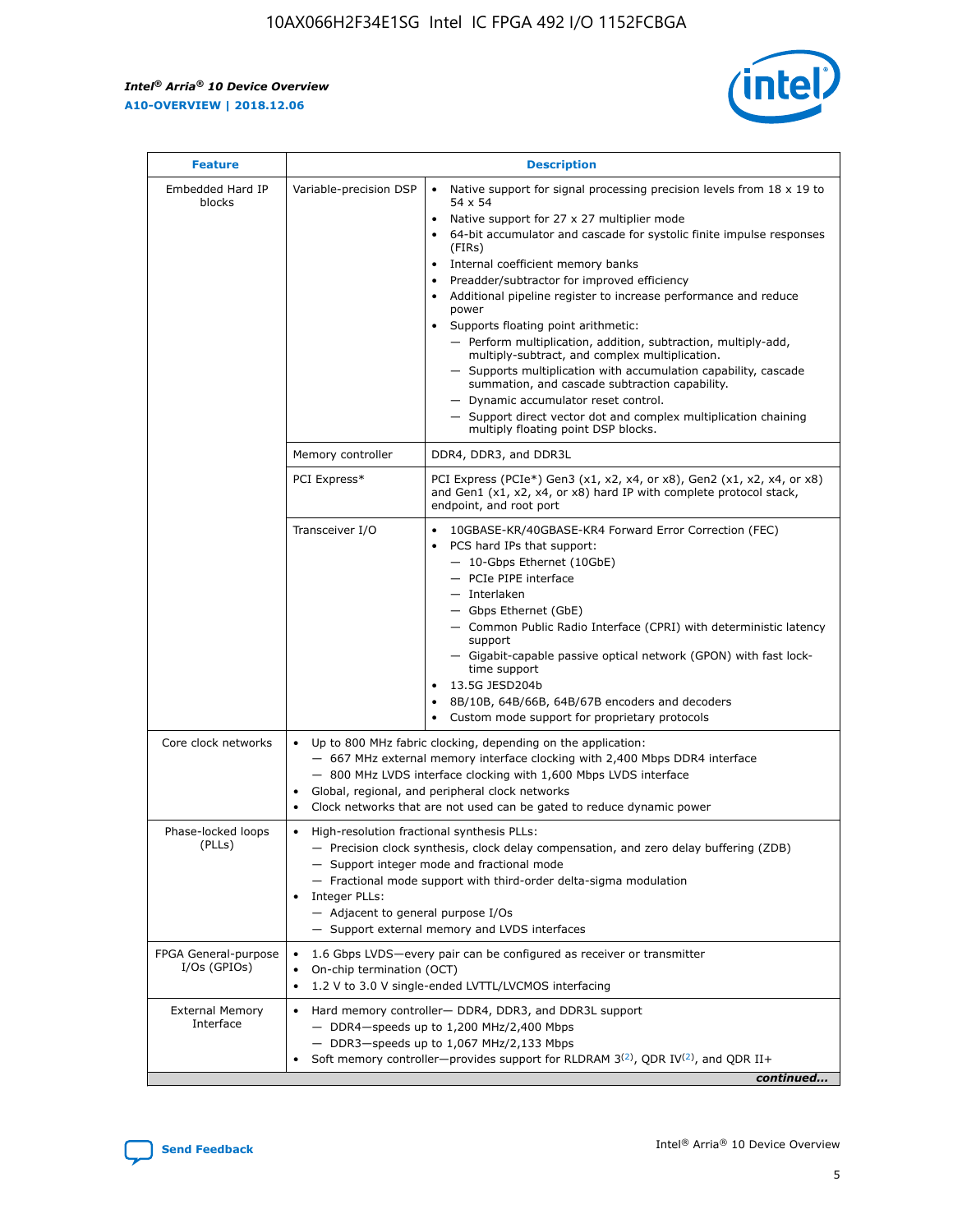

| <b>Feature</b>                                    | <b>Description</b>                                                                                                                                                                                                                                                                                                                                                                                                                                                                                                                                                                                                                           |  |  |  |  |  |  |  |  |
|---------------------------------------------------|----------------------------------------------------------------------------------------------------------------------------------------------------------------------------------------------------------------------------------------------------------------------------------------------------------------------------------------------------------------------------------------------------------------------------------------------------------------------------------------------------------------------------------------------------------------------------------------------------------------------------------------------|--|--|--|--|--|--|--|--|
| Low-power serial<br>transceivers                  | • Continuous operating range:<br>- Intel Arria 10 GX-1 Gbps to 17.4 Gbps<br>- Intel Arria 10 GT-1 Gbps to 25.8 Gbps<br>Backplane support:<br>$-$ Intel Arria 10 GX-up to 12.5<br>- Intel Arria 10 GT-up to 12.5<br>Extended range down to 125 Mbps with oversampling<br>ATX transmit PLLs with user-configurable fractional synthesis capability<br>• Electronic Dispersion Compensation (EDC) support for XFP, SFP+, QSFP, and CFP optical<br>module<br>• Adaptive linear and decision feedback equalization<br>Transmitter pre-emphasis and de-emphasis<br>$\bullet$<br>Dynamic partial reconfiguration of individual transceiver channels |  |  |  |  |  |  |  |  |
| <b>HPS</b><br>(Intel Arria 10 SX<br>devices only) | Dual-core ARM Cortex-A9 MPCore processor-1.2 GHz CPU with<br>Processor and system<br>$\bullet$<br>1.5 GHz overdrive capability<br>256 KB on-chip RAM and 64 KB on-chip ROM<br>System peripherals-general-purpose timers, watchdog timers, direct<br>memory access (DMA) controller, FPGA configuration manager, and<br>clock and reset managers<br>• Security features—anti-tamper, secure boot, Advanced Encryption<br>Standard (AES) and authentication (SHA)<br>ARM CoreSight* JTAG debug access port, trace port, and on-chip<br>trace storage                                                                                           |  |  |  |  |  |  |  |  |
|                                                   | <b>External interfaces</b><br>Hard memory interface—Hard memory controller (2,400 Mbps DDR4,<br>$\bullet$<br>and 2,133 Mbps DDR3), Quad serial peripheral interface (QSPI) flash<br>controller, NAND flash controller, direct memory access (DMA)<br>controller, Secure Digital/MultiMediaCard (SD/MMC) controller<br>Communication interface-10/100/1000 Ethernet media access<br>control (MAC), USB On-The-GO (OTG) controllers, I <sup>2</sup> C controllers,<br>UART 16550, serial peripheral interface (SPI), and up to 62<br>HPS GPIO interfaces (48 direct-share I/Os)                                                                |  |  |  |  |  |  |  |  |
|                                                   | High-performance ARM AMBA* AXI bus bridges that support<br>Interconnects to core<br>$\bullet$<br>simultaneous read and write<br>HPS-FPGA bridges—include the FPGA-to-HPS, HPS-to-FPGA, and<br>lightweight HPS-to-FPGA bridges that allow the FPGA fabric to issue<br>transactions to slaves in the HPS, and vice versa<br>Configuration bridge that allows HPS configuration manager to<br>configure the core logic via dedicated 32-bit configuration port<br>FPGA-to-HPS SDRAM controller bridge-provides configuration<br>interfaces for the multiport front end (MPFE) of the HPS SDRAM<br>controller                                    |  |  |  |  |  |  |  |  |
| Configuration                                     | Tamper protection—comprehensive design protection to protect your valuable IP investments<br>Enhanced 256-bit advanced encryption standard (AES) design security with authentication<br>٠<br>Configuration via protocol (CvP) using PCIe Gen1, Gen2, or Gen3<br>continued                                                                                                                                                                                                                                                                                                                                                                    |  |  |  |  |  |  |  |  |

<sup>(2)</sup> Intel Arria 10 devices support this external memory interface using hard PHY with soft memory controller.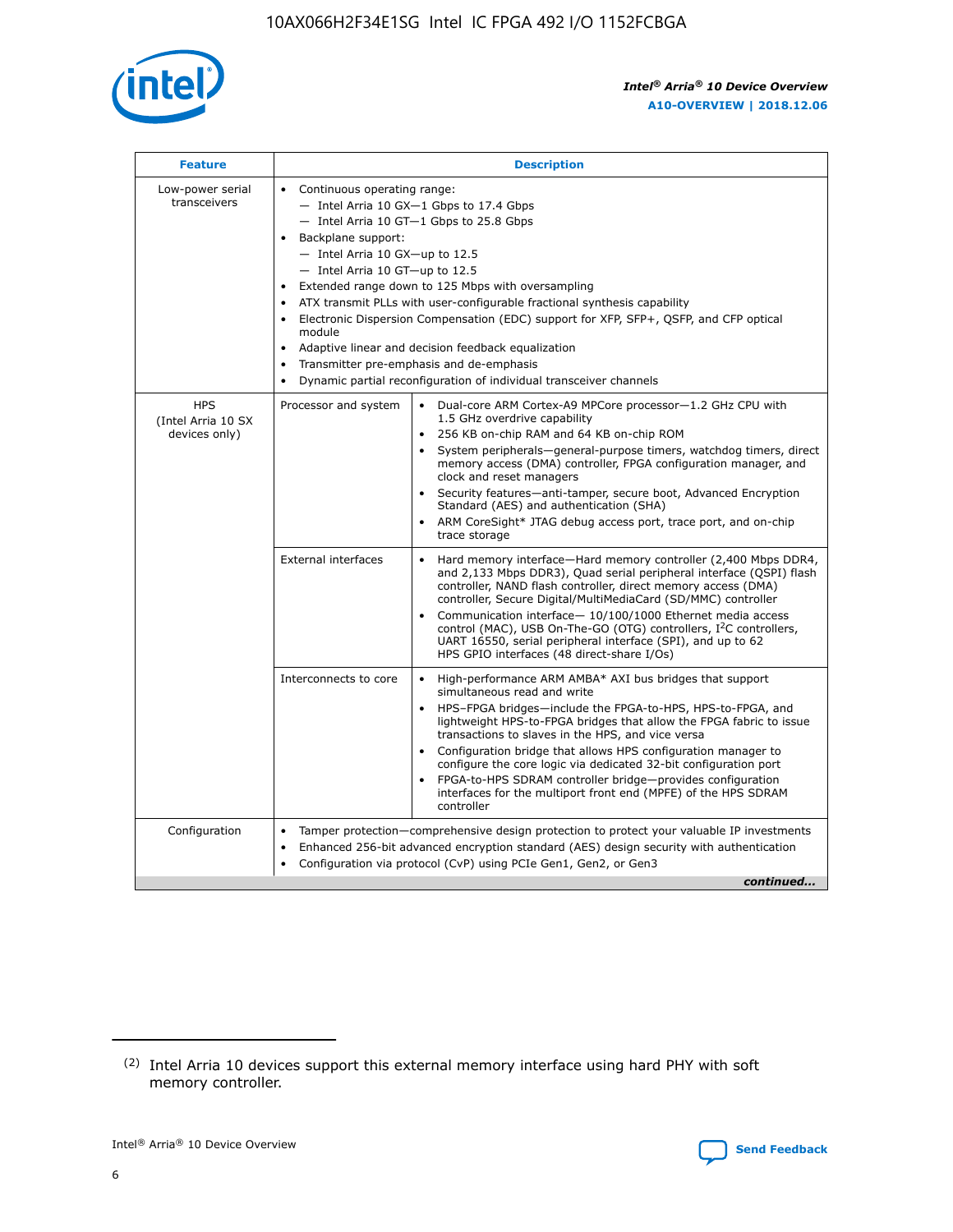

| <b>Feature</b>     | <b>Description</b>                                                                                                                                                                                                            |
|--------------------|-------------------------------------------------------------------------------------------------------------------------------------------------------------------------------------------------------------------------------|
|                    | Dynamic reconfiguration of the transceivers and PLLs<br>Fine-grained partial reconfiguration of the core fabric<br>Active Serial x4 Interface<br>$\bullet$                                                                    |
| Power management   | SmartVID<br>Low static power device options<br>Programmable Power Technology<br>Intel Quartus <sup>®</sup> Prime integrated power analysis                                                                                    |
| Software and tools | Intel Quartus Prime design suite<br>Transceiver toolkit<br>$\bullet$<br>Platform Designer system integration tool<br>DSP Builder for Intel FPGAs<br>OpenCL <sup>™</sup> support<br>Intel SoC FPGA Embedded Design Suite (EDS) |

## **Related Information**

[Intel Arria 10 Transceiver PHY Overview](https://www.intel.com/content/www/us/en/programmable/documentation/nik1398707230472.html#nik1398706768037) Provides details on Intel Arria 10 transceivers.

## **Intel Arria 10 Device Variants and Packages**

#### **Table 4. Device Variants for the Intel Arria 10 Device Family**

| <b>Variant</b>    | <b>Description</b>                                                                                                                                                                                                     |
|-------------------|------------------------------------------------------------------------------------------------------------------------------------------------------------------------------------------------------------------------|
| Intel Arria 10 GX | FPGA featuring 17.4 Gbps transceivers for short reach applications with 12.5 backplane driving<br>capability.                                                                                                          |
| Intel Arria 10 GT | FPGA featuring:<br>17.4 Gbps transceivers for short reach applications with 12.5 backplane driving capability.<br>25.8 Gbps transceivers for supporting CAUI-4 and CEI-25G applications with CFP2 and CFP4<br>modules. |
| Intel Arria 10 SX | SoC integrating ARM-based HPS and FPGA featuring 17.4 Gbps transceivers for short reach<br>applications with 12.5 backplane driving capability.                                                                        |

## **Intel Arria 10 GX**

This section provides the available options, maximum resource counts, and package plan for the Intel Arria 10 GX devices.

The information in this section is correct at the time of publication. For the latest information and to get more details, refer to the Intel FPGA Product Selector.

## **Related Information**

#### [Intel FPGA Product Selector](http://www.altera.com/products/selector/psg-selector.html) Provides the latest information on Intel products.

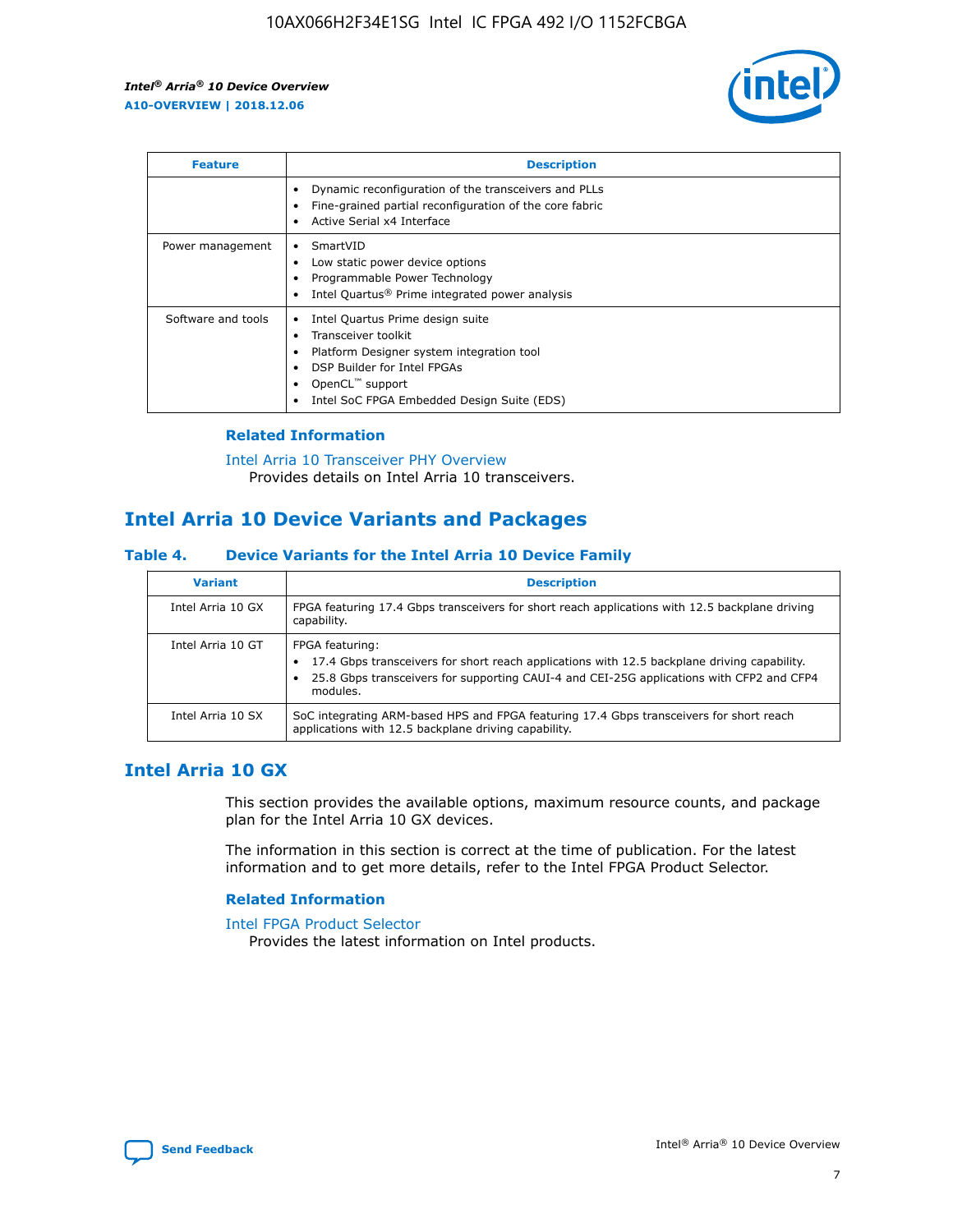

## **Available Options**

## **Figure 1. Sample Ordering Code and Available Options for Intel Arria 10 GX Devices**



#### **Related Information**

#### [Transceiver Performance for Intel Arria 10 GX/SX Devices](https://www.intel.com/content/www/us/en/programmable/documentation/mcn1413182292568.html#mcn1413213965502) Provides more information about the transceiver speed grade.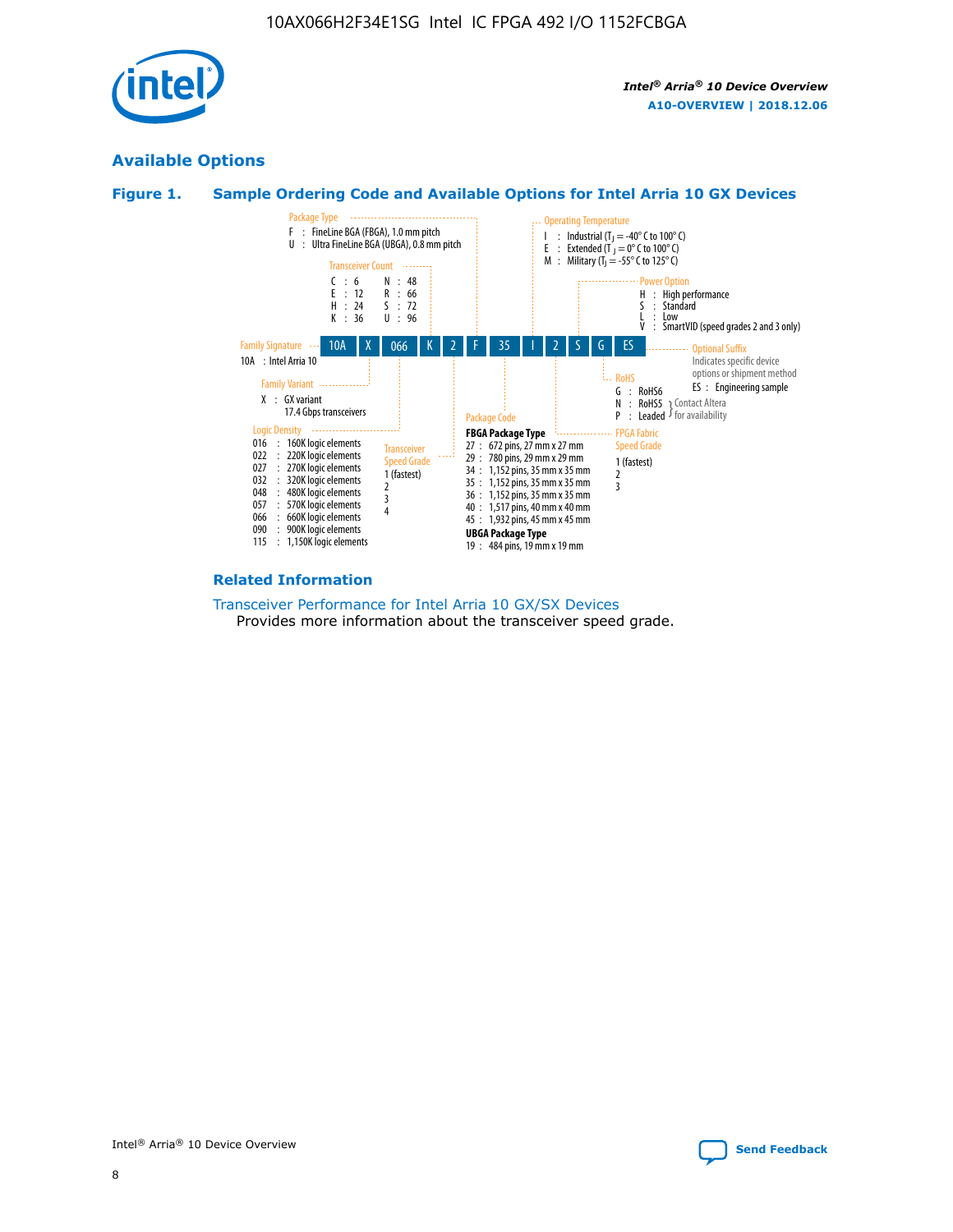

## **Maximum Resources**

## **Table 5. Maximum Resource Counts for Intel Arria 10 GX Devices (GX 160, GX 220, GX 270, GX 320, and GX 480)**

| <b>Resource</b>              |                         | <b>Product Line</b> |                   |                |                |                |  |  |  |
|------------------------------|-------------------------|---------------------|-------------------|----------------|----------------|----------------|--|--|--|
|                              |                         | <b>GX 160</b>       | <b>GX 220</b>     | <b>GX 270</b>  | <b>GX 320</b>  | <b>GX 480</b>  |  |  |  |
| Logic Elements (LE) (K)      |                         | 160                 | 220               | 270            | 320            | 480            |  |  |  |
| <b>ALM</b>                   |                         | 61,510              | 80,330            | 101,620        | 119,900        | 183,590        |  |  |  |
| Register                     |                         | 246,040             | 321,320           | 406,480        | 479,600        | 734,360        |  |  |  |
| Memory (Kb)                  | M <sub>20</sub> K       | 8,800               | 11,740<br>15,000  |                | 17,820         | 28,620         |  |  |  |
|                              | <b>MLAB</b>             | 1,050               | 1,690             | 2,452          | 2,727          | 4,164          |  |  |  |
| Variable-precision DSP Block |                         | 156                 | 192<br>830<br>985 |                | 1,368          |                |  |  |  |
| 18 x 19 Multiplier           |                         | 312                 | 384               | 1,970<br>1,660 |                | 2,736          |  |  |  |
| PLL                          | Fractional<br>Synthesis | 6                   | 6                 | 8              | 8              | 12             |  |  |  |
|                              | I/O                     | 6                   | 6                 | 8              | 8              | 12             |  |  |  |
| 17.4 Gbps Transceiver        |                         | 12                  | 12                | 24             | 24             | 36             |  |  |  |
| GPIO <sup>(3)</sup>          |                         | 288                 | 288               | 384<br>384     |                | 492            |  |  |  |
| LVDS Pair $(4)$              |                         | 120                 | 120               | 168            | 168            | 222            |  |  |  |
| PCIe Hard IP Block           |                         | 1                   | 1                 | 2              | $\overline{2}$ | $\overline{2}$ |  |  |  |
| Hard Memory Controller       |                         | 6                   | 6                 | 8              | 8              | 12             |  |  |  |

<sup>(4)</sup> Each LVDS I/O pair can be used as differential input or output.



<sup>(3)</sup> The number of GPIOs does not include transceiver I/Os. In the Intel Quartus Prime software, the number of user I/Os includes transceiver I/Os.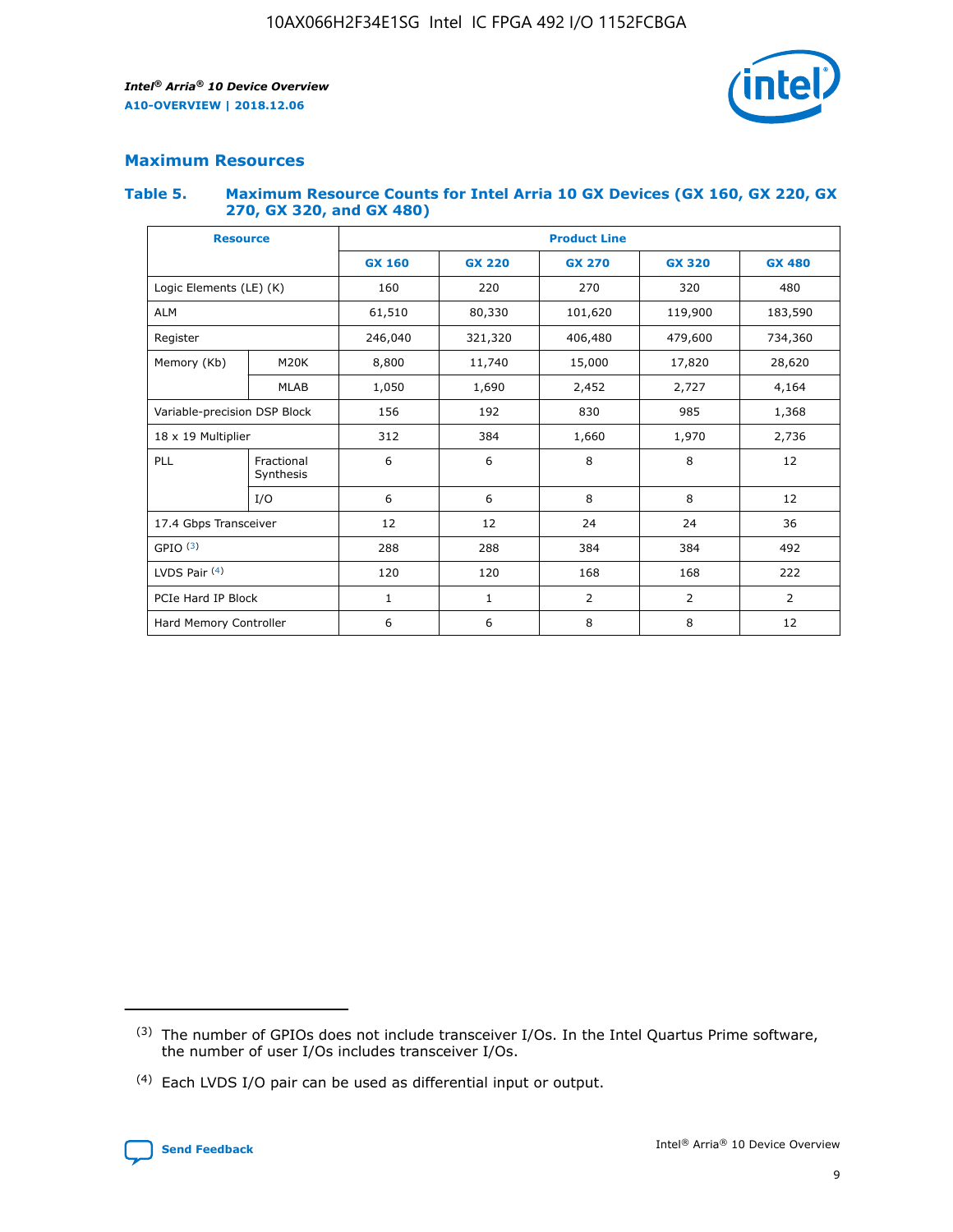

## **Table 6. Maximum Resource Counts for Intel Arria 10 GX Devices (GX 570, GX 660, GX 900, and GX 1150)**

|                              | <b>Resource</b>         | <b>Product Line</b> |                |                |                |  |  |  |
|------------------------------|-------------------------|---------------------|----------------|----------------|----------------|--|--|--|
|                              |                         | <b>GX 570</b>       | <b>GX 660</b>  | <b>GX 900</b>  | <b>GX 1150</b> |  |  |  |
| Logic Elements (LE) (K)      |                         | 570                 | 660            | 900            | 1,150          |  |  |  |
| <b>ALM</b>                   |                         | 217,080             | 251,680        | 339,620        | 427,200        |  |  |  |
| Register                     |                         | 868,320             | 1,006,720      | 1,358,480      | 1,708,800      |  |  |  |
| Memory (Kb)                  | <b>M20K</b>             | 36,000              | 42,620         | 48,460         | 54,260         |  |  |  |
|                              | <b>MLAB</b>             | 5,096               | 5,788          | 9,386          | 12,984         |  |  |  |
| Variable-precision DSP Block |                         | 1,523               | 1,687          | 1,518          | 1,518          |  |  |  |
| $18 \times 19$ Multiplier    |                         | 3,046               | 3,374<br>3,036 |                | 3,036          |  |  |  |
| PLL                          | Fractional<br>Synthesis | 16                  | 16             | 32             | 32             |  |  |  |
|                              | I/O                     | 16                  | 16             | 16             | 16             |  |  |  |
| 17.4 Gbps Transceiver        |                         | 48                  | 48             | 96             | 96             |  |  |  |
| GPIO <sup>(3)</sup>          |                         | 696                 | 696            | 768            | 768            |  |  |  |
| LVDS Pair $(4)$              |                         | 324                 | 324            | 384            | 384            |  |  |  |
| PCIe Hard IP Block           |                         | 2                   | 2              | $\overline{4}$ | $\overline{4}$ |  |  |  |
| Hard Memory Controller       |                         | 16                  | 16             | 16             | 16             |  |  |  |

## **Package Plan**

## **Table 7. Package Plan for Intel Arria 10 GX Devices (U19, F27, and F29)**

Refer to I/O and High Speed I/O in Intel Arria 10 Devices chapter for the number of 3 V I/O, LVDS I/O, and LVDS channels in each device package.

| <b>Product Line</b> | U <sub>19</sub><br>$(19 \text{ mm} \times 19 \text{ mm})$<br>484-pin UBGA) |          |             |         | <b>F27</b><br>(27 mm × 27 mm,<br>672-pin FBGA) |             | <b>F29</b><br>(29 mm × 29 mm,<br>780-pin FBGA) |          |             |  |
|---------------------|----------------------------------------------------------------------------|----------|-------------|---------|------------------------------------------------|-------------|------------------------------------------------|----------|-------------|--|
|                     | 3 V I/O                                                                    | LVDS I/O | <b>XCVR</b> | 3 V I/O | LVDS I/O                                       | <b>XCVR</b> | 3 V I/O                                        | LVDS I/O | <b>XCVR</b> |  |
| GX 160              | 48                                                                         | 192      | 6           | 48      | 192                                            | 12          | 48                                             | 240      | 12          |  |
| GX 220              | 48                                                                         | 192      | 6           | 48      | 192                                            | 12          | 48                                             | 240      | 12          |  |
| GX 270              |                                                                            |          |             | 48      | 192                                            | 12          | 48                                             | 312      | 12          |  |
| GX 320              |                                                                            |          |             | 48      | 192                                            | 12          | 48                                             | 312      | 12          |  |
| GX 480              |                                                                            |          |             |         |                                                |             | 48                                             | 312      | 12          |  |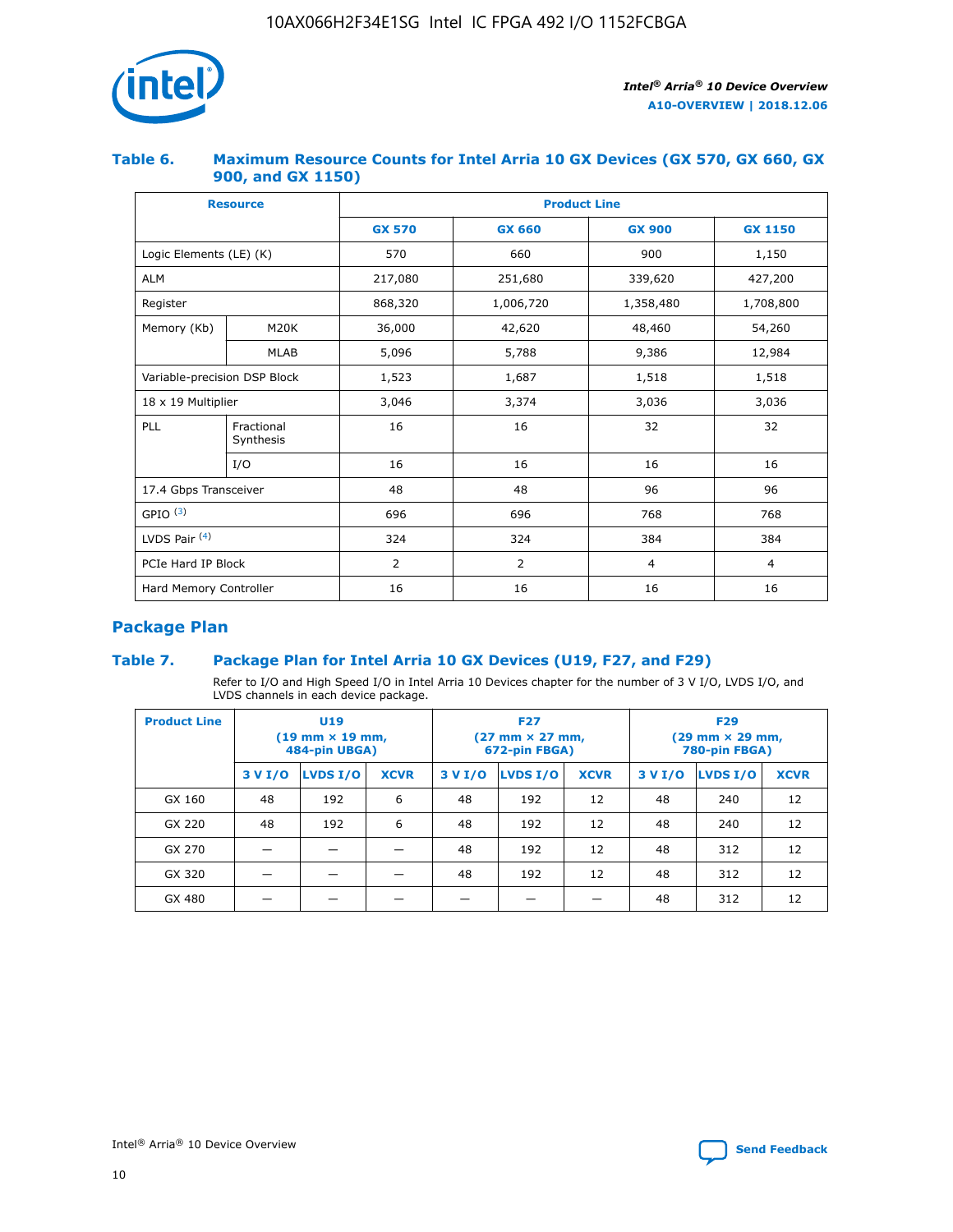

#### **Table 8. Package Plan for Intel Arria 10 GX Devices (F34, F35, NF40, and KF40)**

Refer to I/O and High Speed I/O in Intel Arria 10 Devices chapter for the number of 3 V I/O, LVDS I/O, and LVDS channels in each device package.

| <b>Product Line</b> | <b>F34</b><br>$(35 \text{ mm} \times 35 \text{ mm})$<br>1152-pin FBGA) |                    | <b>F35</b><br>$(35 \text{ mm} \times 35 \text{ mm})$<br><b>1152-pin FBGA)</b> |           | <b>KF40</b><br>$(40$ mm $\times$ 40 mm,<br>1517-pin FBGA) |             |           | <b>NF40</b><br>$(40$ mm $\times$ 40 mm,<br><b>1517-pin FBGA)</b> |             |            |                    |             |
|---------------------|------------------------------------------------------------------------|--------------------|-------------------------------------------------------------------------------|-----------|-----------------------------------------------------------|-------------|-----------|------------------------------------------------------------------|-------------|------------|--------------------|-------------|
|                     | 3V<br>I/O                                                              | <b>LVDS</b><br>I/O | <b>XCVR</b>                                                                   | 3V<br>I/O | <b>LVDS</b><br>I/O                                        | <b>XCVR</b> | 3V<br>I/O | <b>LVDS</b><br>I/O                                               | <b>XCVR</b> | 3 V<br>I/O | <b>LVDS</b><br>I/O | <b>XCVR</b> |
| GX 270              | 48                                                                     | 336                | 24                                                                            | 48        | 336                                                       | 24          |           |                                                                  |             |            |                    |             |
| GX 320              | 48                                                                     | 336                | 24                                                                            | 48        | 336                                                       | 24          |           |                                                                  |             |            |                    |             |
| GX 480              | 48                                                                     | 444                | 24                                                                            | 48        | 348                                                       | 36          |           |                                                                  |             |            |                    |             |
| GX 570              | 48                                                                     | 444                | 24                                                                            | 48        | 348                                                       | 36          | 96        | 600                                                              | 36          | 48         | 540                | 48          |
| GX 660              | 48                                                                     | 444                | 24                                                                            | 48        | 348                                                       | 36          | 96        | 600                                                              | 36          | 48         | 540                | 48          |
| GX 900              |                                                                        | 504                | 24                                                                            | -         |                                                           |             |           |                                                                  |             |            | 600                | 48          |
| GX 1150             |                                                                        | 504                | 24                                                                            |           |                                                           |             |           |                                                                  |             |            | 600                | 48          |

## **Table 9. Package Plan for Intel Arria 10 GX Devices (RF40, NF45, SF45, and UF45)**

Refer to I/O and High Speed I/O in Intel Arria 10 Devices chapter for the number of 3 V I/O, LVDS I/O, and LVDS channels in each device package.

| <b>Product Line</b> | <b>RF40</b><br>$(40$ mm $\times$ 40 mm,<br>1517-pin FBGA) |                    |             | <b>NF45</b><br>$(45 \text{ mm} \times 45 \text{ mm})$<br><b>1932-pin FBGA)</b> |                    |             | <b>SF45</b><br>$(45 \text{ mm} \times 45 \text{ mm})$<br><b>1932-pin FBGA)</b> |                    |             | <b>UF45</b><br>$(45 \text{ mm} \times 45 \text{ mm})$<br><b>1932-pin FBGA)</b> |                    |             |
|---------------------|-----------------------------------------------------------|--------------------|-------------|--------------------------------------------------------------------------------|--------------------|-------------|--------------------------------------------------------------------------------|--------------------|-------------|--------------------------------------------------------------------------------|--------------------|-------------|
|                     | 3V<br>I/O                                                 | <b>LVDS</b><br>I/O | <b>XCVR</b> | 3 V<br>I/O                                                                     | <b>LVDS</b><br>I/O | <b>XCVR</b> | 3 V<br>I/O                                                                     | <b>LVDS</b><br>I/O | <b>XCVR</b> | 3V<br>I/O                                                                      | <b>LVDS</b><br>I/O | <b>XCVR</b> |
| GX 900              |                                                           | 342                | 66          | _                                                                              | 768                | 48          |                                                                                | 624                | 72          |                                                                                | 480                | 96          |
| GX 1150             |                                                           | 342                | 66          | _                                                                              | 768                | 48          |                                                                                | 624                | 72          |                                                                                | 480                | 96          |

## **Related Information**

[I/O and High-Speed Differential I/O Interfaces in Intel Arria 10 Devices chapter, Intel](https://www.intel.com/content/www/us/en/programmable/documentation/sam1403482614086.html#sam1403482030321) [Arria 10 Device Handbook](https://www.intel.com/content/www/us/en/programmable/documentation/sam1403482614086.html#sam1403482030321)

Provides the number of 3 V and LVDS I/Os, and LVDS channels for each Intel Arria 10 device package.

## **Intel Arria 10 GT**

This section provides the available options, maximum resource counts, and package plan for the Intel Arria 10 GT devices.

The information in this section is correct at the time of publication. For the latest information and to get more details, refer to the Intel FPGA Product Selector.

#### **Related Information**

#### [Intel FPGA Product Selector](http://www.altera.com/products/selector/psg-selector.html)

Provides the latest information on Intel products.

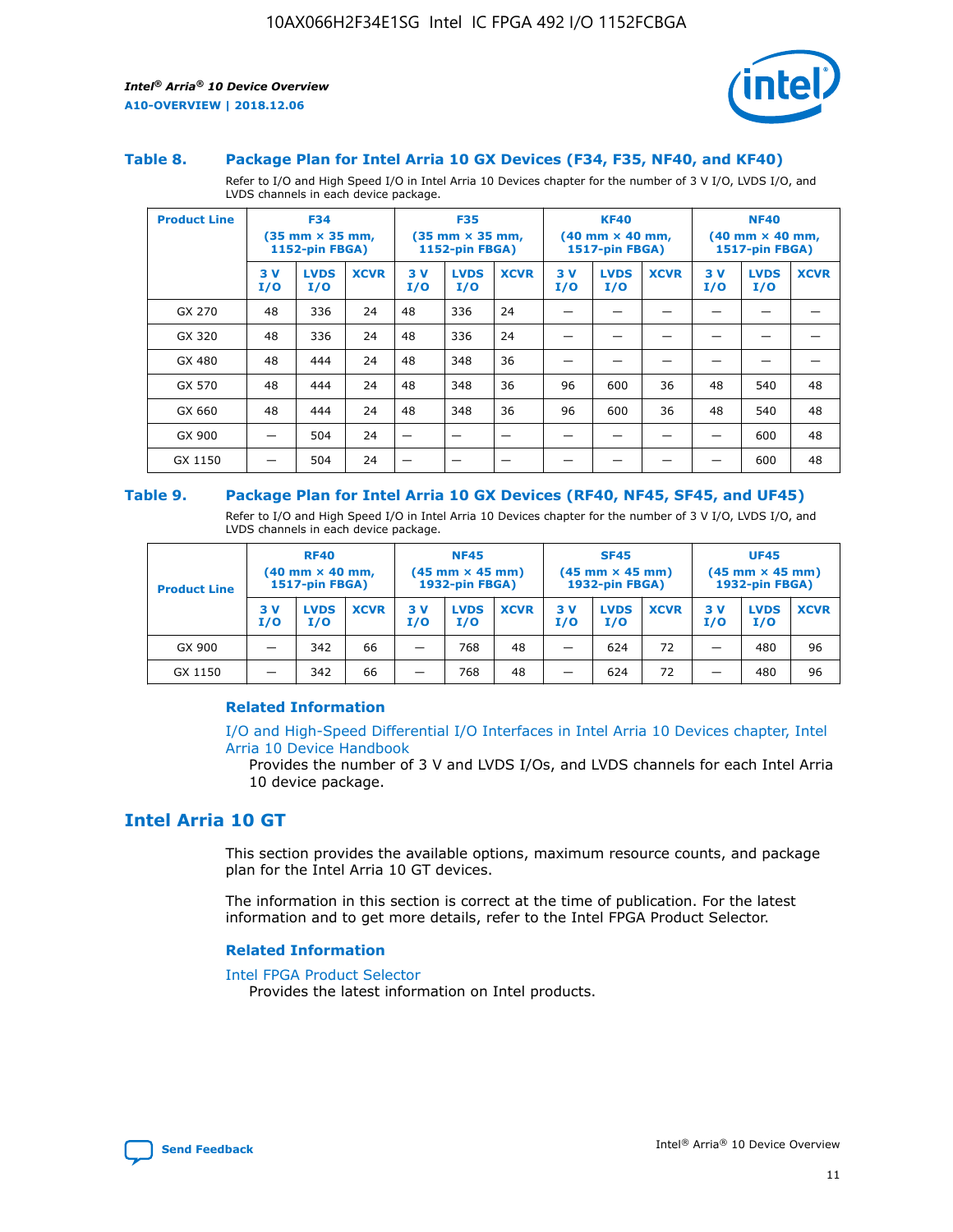

## **Available Options**

## **Figure 2. Sample Ordering Code and Available Options for Intel Arria 10 GT Devices**

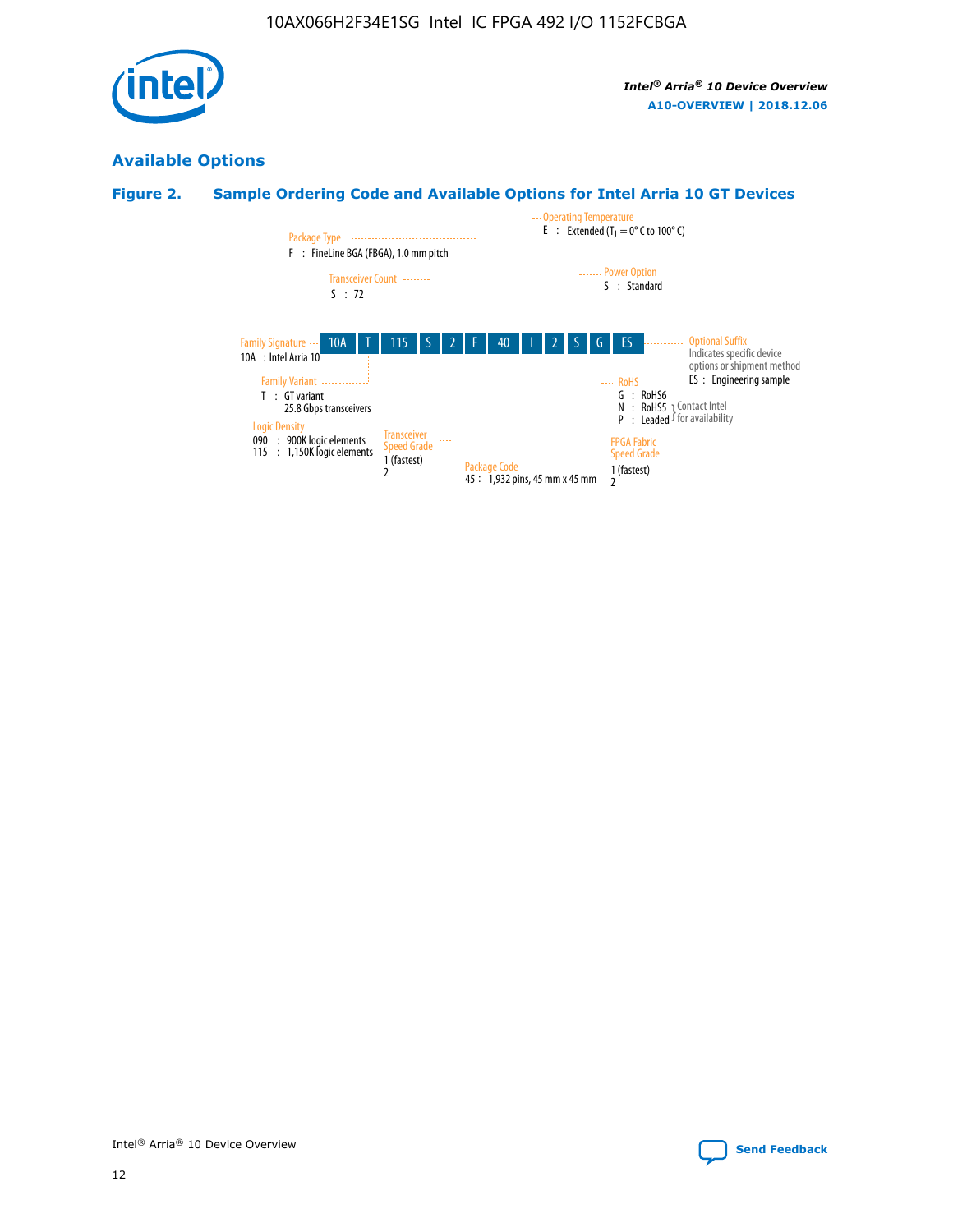

## **Maximum Resources**

#### **Table 10. Maximum Resource Counts for Intel Arria 10 GT Devices**

| <b>Resource</b>              |                      |                | <b>Product Line</b> |  |
|------------------------------|----------------------|----------------|---------------------|--|
|                              |                      | <b>GT 900</b>  | <b>GT 1150</b>      |  |
| Logic Elements (LE) (K)      |                      | 900            | 1,150               |  |
| <b>ALM</b>                   |                      | 339,620        | 427,200             |  |
| Register                     |                      | 1,358,480      | 1,708,800           |  |
| Memory (Kb)                  | M20K                 | 48,460         | 54,260              |  |
|                              | <b>MLAB</b>          | 9,386          | 12,984              |  |
| Variable-precision DSP Block |                      | 1,518          | 1,518               |  |
| 18 x 19 Multiplier           |                      | 3,036          | 3,036               |  |
| PLL                          | Fractional Synthesis | 32             | 32                  |  |
|                              | I/O                  | 16             | 16                  |  |
| Transceiver                  | 17.4 Gbps            | 72(5)          | 72(5)               |  |
|                              | 25.8 Gbps            | 6              | 6                   |  |
| GPIO <sup>(6)</sup>          |                      | 624            | 624                 |  |
| LVDS Pair $(7)$              |                      | 312            | 312                 |  |
| PCIe Hard IP Block           |                      | $\overline{4}$ | $\overline{4}$      |  |
| Hard Memory Controller       |                      | 16             | 16                  |  |

## **Related Information**

#### [Intel Arria 10 GT Channel Usage](https://www.intel.com/content/www/us/en/programmable/documentation/nik1398707230472.html#nik1398707008178)

Configuring GT/GX channels in Intel Arria 10 GT devices.

## **Package Plan**

## **Table 11. Package Plan for Intel Arria 10 GT Devices**

Refer to I/O and High Speed I/O in Intel Arria 10 Devices chapter for the number of 3 V I/O, LVDS I/O, and LVDS channels in each device package.

| <b>Product Line</b> | <b>SF45</b><br>(45 mm × 45 mm, 1932-pin FBGA) |                 |             |  |  |  |
|---------------------|-----------------------------------------------|-----------------|-------------|--|--|--|
|                     | 3 V I/O                                       | <b>LVDS I/O</b> | <b>XCVR</b> |  |  |  |
| GT 900              |                                               | 624             | 72          |  |  |  |
| GT 1150             |                                               | 624             | 72          |  |  |  |

<sup>(7)</sup> Each LVDS I/O pair can be used as differential input or output.



 $(5)$  If all 6 GT channels are in use, 12 of the GX channels are not usable.

<sup>(6)</sup> The number of GPIOs does not include transceiver I/Os. In the Intel Quartus Prime software, the number of user I/Os includes transceiver I/Os.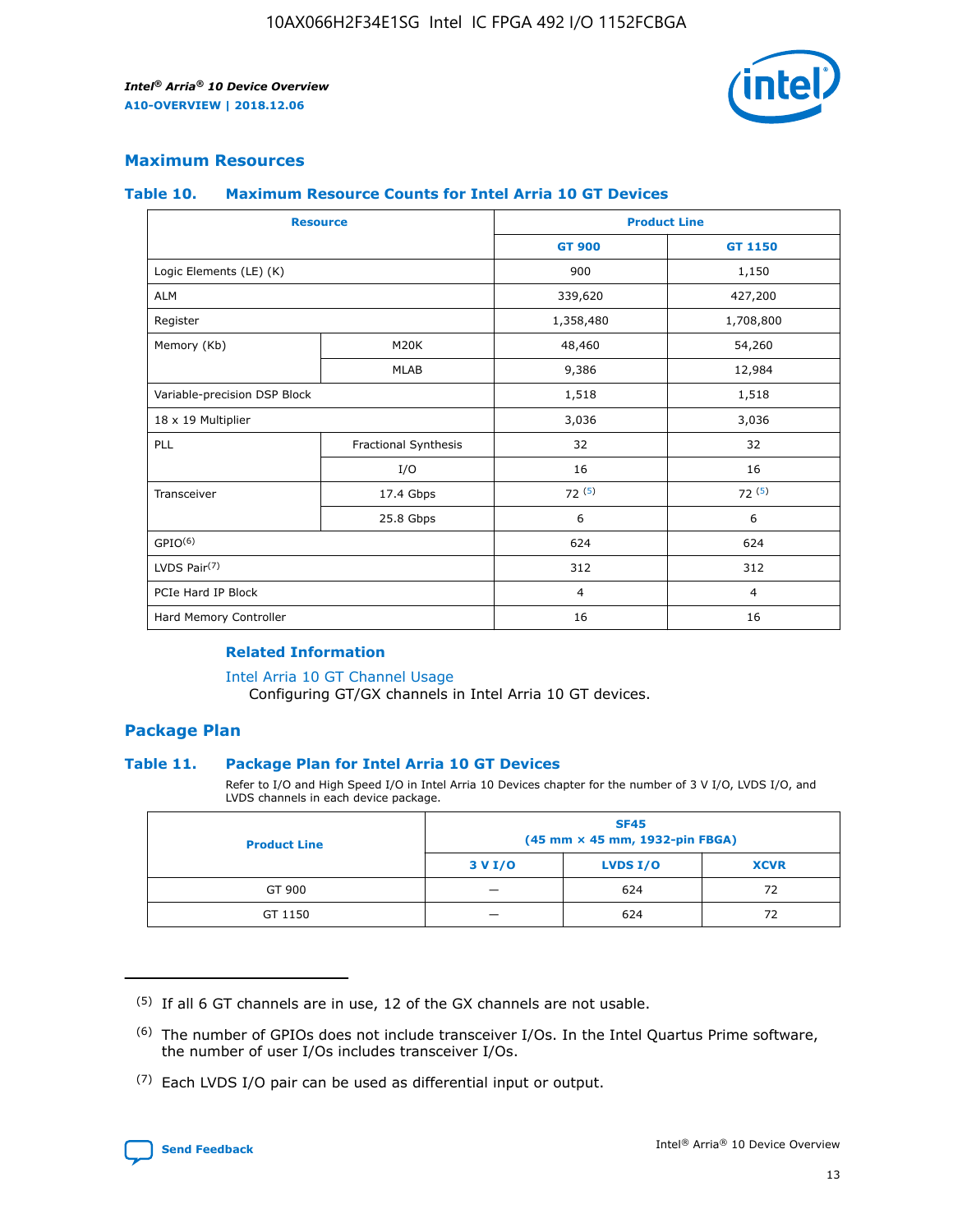

## **Related Information**

[I/O and High-Speed Differential I/O Interfaces in Intel Arria 10 Devices chapter, Intel](https://www.intel.com/content/www/us/en/programmable/documentation/sam1403482614086.html#sam1403482030321) [Arria 10 Device Handbook](https://www.intel.com/content/www/us/en/programmable/documentation/sam1403482614086.html#sam1403482030321)

Provides the number of 3 V and LVDS I/Os, and LVDS channels for each Intel Arria 10 device package.

## **Intel Arria 10 SX**

This section provides the available options, maximum resource counts, and package plan for the Intel Arria 10 SX devices.

The information in this section is correct at the time of publication. For the latest information and to get more details, refer to the Intel FPGA Product Selector.

#### **Related Information**

[Intel FPGA Product Selector](http://www.altera.com/products/selector/psg-selector.html) Provides the latest information on Intel products.

#### **Available Options**

#### **Figure 3. Sample Ordering Code and Available Options for Intel Arria 10 SX Devices**



#### **Related Information**

[Transceiver Performance for Intel Arria 10 GX/SX Devices](https://www.intel.com/content/www/us/en/programmable/documentation/mcn1413182292568.html#mcn1413213965502) Provides more information about the transceiver speed grade.

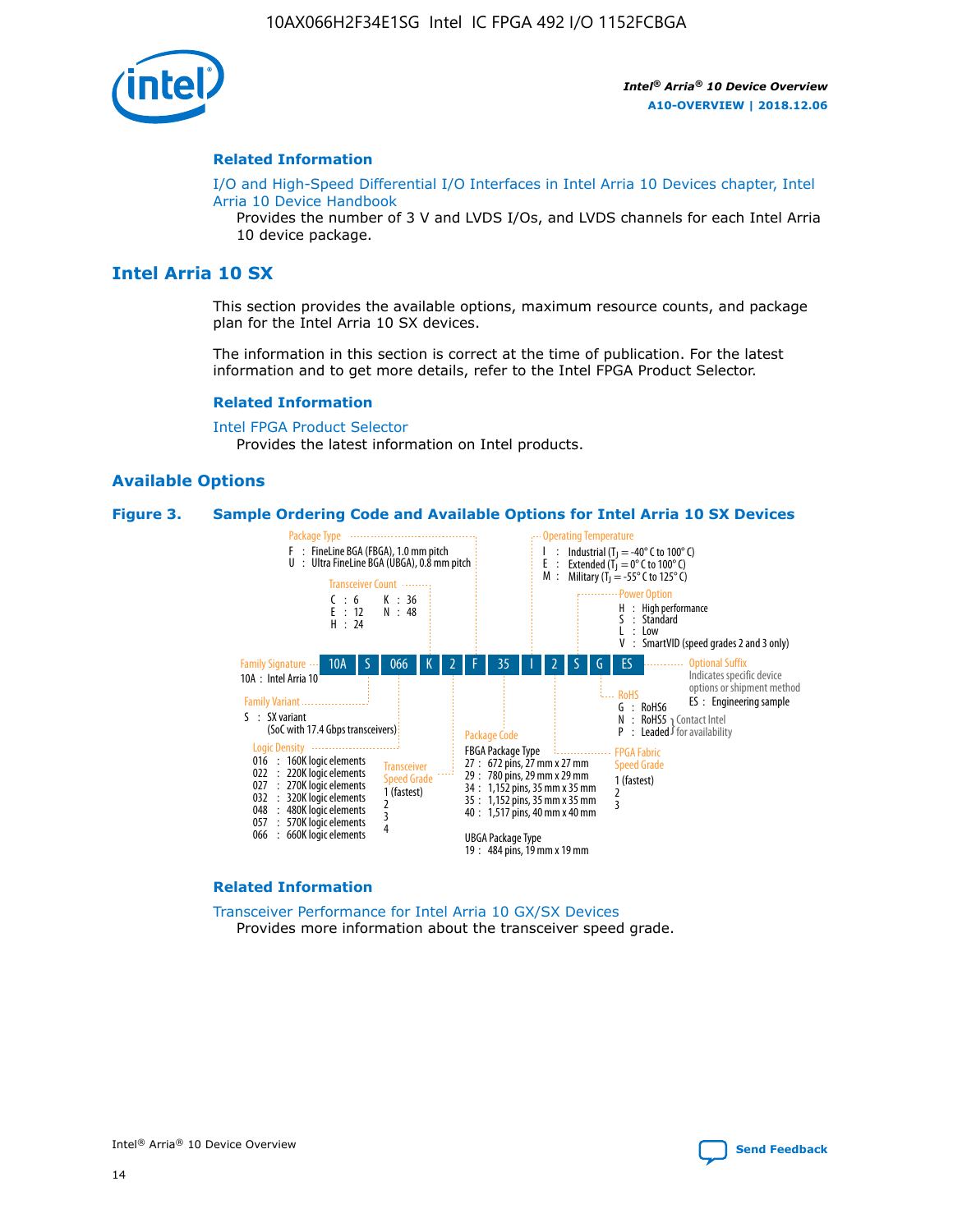

## **Maximum Resources**

#### **Table 12. Maximum Resource Counts for Intel Arria 10 SX Devices**

| <b>Resource</b>                   |                         | <b>Product Line</b> |               |               |                |               |               |               |  |  |
|-----------------------------------|-------------------------|---------------------|---------------|---------------|----------------|---------------|---------------|---------------|--|--|
|                                   |                         | <b>SX 160</b>       | <b>SX 220</b> | <b>SX 270</b> | <b>SX 320</b>  | <b>SX 480</b> | <b>SX 570</b> | <b>SX 660</b> |  |  |
| Logic Elements (LE) (K)           |                         | 160                 | 220           | 270           | 320            | 480           | 570           | 660           |  |  |
| <b>ALM</b>                        |                         | 61,510              | 80,330        | 101,620       | 119,900        | 183,590       | 217,080       | 251,680       |  |  |
| Register                          |                         | 246,040             | 321,320       | 406,480       | 479,600        | 734,360       | 868,320       | 1,006,720     |  |  |
| Memory (Kb)                       | M20K                    | 8,800               | 11,740        | 15,000        | 17,820         | 28,620        | 36,000        | 42,620        |  |  |
|                                   | <b>MLAB</b>             | 1,050               | 1,690         | 2,452         | 2,727          | 4,164         | 5,096         | 5,788         |  |  |
| Variable-precision DSP Block      |                         | 156                 | 192           | 830           | 985            | 1,368         | 1,523         | 1,687         |  |  |
| 18 x 19 Multiplier                |                         | 312                 | 384           | 1,660         | 1,970          | 2,736         | 3,046         | 3,374         |  |  |
| PLL                               | Fractional<br>Synthesis | 6                   | 6             | 8             | 8              | 12            | 16            | 16            |  |  |
|                                   | I/O                     | 6                   | 6             | 8             | 8              | 12            | 16            | 16            |  |  |
| 17.4 Gbps Transceiver             |                         | 12                  | 12            | 24            | 24             | 36            | 48            | 48            |  |  |
| GPIO <sup>(8)</sup>               |                         | 288                 | 288           | 384           | 384            | 492           | 696           | 696           |  |  |
| LVDS Pair $(9)$                   |                         | 120                 | 120           | 168           | 168            | 174           | 324           | 324           |  |  |
| PCIe Hard IP Block                |                         | $\mathbf{1}$        | $\mathbf{1}$  | 2             | $\overline{2}$ | 2             | 2             | 2             |  |  |
| Hard Memory Controller            |                         | 6                   | 6             | 8             | 8              | 12            | 16            | 16            |  |  |
| ARM Cortex-A9 MPCore<br>Processor |                         | Yes                 | Yes           | Yes           | Yes            | Yes           | Yes           | Yes           |  |  |

## **Package Plan**

## **Table 13. Package Plan for Intel Arria 10 SX Devices (U19, F27, F29, and F34)**

Refer to I/O and High Speed I/O in Intel Arria 10 Devices chapter for the number of 3 V I/O, LVDS I/O, and LVDS channels in each device package.

| <b>Product Line</b> | U19<br>$(19 \text{ mm} \times 19 \text{ mm})$<br>484-pin UBGA) |                    |             | <b>F27</b><br>$(27 \text{ mm} \times 27 \text{ mm})$<br>672-pin FBGA) |                    | <b>F29</b><br>$(29 \text{ mm} \times 29 \text{ mm})$<br>780-pin FBGA) |           |                    | <b>F34</b><br>$(35 \text{ mm} \times 35 \text{ mm})$<br><b>1152-pin FBGA)</b> |           |                    |             |
|---------------------|----------------------------------------------------------------|--------------------|-------------|-----------------------------------------------------------------------|--------------------|-----------------------------------------------------------------------|-----------|--------------------|-------------------------------------------------------------------------------|-----------|--------------------|-------------|
|                     | 3V<br>I/O                                                      | <b>LVDS</b><br>I/O | <b>XCVR</b> | 3V<br>I/O                                                             | <b>LVDS</b><br>I/O | <b>XCVR</b>                                                           | 3V<br>I/O | <b>LVDS</b><br>I/O | <b>XCVR</b>                                                                   | 3V<br>I/O | <b>LVDS</b><br>I/O | <b>XCVR</b> |
| SX 160              | 48                                                             | 144                | 6           | 48                                                                    | 192                | 12                                                                    | 48        | 240                | 12                                                                            |           |                    |             |
| SX 220              | 48                                                             | 144                | 6           | 48                                                                    | 192                | 12                                                                    | 48        | 240                | 12                                                                            |           |                    |             |
| SX 270              |                                                                |                    |             | 48                                                                    | 192                | 12                                                                    | 48        | 312                | 12                                                                            | 48        | 336                | 24          |
| SX 320              |                                                                |                    |             | 48                                                                    | 192                | 12                                                                    | 48        | 312                | 12                                                                            | 48        | 336                | 24          |
|                     | continued                                                      |                    |             |                                                                       |                    |                                                                       |           |                    |                                                                               |           |                    |             |

 $(8)$  The number of GPIOs does not include transceiver I/Os. In the Intel Quartus Prime software, the number of user I/Os includes transceiver I/Os.

 $(9)$  Each LVDS I/O pair can be used as differential input or output.

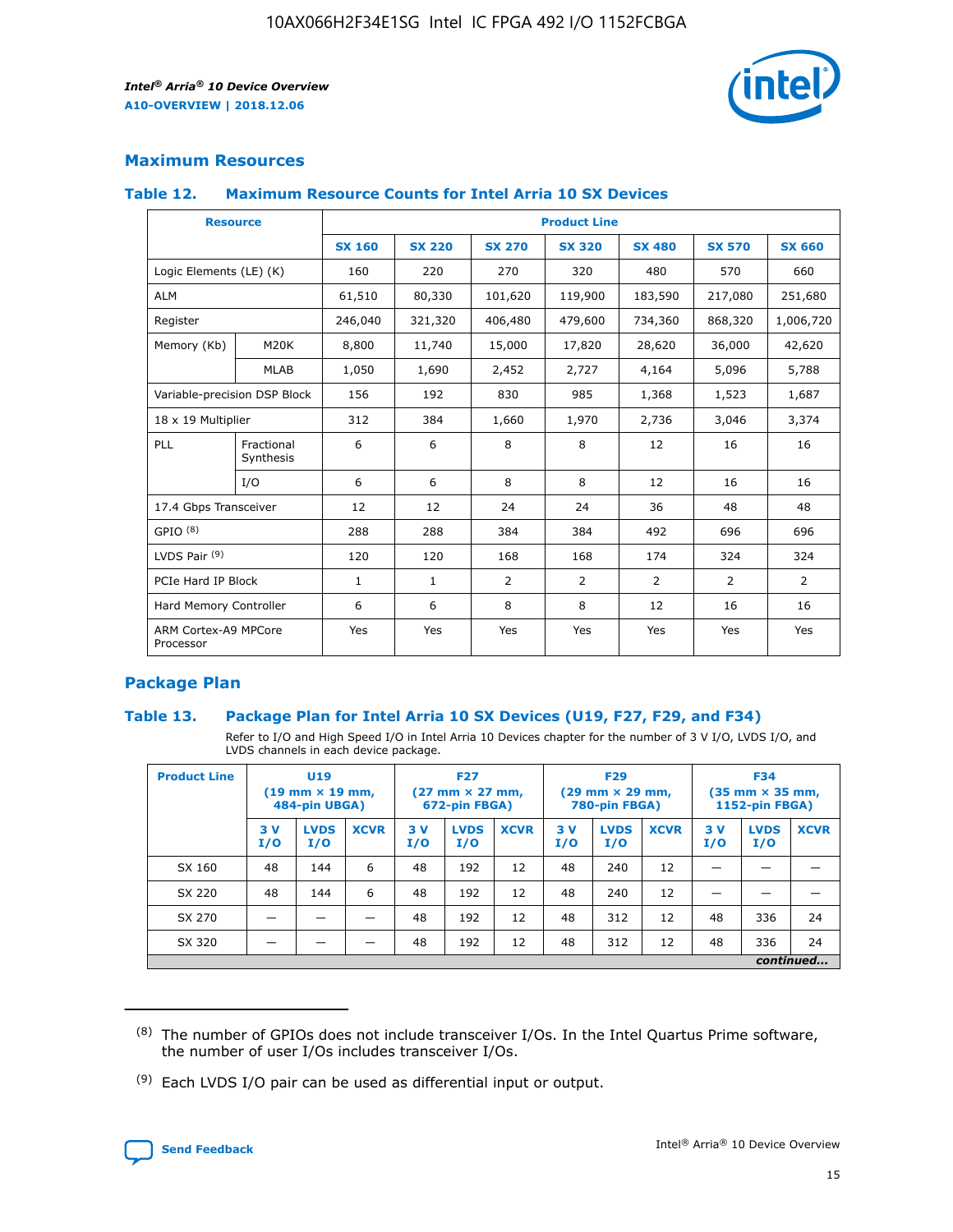

| <b>Product Line</b> | U <sub>19</sub><br>$(19 \text{ mm} \times 19 \text{ mm})$<br>484-pin UBGA) |                    | <b>F27</b><br>$(27 \text{ mm} \times 27 \text{ mm})$<br>672-pin FBGA) |           |                    | <b>F29</b><br>$(29 \text{ mm} \times 29 \text{ mm})$<br>780-pin FBGA) |           |                    | <b>F34</b><br>$(35$ mm $\times$ 35 mm,<br><b>1152-pin FBGA)</b> |           |                    |             |
|---------------------|----------------------------------------------------------------------------|--------------------|-----------------------------------------------------------------------|-----------|--------------------|-----------------------------------------------------------------------|-----------|--------------------|-----------------------------------------------------------------|-----------|--------------------|-------------|
|                     | 3V<br>I/O                                                                  | <b>LVDS</b><br>I/O | <b>XCVR</b>                                                           | 3V<br>I/O | <b>LVDS</b><br>I/O | <b>XCVR</b>                                                           | 3V<br>I/O | <b>LVDS</b><br>I/O | <b>XCVR</b>                                                     | 3V<br>I/O | <b>LVDS</b><br>I/O | <b>XCVR</b> |
| SX 480              |                                                                            |                    |                                                                       |           |                    |                                                                       | 48        | 312                | 12                                                              | 48        | 444                | 24          |
| SX 570              |                                                                            |                    |                                                                       |           |                    |                                                                       |           |                    |                                                                 | 48        | 444                | 24          |
| SX 660              |                                                                            |                    |                                                                       |           |                    |                                                                       |           |                    |                                                                 | 48        | 444                | 24          |

## **Table 14. Package Plan for Intel Arria 10 SX Devices (F35, KF40, and NF40)**

Refer to I/O and High Speed I/O in Intel Arria 10 Devices chapter for the number of 3 V I/O, LVDS I/O, and LVDS channels in each device package.

| <b>Product Line</b> | <b>F35</b><br>(35 mm × 35 mm,<br>1152-pin FBGA) |          |             |                                           | <b>KF40</b><br>(40 mm × 40 mm,<br>1517-pin FBGA) |    | <b>NF40</b><br>(40 mm × 40 mm,<br>1517-pin FBGA) |          |             |  |
|---------------------|-------------------------------------------------|----------|-------------|-------------------------------------------|--------------------------------------------------|----|--------------------------------------------------|----------|-------------|--|
|                     | 3 V I/O                                         | LVDS I/O | <b>XCVR</b> | <b>LVDS I/O</b><br>3 V I/O<br><b>XCVR</b> |                                                  |    | 3 V I/O                                          | LVDS I/O | <b>XCVR</b> |  |
| SX 270              | 48                                              | 336      | 24          |                                           |                                                  |    |                                                  |          |             |  |
| SX 320              | 48                                              | 336      | 24          |                                           |                                                  |    |                                                  |          |             |  |
| SX 480              | 48                                              | 348      | 36          |                                           |                                                  |    |                                                  |          |             |  |
| SX 570              | 48                                              | 348      | 36          | 96                                        | 600                                              | 36 | 48                                               | 540      | 48          |  |
| SX 660              | 48                                              | 348      | 36          | 96                                        | 600                                              | 36 | 48                                               | 540      | 48          |  |

## **Related Information**

[I/O and High-Speed Differential I/O Interfaces in Intel Arria 10 Devices chapter, Intel](https://www.intel.com/content/www/us/en/programmable/documentation/sam1403482614086.html#sam1403482030321) [Arria 10 Device Handbook](https://www.intel.com/content/www/us/en/programmable/documentation/sam1403482614086.html#sam1403482030321)

Provides the number of 3 V and LVDS I/Os, and LVDS channels for each Intel Arria 10 device package.

Intel<sup>®</sup> Arria<sup>®</sup> 10 Device Overview **[Send Feedback](mailto:FPGAtechdocfeedback@intel.com?subject=Feedback%20on%20Intel%20Arria%2010%20Device%20Overview%20(A10-OVERVIEW%202018.12.06)&body=We%20appreciate%20your%20feedback.%20In%20your%20comments,%20also%20specify%20the%20page%20number%20or%20paragraph.%20Thank%20you.)** Send Feedback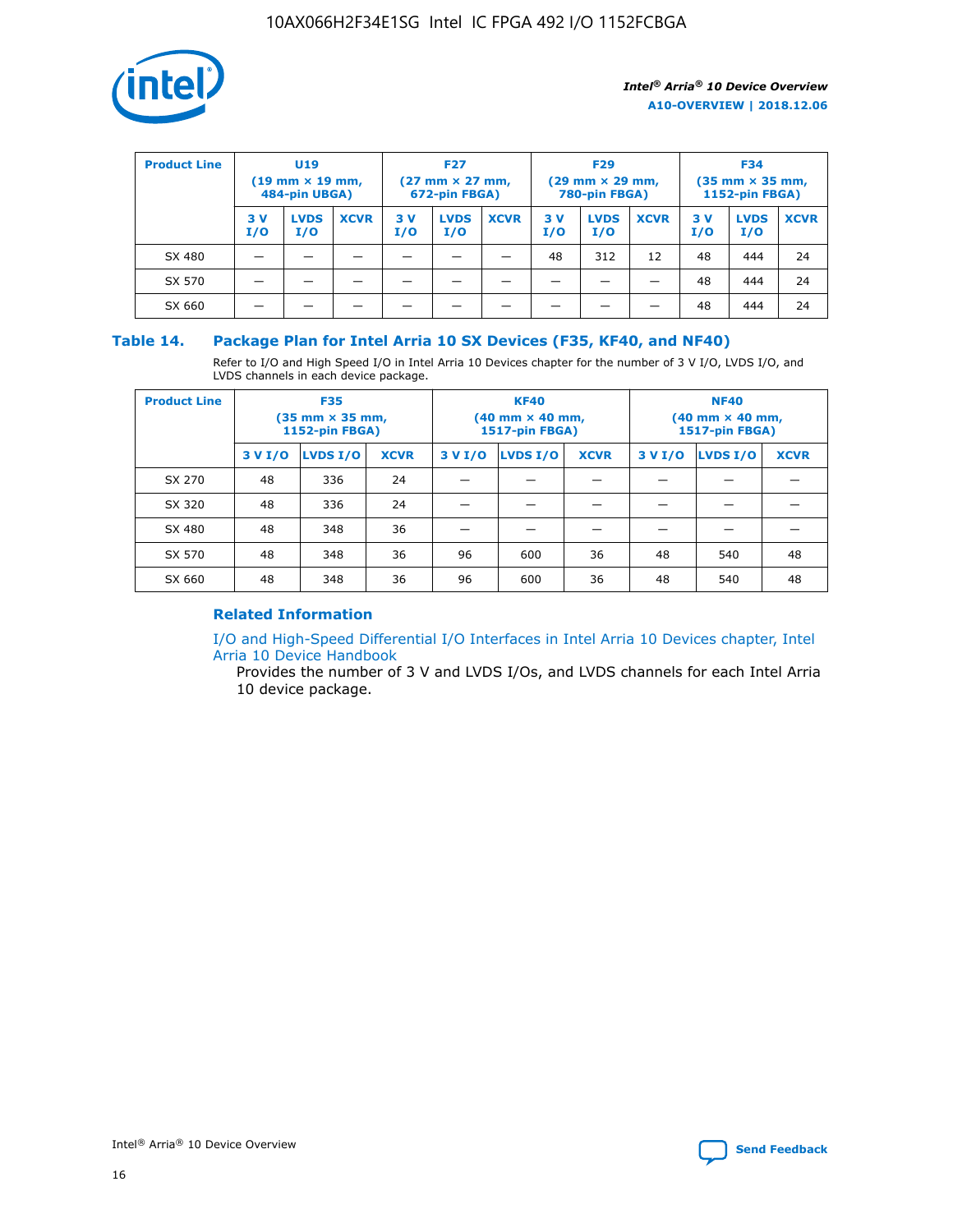

# **I/O Vertical Migration for Intel Arria 10 Devices**

#### **Figure 4. Migration Capability Across Intel Arria 10 Product Lines**

- The arrows indicate the migration paths. The devices included in each vertical migration path are shaded. Devices with fewer resources in the same path have lighter shades.
- To achieve the full I/O migration across product lines in the same migration path, restrict I/Os and transceivers usage to match the product line with the lowest I/O and transceiver counts.
- An LVDS I/O bank in the source device may be mapped to a 3 V I/O bank in the target device. To use memory interface clock frequency higher than 533 MHz, assign external memory interface pins only to banks that are LVDS I/O in both devices.
- There may be nominal 0.15 mm package height difference between some product lines in the same package type.
	- **Variant Product Line Package U19 F27 F29 F34 F35 KF40 NF40 RF40 NF45 SF45 UF45** Intel® Arria® 10 GX GX 160 GX 220 GX 270 GX 320 GX 480 GX 570 GX 660 GX 900 GX 1150 Intel Arria 10 GT GT 900 GT 1150 Intel Arria 10 SX SX 160 SX 220 SX 270 SX 320 SX 480 SX 570 SX 660
- Some migration paths are not shown in the Intel Quartus Prime software **Pin Migration View**.

*Note:* To verify the pin migration compatibility, use the **Pin Migration View** window in the Intel Quartus Prime software Pin Planner.

## **Adaptive Logic Module**

Intel Arria 10 devices use a 20 nm ALM as the basic building block of the logic fabric.

The ALM architecture is the same as the previous generation FPGAs, allowing for efficient implementation of logic functions and easy conversion of IP between the device generations.

The ALM, as shown in following figure, uses an 8-input fracturable look-up table (LUT) with four dedicated registers to help improve timing closure in register-rich designs and achieve an even higher design packing capability than the traditional two-register per LUT architecture.

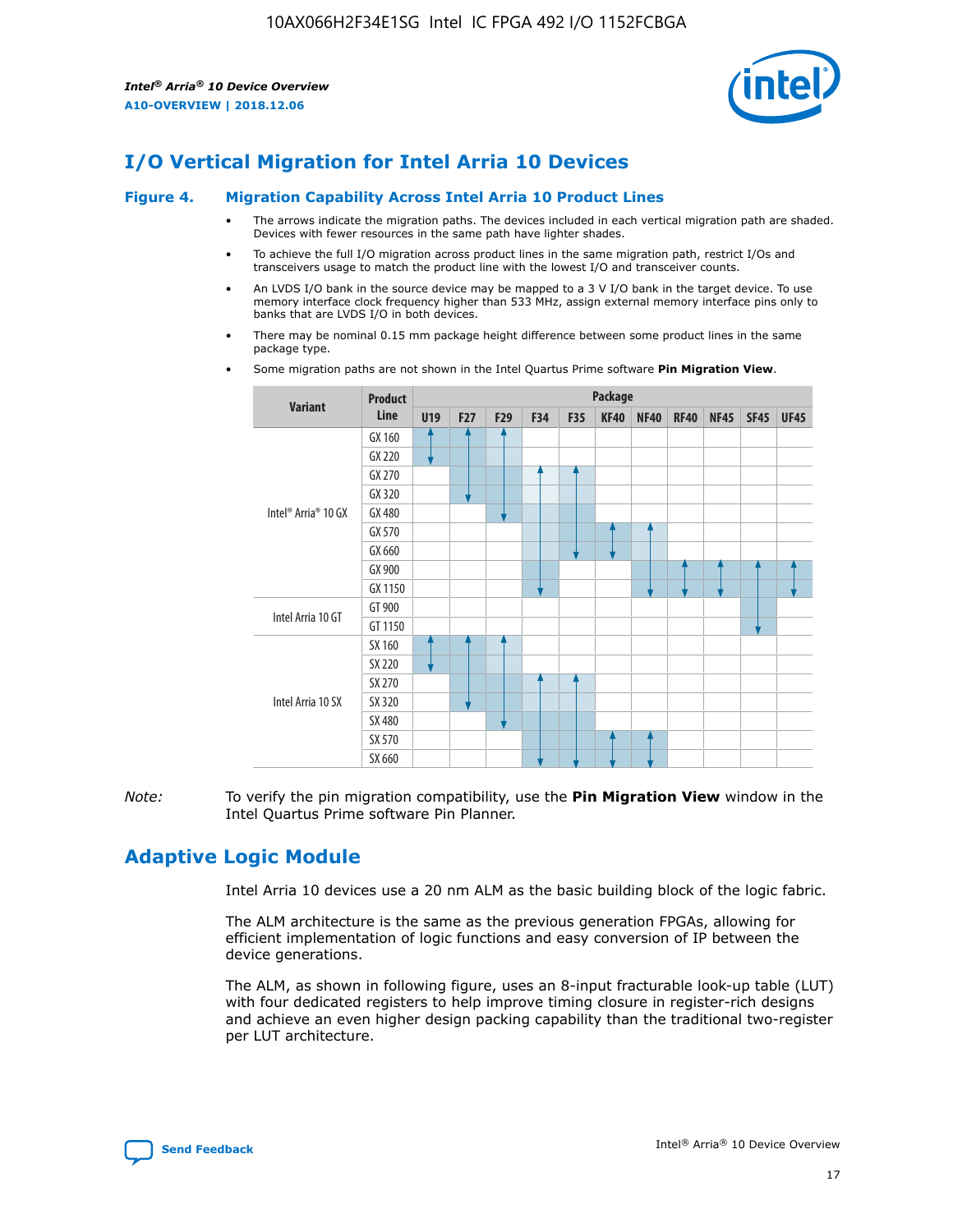

**Figure 5. ALM for Intel Arria 10 Devices**



The Intel Quartus Prime software optimizes your design according to the ALM logic structure and automatically maps legacy designs into the Intel Arria 10 ALM architecture.

## **Variable-Precision DSP Block**

The Intel Arria 10 variable precision DSP blocks support fixed-point arithmetic and floating-point arithmetic.

Features for fixed-point arithmetic:

- High-performance, power-optimized, and fully registered multiplication operations
- 18-bit and 27-bit word lengths
- Two 18 x 19 multipliers or one 27 x 27 multiplier per DSP block
- Built-in addition, subtraction, and 64-bit double accumulation register to combine multiplication results
- Cascading 19-bit or 27-bit when pre-adder is disabled and cascading 18-bit when pre-adder is used to form the tap-delay line for filtering applications
- Cascading 64-bit output bus to propagate output results from one block to the next block without external logic support
- Hard pre-adder supported in 19-bit and 27-bit modes for symmetric filters
- Internal coefficient register bank in both 18-bit and 27-bit modes for filter implementation
- 18-bit and 27-bit systolic finite impulse response (FIR) filters with distributed output adder
- Biased rounding support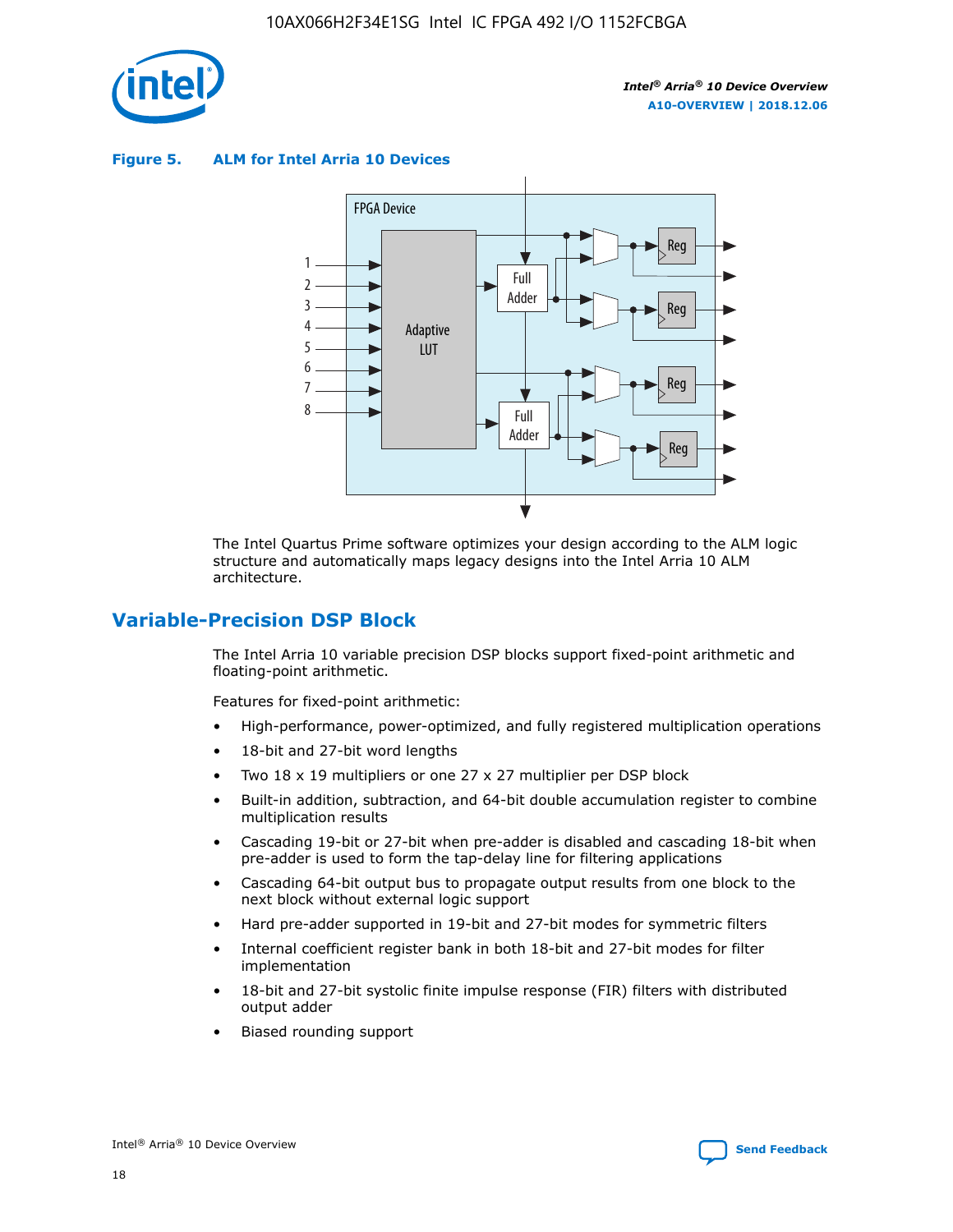

Features for floating-point arithmetic:

- A completely hardened architecture that supports multiplication, addition, subtraction, multiply-add, and multiply-subtract
- Multiplication with accumulation capability and a dynamic accumulator reset control
- Multiplication with cascade summation capability
- Multiplication with cascade subtraction capability
- Complex multiplication
- Direct vector dot product
- Systolic FIR filter

## **Table 15. Variable-Precision DSP Block Configurations for Intel Arria 10 Devices**

| <b>Usage Example</b>                                       | <b>Multiplier Size (Bit)</b>    | <b>DSP Block Resources</b> |
|------------------------------------------------------------|---------------------------------|----------------------------|
| Medium precision fixed point                               | Two 18 x 19                     |                            |
| High precision fixed or Single precision<br>floating point | One 27 x 27                     |                            |
| Fixed point FFTs                                           | One 19 x 36 with external adder |                            |
| Very high precision fixed point                            | One 36 x 36 with external adder |                            |
| Double precision floating point                            | One 54 x 54 with external adder | 4                          |

#### **Table 16. Resources for Fixed-Point Arithmetic in Intel Arria 10 Devices**

The table lists the variable-precision DSP resources by bit precision for each Intel Arria 10 device.

| <b>Variant</b>  | <b>Product Line</b> | <b>Variable-</b><br>precision<br><b>DSP Block</b> | <b>Independent Input and Output</b><br><b>Multiplications Operator</b> |                                     | 18 x 19<br><b>Multiplier</b><br><b>Adder Sum</b> | $18 \times 18$<br><b>Multiplier</b><br><b>Adder</b> |
|-----------------|---------------------|---------------------------------------------------|------------------------------------------------------------------------|-------------------------------------|--------------------------------------------------|-----------------------------------------------------|
|                 |                     |                                                   | 18 x 19<br><b>Multiplier</b>                                           | $27 \times 27$<br><b>Multiplier</b> | <b>Mode</b>                                      | <b>Summed with</b><br>36 bit Input                  |
| AIntel Arria 10 | GX 160              | 156                                               | 312                                                                    | 156                                 | 156                                              | 156                                                 |
| GX              | GX 220              | 192                                               | 384                                                                    | 192                                 | 192                                              | 192                                                 |
|                 | GX 270              | 830                                               | 1,660                                                                  | 830                                 | 830                                              | 830                                                 |
|                 | GX 320              | 984                                               | 1,968                                                                  | 984                                 | 984                                              | 984                                                 |
|                 | GX 480              | 1,368                                             | 2,736                                                                  | 1,368                               | 1,368                                            | 1,368                                               |
|                 | GX 570              | 1,523                                             | 3,046                                                                  | 1,523                               | 1,523                                            | 1,523                                               |
|                 | GX 660              | 1,687                                             | 3,374                                                                  | 1,687                               | 1,687                                            | 1,687                                               |
|                 | GX 900              | 1,518                                             | 3,036                                                                  | 1,518                               | 1,518                                            | 1,518                                               |
|                 | GX 1150             | 1,518                                             | 3,036                                                                  | 1,518                               | 1,518                                            | 1,518                                               |
| Intel Arria 10  | GT 900              | 1,518                                             | 3,036                                                                  | 1,518                               | 1,518                                            | 1,518                                               |
| GT              | GT 1150             | 1,518                                             | 3,036                                                                  | 1,518                               | 1,518                                            | 1,518                                               |
| Intel Arria 10  | SX 160              | 156                                               | 312                                                                    | 156                                 | 156                                              | 156                                                 |
| <b>SX</b>       | SX 220              | 192                                               | 384                                                                    | 192                                 | 192                                              | 192                                                 |
|                 | SX 270              | 830                                               | 1,660                                                                  | 830                                 | 830                                              | 830                                                 |
|                 |                     |                                                   |                                                                        |                                     |                                                  | continued                                           |

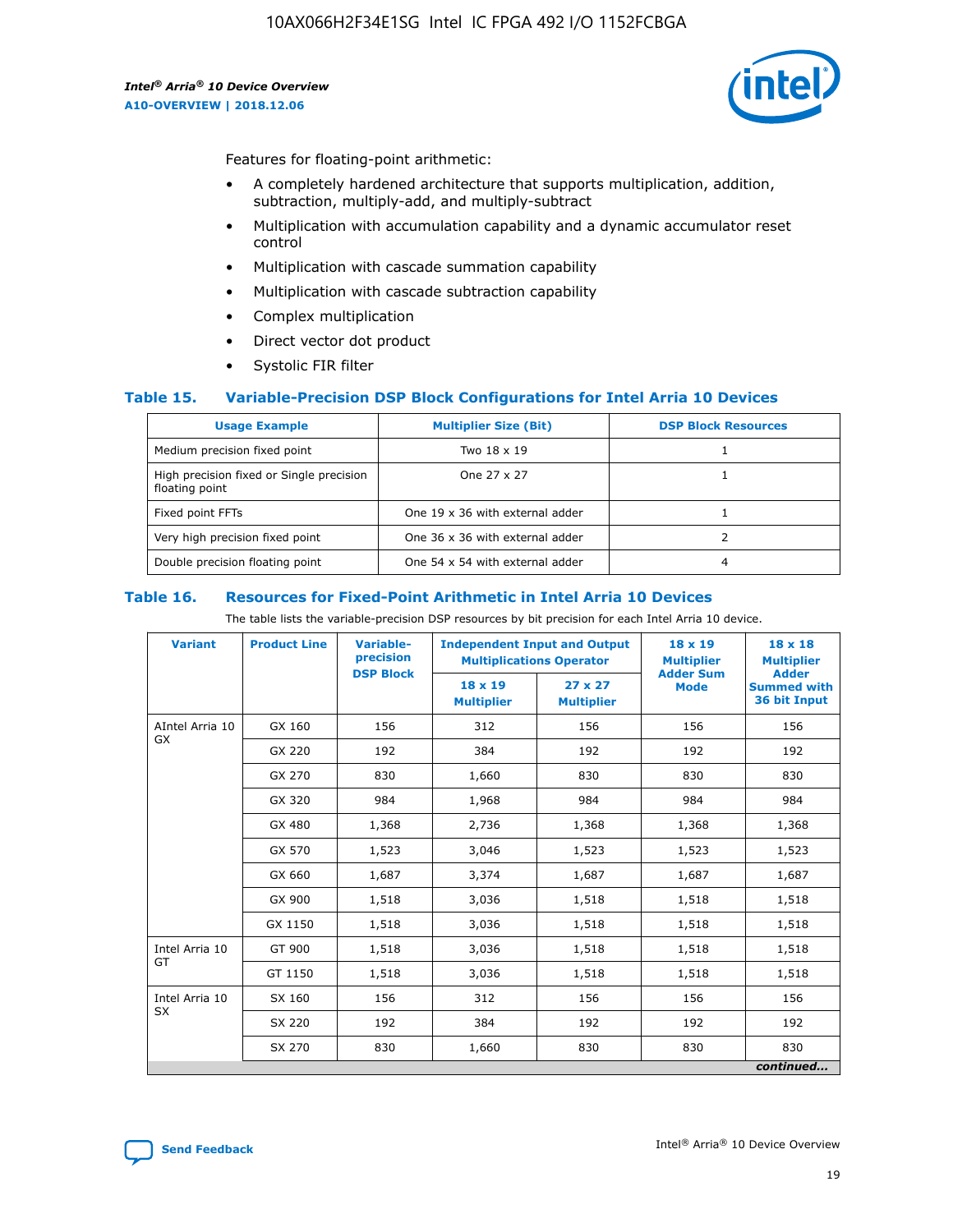

| <b>Variant</b> | <b>Product Line</b> | <b>Variable-</b><br>precision<br><b>DSP Block</b> | <b>Independent Input and Output</b><br><b>Multiplications Operator</b> |                                     | $18 \times 19$<br><b>Multiplier</b><br><b>Adder Sum</b> | $18 \times 18$<br><b>Multiplier</b><br><b>Adder</b> |  |
|----------------|---------------------|---------------------------------------------------|------------------------------------------------------------------------|-------------------------------------|---------------------------------------------------------|-----------------------------------------------------|--|
|                |                     |                                                   | $18 \times 19$<br><b>Multiplier</b>                                    | $27 \times 27$<br><b>Multiplier</b> | <b>Mode</b>                                             | <b>Summed with</b><br>36 bit Input                  |  |
|                | SX 320              | 984                                               | 1,968                                                                  | 984                                 | 984                                                     | 984                                                 |  |
|                | SX 480              | 1,368                                             | 2,736                                                                  | 1,368                               | 1,368                                                   | 1,368                                               |  |
|                | SX 570              | 1,523                                             | 3,046                                                                  | 1,523                               | 1,523                                                   | 1,523                                               |  |
|                | SX 660              | 1,687                                             | 3,374                                                                  | 1,687                               | 1,687                                                   | 1,687                                               |  |

## **Table 17. Resources for Floating-Point Arithmetic in Intel Arria 10 Devices**

The table lists the variable-precision DSP resources by bit precision for each Intel Arria 10 device.

| <b>Variant</b> | <b>Product Line</b> | <b>Variable-</b><br>precision<br><b>DSP Block</b> | <b>Single</b><br><b>Precision</b><br><b>Floating-Point</b><br><b>Multiplication</b><br><b>Mode</b> | <b>Single-Precision</b><br><b>Floating-Point</b><br><b>Adder Mode</b> | Single-<br><b>Precision</b><br><b>Floating-Point</b><br><b>Multiply</b><br><b>Accumulate</b><br><b>Mode</b> | <b>Peak</b><br><b>Giga Floating-</b><br><b>Point</b><br><b>Operations</b><br>per Second<br>(GFLOPs) |
|----------------|---------------------|---------------------------------------------------|----------------------------------------------------------------------------------------------------|-----------------------------------------------------------------------|-------------------------------------------------------------------------------------------------------------|-----------------------------------------------------------------------------------------------------|
| Intel Arria 10 | GX 160              | 156                                               | 156                                                                                                | 156                                                                   | 156                                                                                                         | 140                                                                                                 |
| GX             | GX 220              | 192                                               | 192                                                                                                | 192                                                                   | 192                                                                                                         | 173                                                                                                 |
|                | GX 270              | 830                                               | 830                                                                                                | 830                                                                   | 830                                                                                                         | 747                                                                                                 |
|                | GX 320              | 984                                               | 984                                                                                                | 984                                                                   | 984                                                                                                         | 886                                                                                                 |
|                | GX 480              | 1,369                                             | 1,368                                                                                              | 1,368                                                                 | 1,368                                                                                                       | 1,231                                                                                               |
|                | GX 570              | 1,523                                             | 1,523                                                                                              | 1,523                                                                 | 1,523                                                                                                       | 1,371                                                                                               |
|                | GX 660              | 1,687                                             | 1,687                                                                                              | 1,687                                                                 | 1,687                                                                                                       | 1,518                                                                                               |
|                | GX 900              | 1,518                                             | 1,518                                                                                              | 1,518                                                                 | 1,518                                                                                                       | 1,366                                                                                               |
|                | GX 1150             | 1,518                                             | 1,518                                                                                              | 1,518                                                                 | 1,518                                                                                                       | 1,366                                                                                               |
| Intel Arria 10 | GT 900              | 1,518                                             | 1,518                                                                                              | 1,518                                                                 | 1,518                                                                                                       | 1,366                                                                                               |
| GT             | GT 1150             | 1,518                                             | 1,518                                                                                              | 1,518                                                                 | 1,518                                                                                                       | 1,366                                                                                               |
| Intel Arria 10 | SX 160              | 156                                               | 156                                                                                                | 156                                                                   | 156                                                                                                         | 140                                                                                                 |
| <b>SX</b>      | SX 220              | 192                                               | 192                                                                                                | 192                                                                   | 192                                                                                                         | 173                                                                                                 |
|                | SX 270              | 830                                               | 830                                                                                                | 830                                                                   | 830                                                                                                         | 747                                                                                                 |
|                | SX 320              | 984                                               | 984                                                                                                | 984                                                                   | 984                                                                                                         | 886                                                                                                 |
|                | SX 480              | 1,369                                             | 1,368                                                                                              | 1,368                                                                 | 1,368                                                                                                       | 1,231                                                                                               |
|                | SX 570              | 1,523                                             | 1,523                                                                                              | 1,523                                                                 | 1,523                                                                                                       | 1,371                                                                                               |
|                | SX 660              | 1,687                                             | 1,687                                                                                              | 1,687                                                                 | 1,687                                                                                                       | 1,518                                                                                               |

# **Embedded Memory Blocks**

The embedded memory blocks in the devices are flexible and designed to provide an optimal amount of small- and large-sized memory arrays to fit your design requirements.

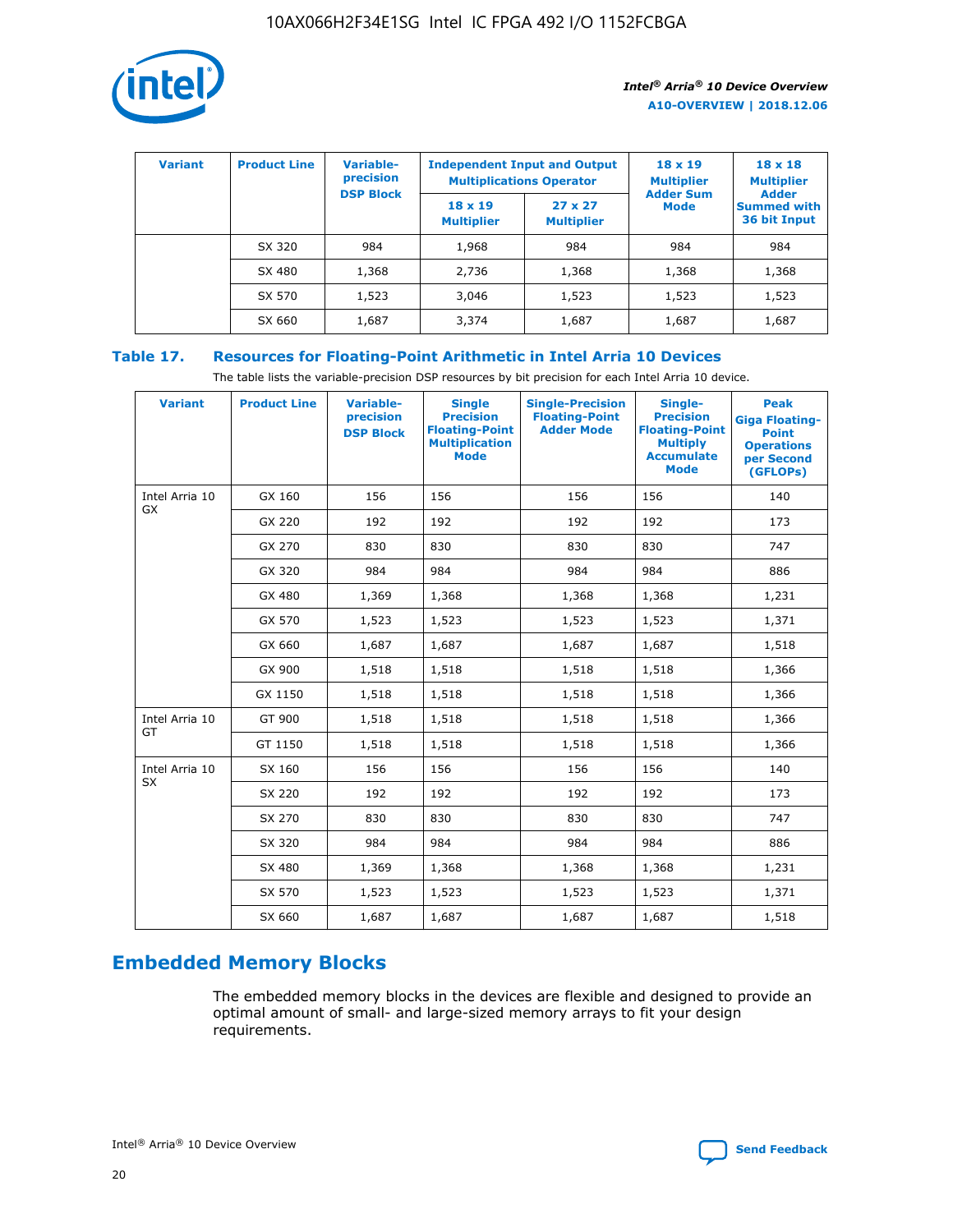

## **Types of Embedded Memory**

The Intel Arria 10 devices contain two types of memory blocks:

- 20 Kb M20K blocks—blocks of dedicated memory resources. The M20K blocks are ideal for larger memory arrays while still providing a large number of independent ports.
- 640 bit memory logic array blocks (MLABs)—enhanced memory blocks that are configured from dual-purpose logic array blocks (LABs). The MLABs are ideal for wide and shallow memory arrays. The MLABs are optimized for implementation of shift registers for digital signal processing (DSP) applications, wide and shallow FIFO buffers, and filter delay lines. Each MLAB is made up of ten adaptive logic modules (ALMs). In the Intel Arria 10 devices, you can configure these ALMs as ten 32 x 2 blocks, giving you one 32 x 20 simple dual-port SRAM block per MLAB.

## **Embedded Memory Capacity in Intel Arria 10 Devices**

|                   | <b>Product</b> |              | <b>M20K</b>         | <b>MLAB</b>  |                     | <b>Total RAM Bit</b> |
|-------------------|----------------|--------------|---------------------|--------------|---------------------|----------------------|
| <b>Variant</b>    | <b>Line</b>    | <b>Block</b> | <b>RAM Bit (Kb)</b> | <b>Block</b> | <b>RAM Bit (Kb)</b> | (Kb)                 |
| Intel Arria 10 GX | GX 160         | 440          | 8,800               | 1,680        | 1,050               | 9,850                |
|                   | GX 220         | 587          | 11,740              | 2,703        | 1,690               | 13,430               |
|                   | GX 270         | 750          | 15,000              | 3,922        | 2,452               | 17,452               |
|                   | GX 320         | 891          | 17,820              | 4,363        | 2,727               | 20,547               |
|                   | GX 480         | 1,431        | 28,620              | 6,662        | 4,164               | 32,784               |
|                   | GX 570         | 1,800        | 36,000              | 8,153        | 5,096               | 41,096               |
|                   | GX 660         | 2,131        | 42,620              | 9,260        | 5,788               | 48,408               |
|                   | GX 900         | 2,423        | 48,460              | 15,017       | 9,386               | 57,846               |
|                   | GX 1150        | 2,713        | 54,260              | 20,774       | 12,984              | 67,244               |
| Intel Arria 10 GT | GT 900         | 2,423        | 48,460              | 15,017       | 9,386               | 57,846               |
|                   | GT 1150        | 2,713        | 54,260              | 20,774       | 12,984              | 67,244               |
| Intel Arria 10 SX | SX 160         | 440          | 8,800               | 1,680        | 1,050               | 9,850                |
|                   | SX 220         | 587          | 11,740              | 2,703        | 1,690               | 13,430               |
|                   | SX 270         | 750          | 15,000              | 3,922        | 2,452               | 17,452               |
|                   | SX 320         | 891          | 17,820              | 4,363        | 2,727               | 20,547               |
|                   | SX 480         | 1,431        | 28,620              | 6,662        | 4,164               | 32,784               |
|                   | SX 570         | 1,800        | 36,000              | 8,153        | 5,096               | 41,096               |
|                   | SX 660         | 2,131        | 42,620              | 9,260        | 5,788               | 48,408               |

#### **Table 18. Embedded Memory Capacity and Distribution in Intel Arria 10 Devices**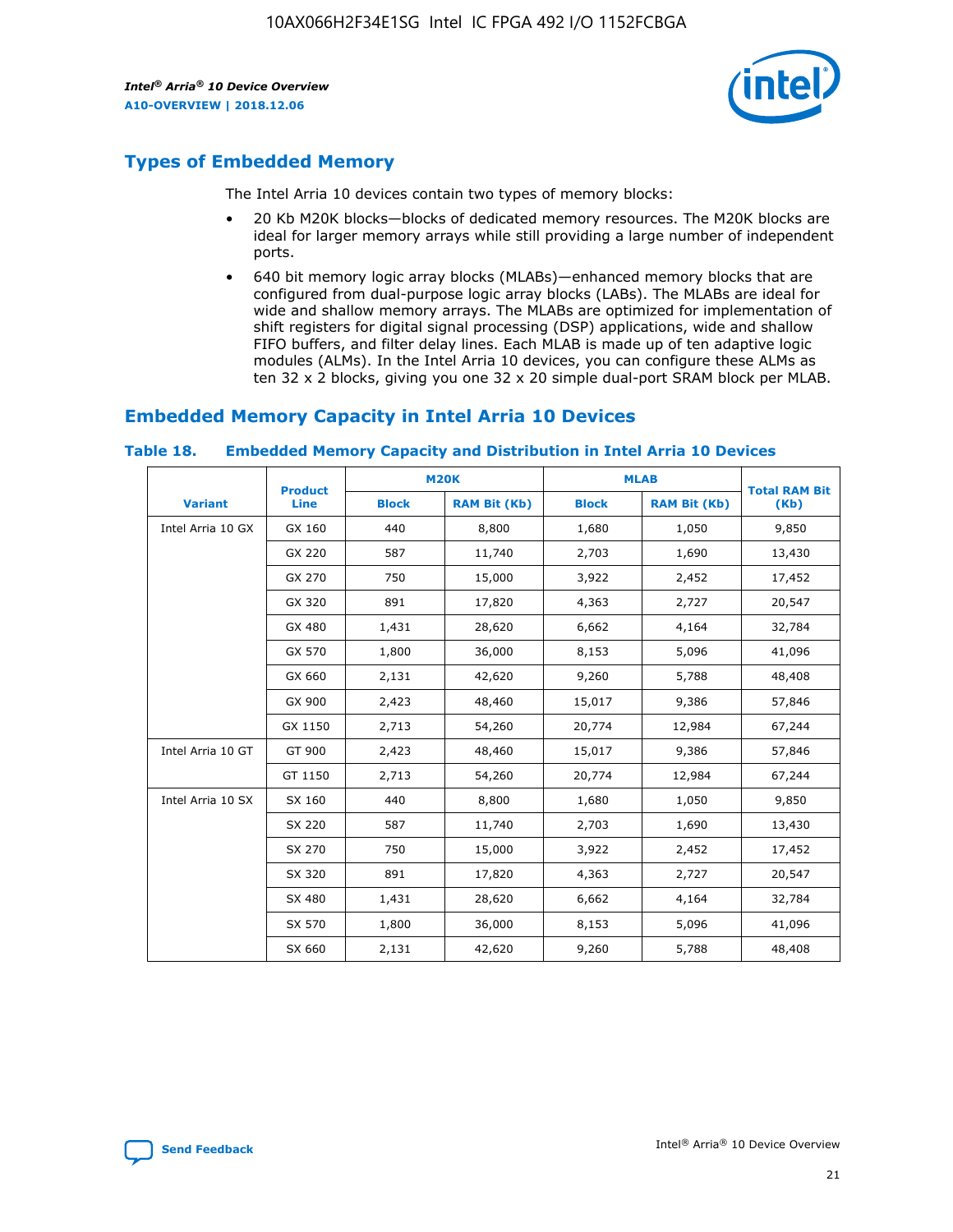

## **Embedded Memory Configurations for Single-port Mode**

## **Table 19. Single-port Embedded Memory Configurations for Intel Arria 10 Devices**

This table lists the maximum configurations supported for single-port RAM and ROM modes.

| <b>Memory Block</b> | Depth (bits) | <b>Programmable Width</b> |
|---------------------|--------------|---------------------------|
| MLAB                | 32           | x16, x18, or x20          |
|                     | 64(10)       | x8, x9, x10               |
| M20K                | 512          | x40, x32                  |
|                     | 1K           | x20, x16                  |
|                     | 2K           | x10, x8                   |
|                     | 4K           | x5, x4                    |
|                     | 8K           | x2                        |
|                     | 16K          | x1                        |

## **Clock Networks and PLL Clock Sources**

The clock network architecture is based on Intel's global, regional, and peripheral clock structure. This clock structure is supported by dedicated clock input pins, fractional clock synthesis PLLs, and integer I/O PLLs.

## **Clock Networks**

The Intel Arria 10 core clock networks are capable of up to 800 MHz fabric operation across the full industrial temperature range. For the external memory interface, the clock network supports the hard memory controller with speeds up to 2,400 Mbps in a quarter-rate transfer.

To reduce power consumption, the Intel Quartus Prime software identifies all unused sections of the clock network and powers them down.

## **Fractional Synthesis and I/O PLLs**

Intel Arria 10 devices contain up to 32 fractional synthesis PLLs and up to 16 I/O PLLs that are available for both specific and general purpose uses in the core:

- Fractional synthesis PLLs—located in the column adjacent to the transceiver blocks
- I/O PLLs—located in each bank of the 48 I/Os

## **Fractional Synthesis PLLs**

You can use the fractional synthesis PLLs to:

- Reduce the number of oscillators that are required on your board
- Reduce the number of clock pins that are used in the device by synthesizing multiple clock frequencies from a single reference clock source

<sup>(10)</sup> Supported through software emulation and consumes additional MLAB blocks.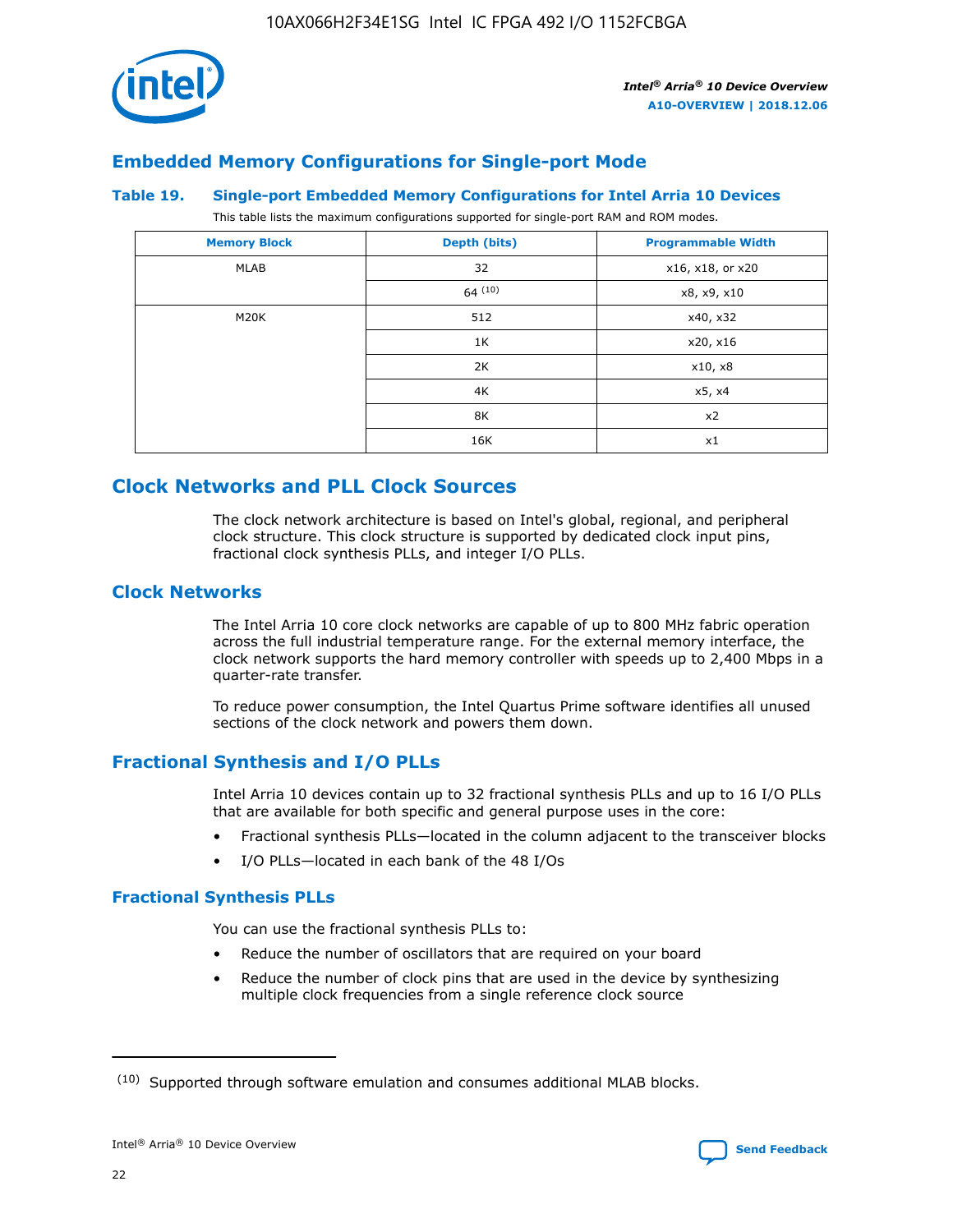10AX066H2F34E1SG Intel IC FPGA 492 I/O 1152FCBGA

*Intel® Arria® 10 Device Overview* **A10-OVERVIEW | 2018.12.06**



The fractional synthesis PLLs support the following features:

- Reference clock frequency synthesis for transceiver CMU and Advanced Transmit (ATX) PLLs
- Clock network delay compensation
- Zero-delay buffering
- Direct transmit clocking for transceivers
- Independently configurable into two modes:
	- Conventional integer mode equivalent to the general purpose PLL
	- Enhanced fractional mode with third order delta-sigma modulation
- PLL cascading

## **I/O PLLs**

The integer mode I/O PLLs are located in each bank of 48 I/Os. You can use the I/O PLLs to simplify the design of external memory and high-speed LVDS interfaces.

In each I/O bank, the I/O PLLs are adjacent to the hard memory controllers and LVDS SERDES. Because these PLLs are tightly coupled with the I/Os that need to use them, it makes it easier to close timing.

You can use the I/O PLLs for general purpose applications in the core such as clock network delay compensation and zero-delay buffering.

Intel Arria 10 devices support PLL-to-PLL cascading.

## **FPGA General Purpose I/O**

Intel Arria 10 devices offer highly configurable GPIOs. Each I/O bank contains 48 general purpose I/Os and a high-efficiency hard memory controller.

The following list describes the features of the GPIOs:

- Consist of 3 V I/Os for high-voltage application and LVDS I/Os for differential signaling
	- Up to two 3 V I/O banks, available in some devices, that support up to 3 V I/O standards
	- LVDS I/O banks that support up to 1.8 V I/O standards
- Support a wide range of single-ended and differential I/O interfaces
- LVDS speeds up to 1.6 Gbps
- Each LVDS pair of pins has differential input and output buffers, allowing you to configure the LVDS direction for each pair.
- Programmable bus hold and weak pull-up
- Programmable differential output voltage  $(V_{OD})$  and programmable pre-emphasis

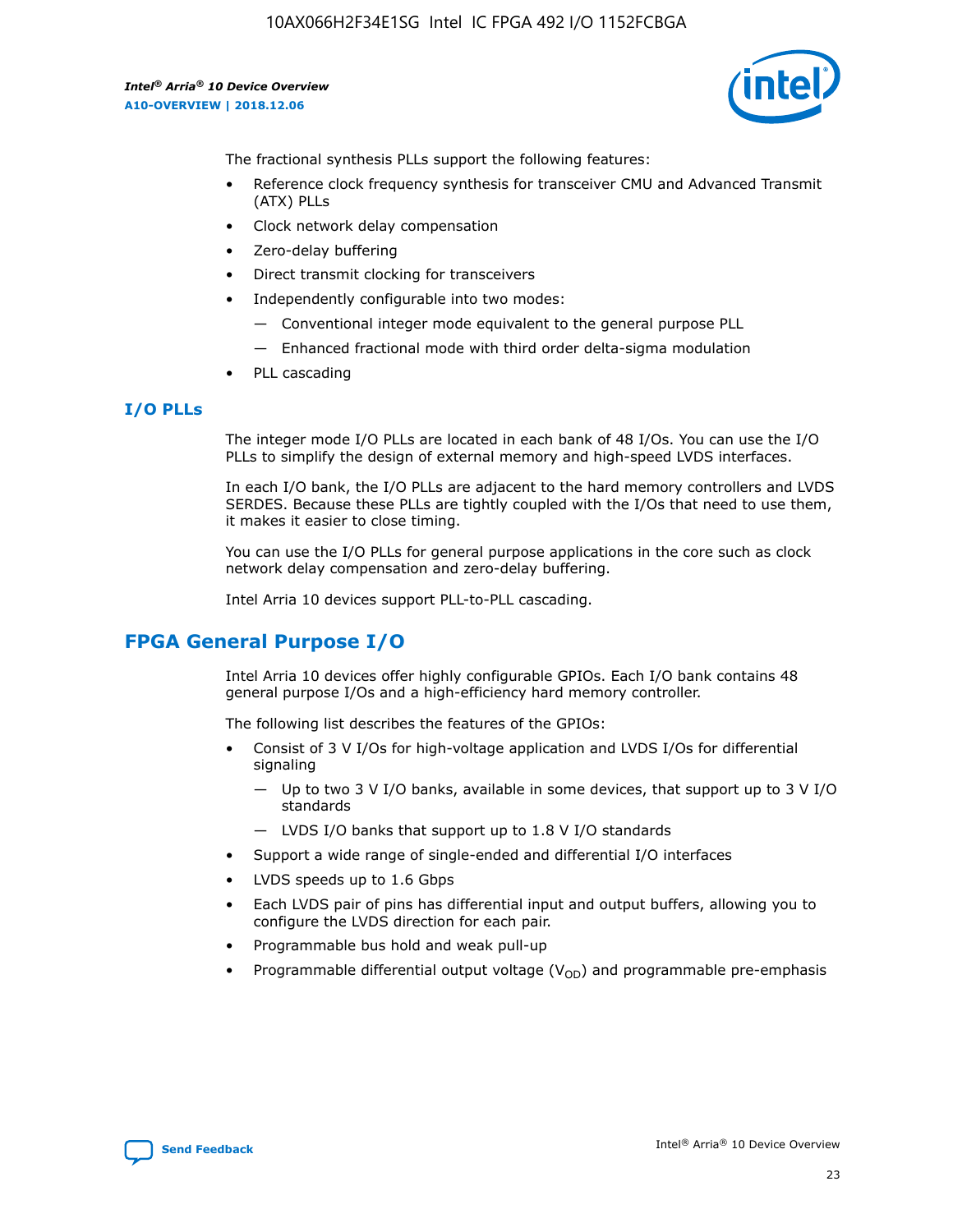

- Series (R<sub>S</sub>) and parallel (R<sub>T</sub>) on-chip termination (OCT) for all I/O banks with OCT calibration to limit the termination impedance variation
- On-chip dynamic termination that has the ability to swap between series and parallel termination, depending on whether there is read or write on a common bus for signal integrity
- Easy timing closure support using the hard read FIFO in the input register path, and delay-locked loop (DLL) delay chain with fine and coarse architecture

## **External Memory Interface**

Intel Arria 10 devices offer massive external memory bandwidth, with up to seven 32 bit DDR4 memory interfaces running at up to 2,400 Mbps. This bandwidth provides additional ease of design, lower power, and resource efficiencies of hardened highperformance memory controllers.

The memory interface within Intel Arria 10 FPGAs and SoCs delivers the highest performance and ease of use. You can configure up to a maximum width of 144 bits when using the hard or soft memory controllers. If required, you can bypass the hard memory controller and use a soft controller implemented in the user logic.

Each I/O contains a hardened DDR read/write path (PHY) capable of performing key memory interface functionality such as read/write leveling, FIFO buffering to lower latency and improve margin, timing calibration, and on-chip termination.

The timing calibration is aided by the inclusion of hard microcontrollers based on Intel's Nios® II technology, specifically tailored to control the calibration of multiple memory interfaces. This calibration allows the Intel Arria 10 device to compensate for any changes in process, voltage, or temperature either within the Intel Arria 10 device itself, or within the external memory device. The advanced calibration algorithms ensure maximum bandwidth and robust timing margin across all operating conditions.

In addition to parallel memory interfaces, Intel Arria 10 devices support serial memory technologies such as the Hybrid Memory Cube (HMC). The HMC is supported by the Intel Arria 10 high-speed serial transceivers which connect up to four HMC links, with each link running at data rates up to 15 Gbps.

## **Related Information**

#### [External Memory Interface Spec Estimator](http://www.altera.com/technology/memory/estimator/mem-emif-index.html)

Provides a parametric tool that allows you to find and compare the performance of the supported external memory interfaces in IntelFPGAs.

## **Memory Standards Supported by Intel Arria 10 Devices**

The I/Os are designed to provide high performance support for existing and emerging external memory standards.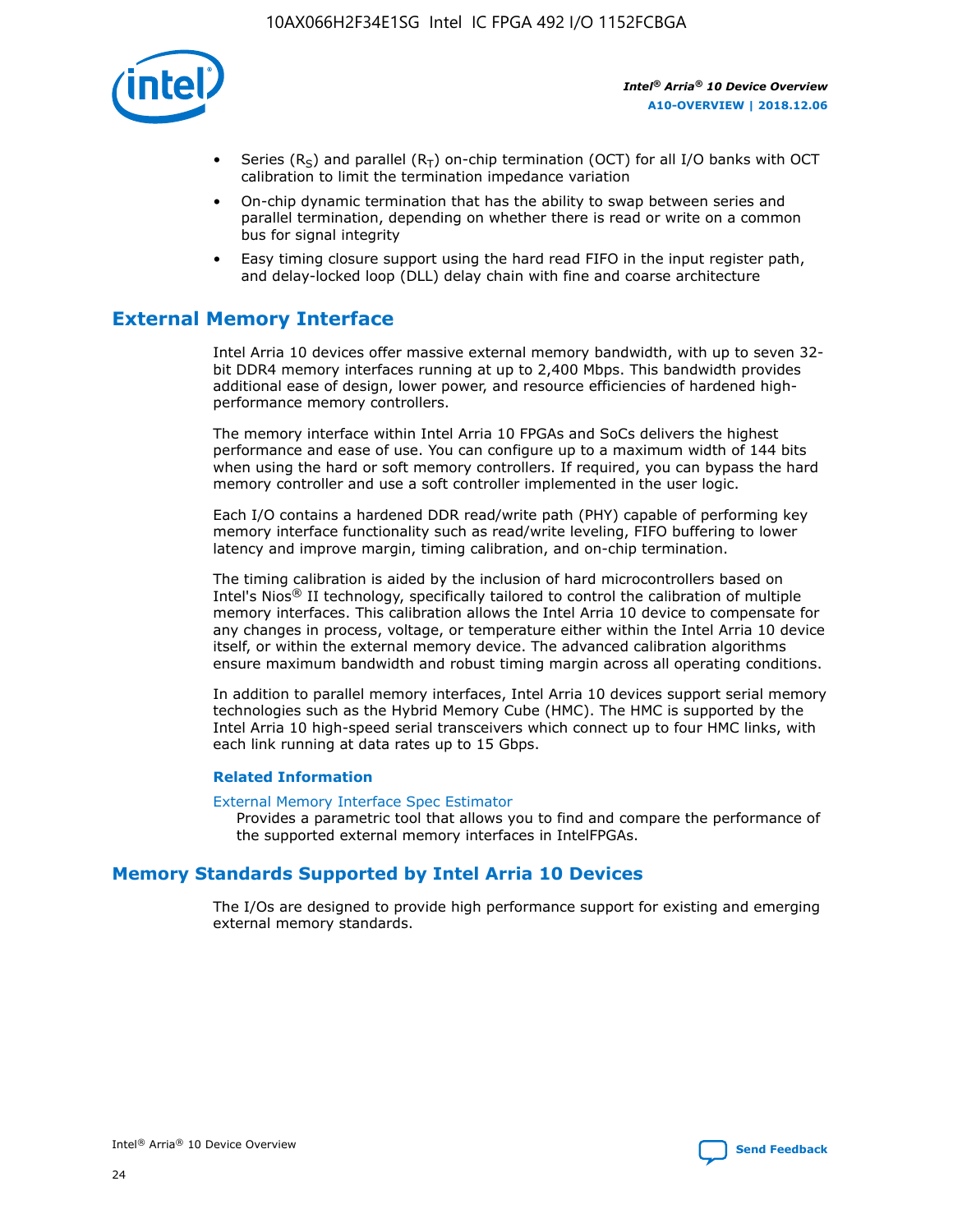

## **Table 20. Memory Standards Supported by the Hard Memory Controller**

This table lists the overall capability of the hard memory controller. For specific details, refer to the External Memory Interface Spec Estimator and Intel Arria 10 Device Datasheet.

| <b>Memory Standard</b> | <b>Rate Support</b> | <b>Ping Pong PHY Support</b> | <b>Maximum Frequency</b><br>(MHz) |
|------------------------|---------------------|------------------------------|-----------------------------------|
| <b>DDR4 SDRAM</b>      | Quarter rate        | Yes                          | 1,067                             |
|                        |                     |                              | 1,200                             |
| <b>DDR3 SDRAM</b>      | Half rate           | Yes                          | 533                               |
|                        |                     |                              | 667                               |
|                        | Quarter rate        | Yes                          | 1,067                             |
|                        |                     |                              | 1,067                             |
| <b>DDR3L SDRAM</b>     | Half rate           | Yes                          | 533                               |
|                        |                     |                              | 667                               |
|                        | Quarter rate        | Yes                          | 933                               |
|                        |                     |                              | 933                               |
| LPDDR3 SDRAM           | Half rate           |                              | 533                               |
|                        | Quarter rate        |                              | 800                               |

## **Table 21. Memory Standards Supported by the Soft Memory Controller**

| <b>Memory Standard</b>      | <b>Rate Support</b> | <b>Maximum Frequency</b><br>(MHz) |
|-----------------------------|---------------------|-----------------------------------|
| <b>RLDRAM 3 (11)</b>        | Quarter rate        | 1,200                             |
| ODR IV SRAM <sup>(11)</sup> | Quarter rate        | 1,067                             |
| <b>ODR II SRAM</b>          | Full rate           | 333                               |
|                             | Half rate           | 633                               |
| <b>ODR II+ SRAM</b>         | Full rate           | 333                               |
|                             | Half rate           | 633                               |
| <b>ODR II+ Xtreme SRAM</b>  | Full rate           | 333                               |
|                             | Half rate           | 633                               |

#### **Table 22. Memory Standards Supported by the HPS Hard Memory Controller**

The hard processor system (HPS) is available in Intel Arria 10 SoC devices only.

| <b>Memory Standard</b> | <b>Rate Support</b> | <b>Maximum Frequency</b><br>(MHz) |
|------------------------|---------------------|-----------------------------------|
| <b>DDR4 SDRAM</b>      | Half rate           | 1,200                             |
| <b>DDR3 SDRAM</b>      | Half rate           | 1,067                             |
| <b>DDR3L SDRAM</b>     | Half rate           | 933                               |

<sup>(11)</sup> Intel Arria 10 devices support this external memory interface using hard PHY with soft memory controller.

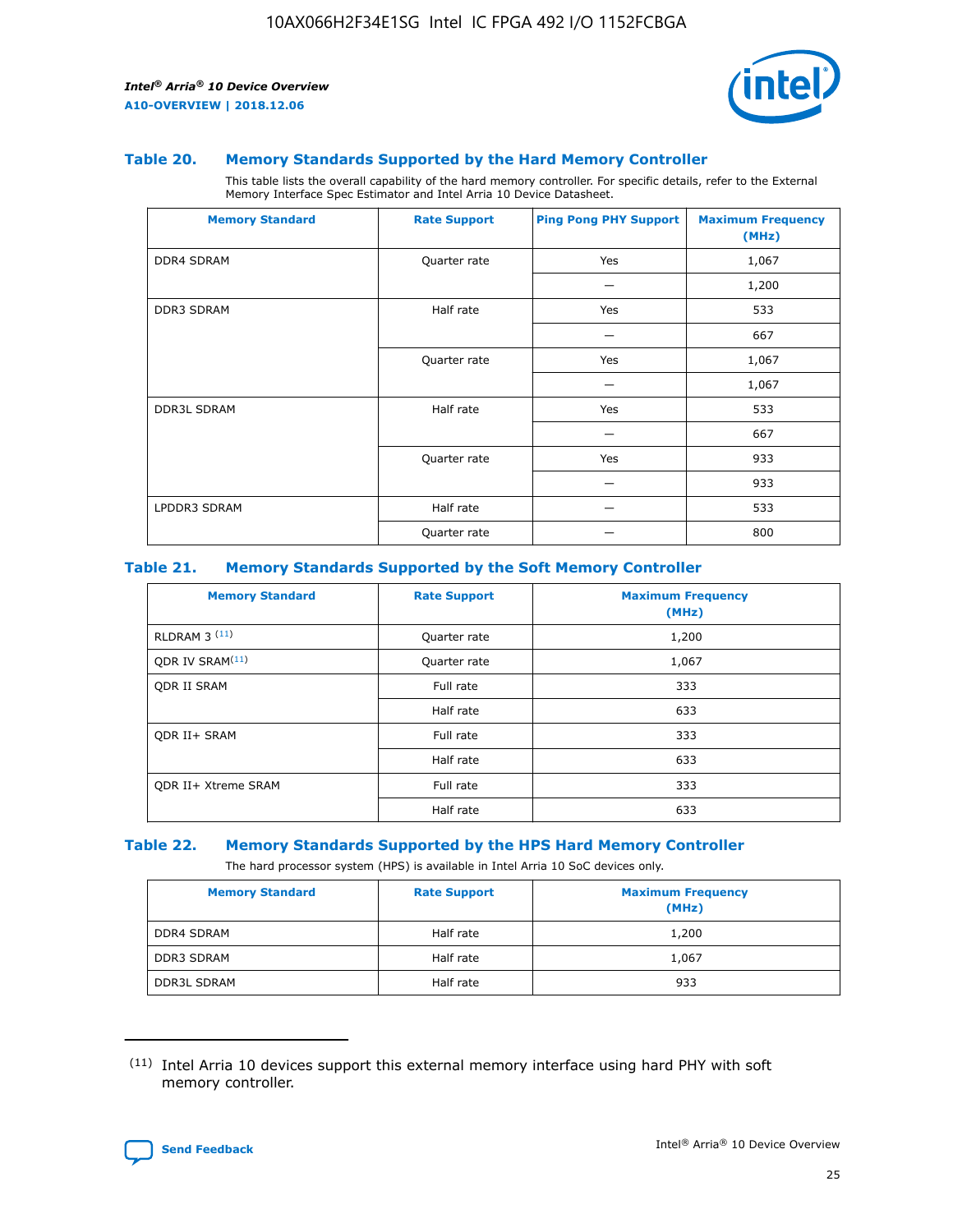

## **Related Information**

#### [Intel Arria 10 Device Datasheet](https://www.intel.com/content/www/us/en/programmable/documentation/mcn1413182292568.html#mcn1413182153340)

Lists the memory interface performance according to memory interface standards, rank or chip select configurations, and Intel Arria 10 device speed grades.

# **PCIe Gen1, Gen2, and Gen3 Hard IP**

Intel Arria 10 devices contain PCIe hard IP that is designed for performance and ease-of-use:

- Includes all layers of the PCIe stack—transaction, data link and physical layers.
- Supports PCIe Gen3, Gen2, and Gen1 Endpoint and Root Port in x1, x2, x4, or x8 lane configuration.
- Operates independently from the core logic—optional configuration via protocol (CvP) allows the PCIe link to power up and complete link training in less than 100 ms while the Intel Arria 10 device completes loading the programming file for the rest of the FPGA.
- Provides added functionality that makes it easier to support emerging features such as Single Root I/O Virtualization (SR-IOV) and optional protocol extensions.
- Provides improved end-to-end datapath protection using ECC.
- Supports FPGA configuration via protocol (CvP) using PCIe at Gen3, Gen2, or Gen1 speed.

#### **Related Information**

PCS Features on page 30

## **Enhanced PCS Hard IP for Interlaken and 10 Gbps Ethernet**

## **Interlaken Support**

The Intel Arria 10 enhanced PCS hard IP provides integrated Interlaken PCS supporting rates up to 25.8 Gbps per lane.

The Interlaken PCS is based on the proven functionality of the PCS developed for Intel's previous generation FPGAs, which demonstrated interoperability with Interlaken ASSP vendors and third-party IP suppliers. The Interlaken PCS is present in every transceiver channel in Intel Arria 10 devices.

## **Related Information**

PCS Features on page 30

## **10 Gbps Ethernet Support**

The Intel Arria 10 enhanced PCS hard IP supports 10GBASE-R PCS compliant with IEEE 802.3 10 Gbps Ethernet (10GbE). The integrated hard IP support for 10GbE and the 10 Gbps transceivers save external PHY cost, board space, and system power.

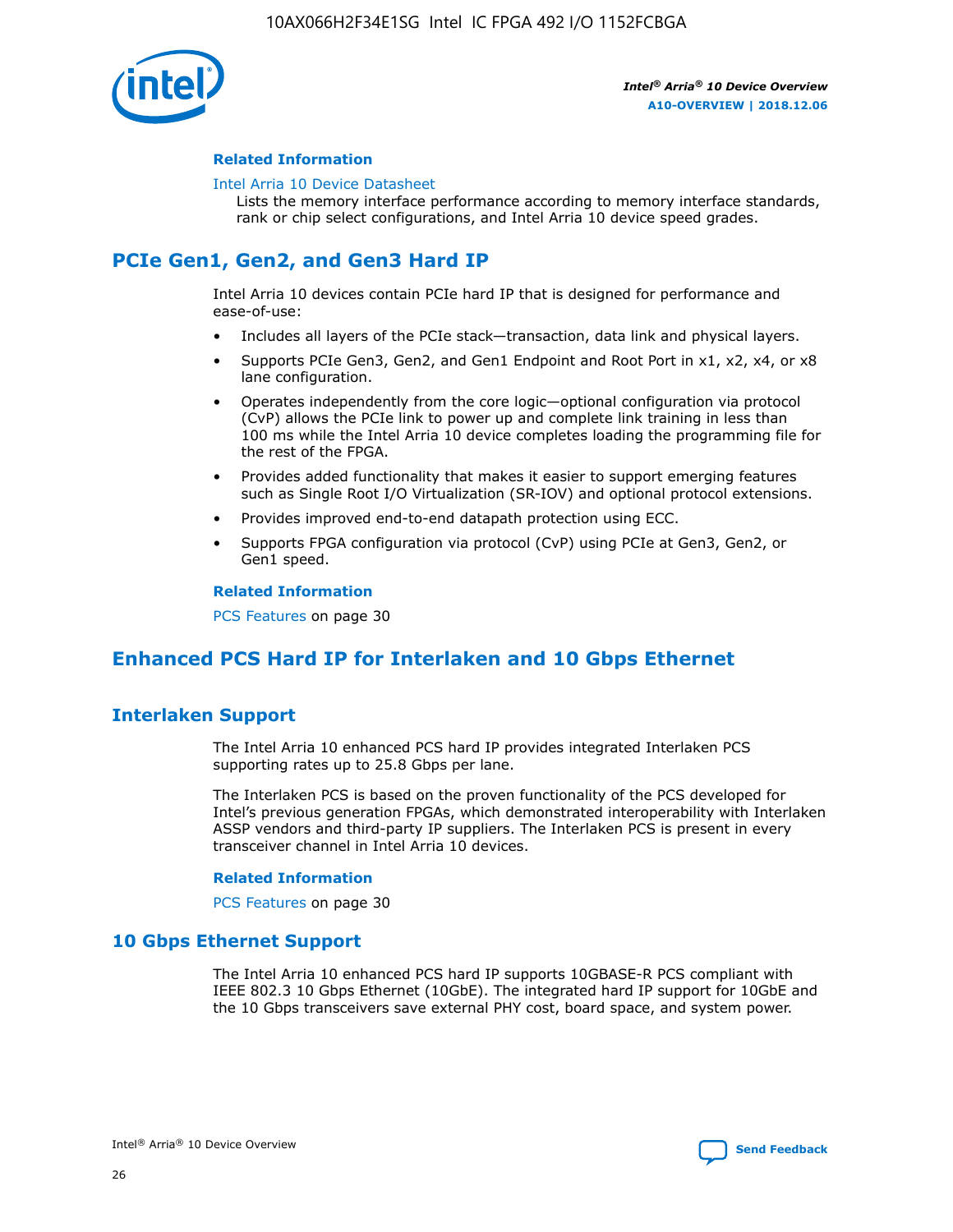

The scalable hard IP supports multiple independent 10GbE ports while using a single PLL for all the 10GBASE-R PCS instantiations, which saves on core logic resources and clock networks:

- Simplifies multiport 10GbE systems compared to XAUI interfaces that require an external XAUI-to-10G PHY.
- Incorporates Electronic Dispersion Compensation (EDC), which enables direct connection to standard 10 Gbps XFP and SFP+ pluggable optical modules.
- Supports backplane Ethernet applications and includes a hard 10GBASE-KR Forward Error Correction (FEC) circuit that you can use for 10 Gbps and 40 Gbps applications.

The 10 Gbps Ethernet PCS hard IP and 10GBASE-KR FEC are present in every transceiver channel.

## **Related Information**

PCS Features on page 30

## **Low Power Serial Transceivers**

Intel Arria 10 FPGAs and SoCs include lowest power transceivers that deliver high bandwidth, throughput and low latency.

Intel Arria 10 devices deliver the industry's lowest power consumption per transceiver channel:

- 12.5 Gbps transceivers at as low as 242 mW
- 10 Gbps transceivers at as low as 168 mW
- 6 Gbps transceivers at as low as 117 mW

Intel Arria 10 transceivers support various data rates according to application:

- Chip-to-chip and chip-to-module applications—from 1 Gbps up to 25.8 Gbps
- Long reach and backplane applications—from 1 Gbps up to 12.5 with advanced adaptive equalization
- Critical power sensitive applications—from 1 Gbps up to 11.3 Gbps using lower power modes

The combination of 20 nm process technology and architectural advances provide the following benefits:

- Significant reduction in die area and power consumption
- Increase of up to two times in transceiver I/O density compared to previous generation devices while maintaining optimal signal integrity
- Up to 72 total transceiver channels—you can configure up to 6 of these channels to run as fast as 25.8 Gbps
- All channels feature continuous data rate support up to the maximum rated speed

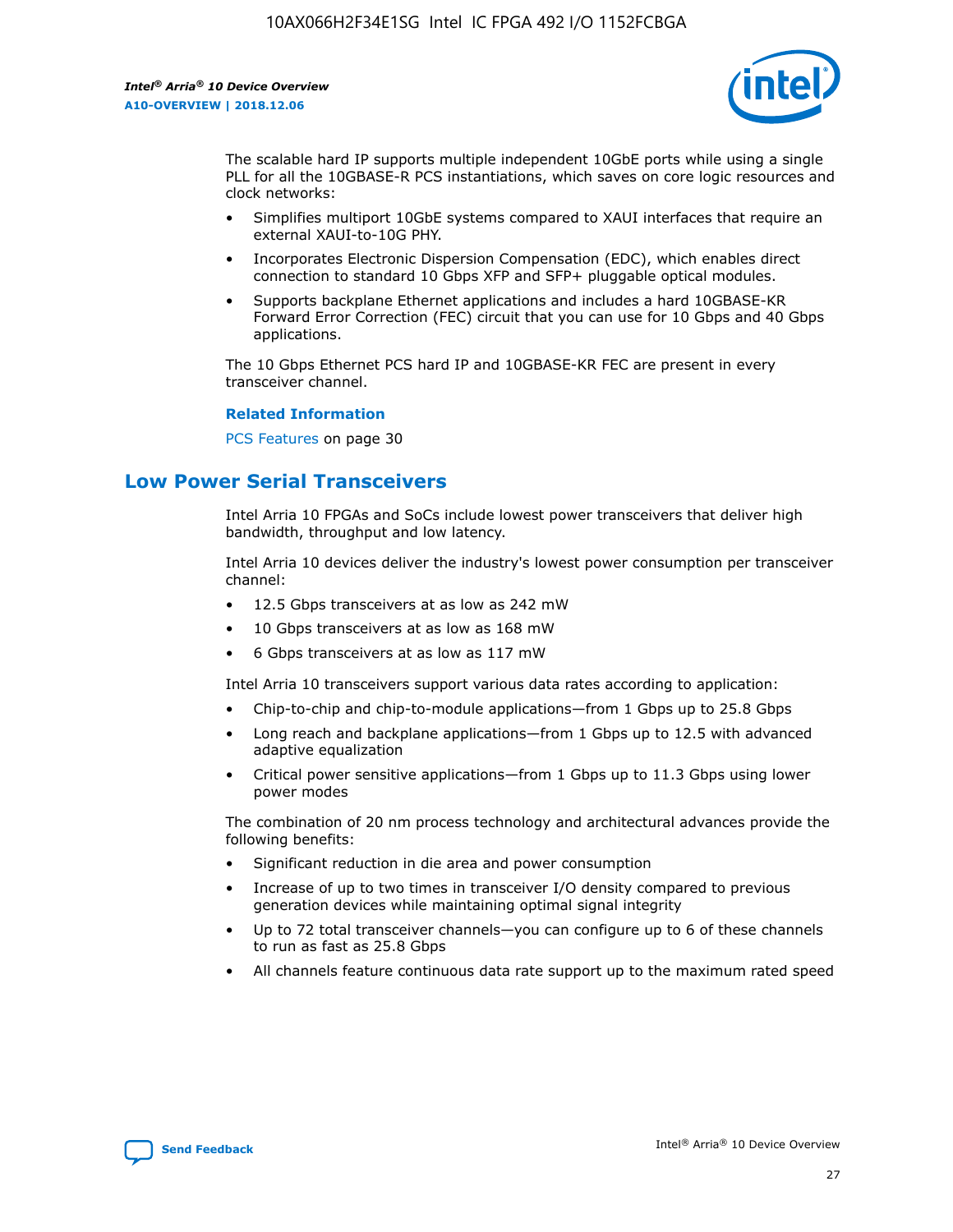



## **Figure 6. Intel Arria 10 Transceiver Block Architecture**

## **Transceiver Channels**

All transceiver channels feature a dedicated Physical Medium Attachment (PMA) and a hardened Physical Coding Sublayer (PCS).

- The PMA provides primary interfacing capabilities to physical channels.
- The PCS typically handles encoding/decoding, word alignment, and other preprocessing functions before transferring data to the FPGA core fabric.

A transceiver channel consists of a PMA and a PCS block. Most transceiver banks have 6 channels. There are some transceiver banks that contain only 3 channels.

A wide variety of bonded and non-bonded data rate configurations is possible using a highly configurable clock distribution network. Up to 80 independent transceiver data rates can be configured.

The following figures are graphical representations of top views of the silicon die, which correspond to reverse views for flip chip packages. Different Intel Arria 10 devices may have different floorplans than the ones shown in the figures.

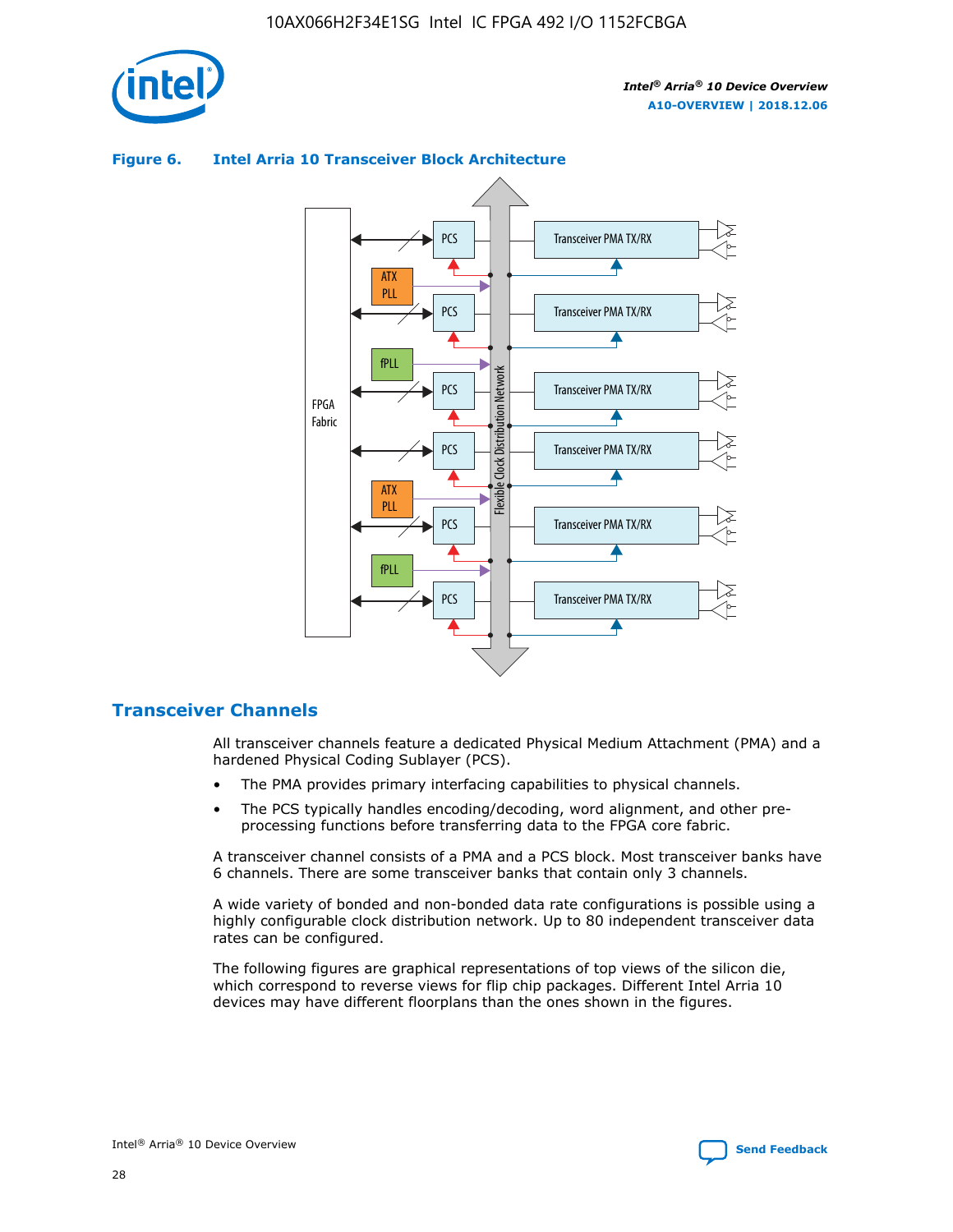

## **Figure 7. Device Chip Overview for Intel Arria 10 GX and GT Devices**



M20K Internal Memory Blocks Core Logic Fabric Transceiver Channels Hard IP Per Transceiver: Standard PCS and Enhanced PCS Hard IPs PCI Express Gen3 Hard IP Fractional PLLs M20K Internal Memory Blocks PCI Express Gen3 Hard IP Variable Precision DSP Blocks I/O PLLs Hard Memory Controllers, General-Purpose I/O Cells, LVDS Hard Processor Subsystem, Dual-Core ARM Cortex A9 M20K Internal Memory Blocks Variable Precision DSP Blocks M20K Internal Memory Blocks Core Logic Fabric I/O PLLs Hard Memory Controllers, General-Purpose I/O Cells, LVDS M20K Internal Memory Blocks Variable Precision DSP Blocks M20K Internal Memory Blocks Transceiver Channels Hard IP Per Transceiver: Standard PCS and Enhanced PCS Hard IPs PCI Express Gen3 Hard IP Fractional PLLs PCI Express Gen3 Hard IP Hard PCS Hard PCS Hard PCS Hard PCS Hard PCS Hard PCS Hard PCS Hard PCS Transceiver PMA Transceiver PMA Transceiver PMA Transceiver PMA Transceiver PMA Transceiver PMA Unused transceiver chann can be used as additional transceiver transmit PLLs Transceiver PMA Transceiver PMA Transceiver Clock Networks ATX (LC) **Transmit** PLL fPLL ATX (LC) Transmi PLL fPLL ATX (LC) **Transmit** PLL

## **PMA Features**

Intel Arria 10 transceivers provide exceptional signal integrity at data rates up to 25.8 Gbps. Clocking options include ultra-low jitter ATX PLLs (LC tank based), clock multiplier unit (CMU) PLLs, and fractional PLLs.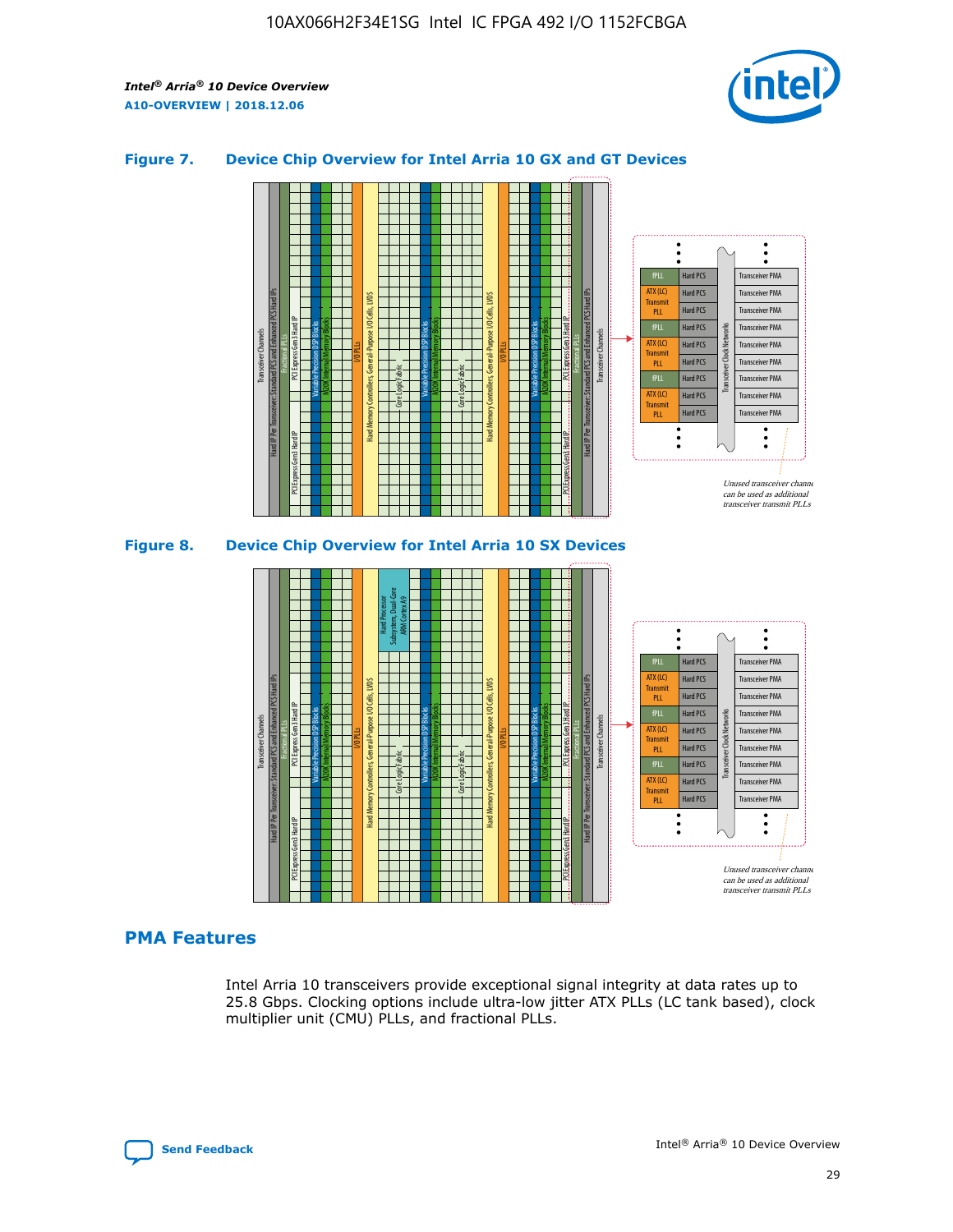

Each transceiver channel contains a channel PLL that can be used as the CMU PLL or clock data recovery (CDR) PLL. In CDR mode, the channel PLL recovers the receiver clock and data in the transceiver channel. Up to 80 independent data rates can be configured on a single Intel Arria 10 device.

## **Table 23. PMA Features of the Transceivers in Intel Arria 10 Devices**

| <b>Feature</b>                                             | <b>Capability</b>                                                                                                                                                                                                             |
|------------------------------------------------------------|-------------------------------------------------------------------------------------------------------------------------------------------------------------------------------------------------------------------------------|
| Chip-to-Chip Data Rates                                    | 1 Gbps to 17.4 Gbps (Intel Arria 10 GX devices)<br>1 Gbps to 25.8 Gbps (Intel Arria 10 GT devices)                                                                                                                            |
| <b>Backplane Support</b>                                   | Drive backplanes at data rates up to 12.5 Gbps                                                                                                                                                                                |
| Optical Module Support                                     | SFP+/SFP, XFP, CXP, QSFP/QSFP28, CFP/CFP2/CFP4                                                                                                                                                                                |
| Cable Driving Support                                      | SFP+ Direct Attach, PCI Express over cable, eSATA                                                                                                                                                                             |
| Transmit Pre-Emphasis                                      | 4-tap transmit pre-emphasis and de-emphasis to compensate for system channel loss                                                                                                                                             |
| Continuous Time Linear<br>Equalizer (CTLE)                 | Dual mode, high-gain, and high-data rate, linear receive equalization to compensate for<br>system channel loss                                                                                                                |
| Decision Feedback Equalizer<br>(DFE)                       | 7-fixed and 4-floating tap DFE to equalize backplane channel loss in the presence of<br>crosstalk and noisy environments                                                                                                      |
| Variable Gain Amplifier                                    | Optimizes the signal amplitude prior to the CDR sampling and operates in fixed and<br>adaptive modes                                                                                                                          |
| Altera Digital Adaptive<br>Parametric Tuning (ADAPT)       | Fully digital adaptation engine to automatically adjust all link equalization parameters-<br>including CTLE, DFE, and variable gain amplifier blocks—that provide optimal link margin<br>without intervention from user logic |
| Precision Signal Integrity<br>Calibration Engine (PreSICE) | Hardened calibration controller to quickly calibrate all transceiver control parameters on<br>power-up, which provides the optimal signal integrity and jitter performance                                                    |
| Advanced Transmit (ATX)<br><b>PLL</b>                      | Low jitter ATX (LC tank based) PLLs with continuous tuning range to cover a wide range of<br>standard and proprietary protocols                                                                                               |
| <b>Fractional PLLs</b>                                     | On-chip fractional frequency synthesizers to replace on-board crystal oscillators and reduce<br>system cost                                                                                                                   |
| Digitally Assisted Analog<br><b>CDR</b>                    | Superior jitter tolerance with fast lock time                                                                                                                                                                                 |
| Dynamic Partial<br>Reconfiguration                         | Allows independent control of the Avalon memory-mapped interface of each transceiver<br>channel for the highest transceiver flexibility                                                                                       |
| Multiple PCS-PMA and PCS-<br>PLD interface widths          | 8-, 10-, 16-, 20-, 32-, 40-, or 64-bit interface widths for flexibility of deserialization width,<br>encoding, and reduced latency                                                                                            |

## **PCS Features**

This table summarizes the Intel Arria 10 transceiver PCS features. You can use the transceiver PCS to support a wide range of protocols ranging from 1 Gbps to 25.8 Gbps.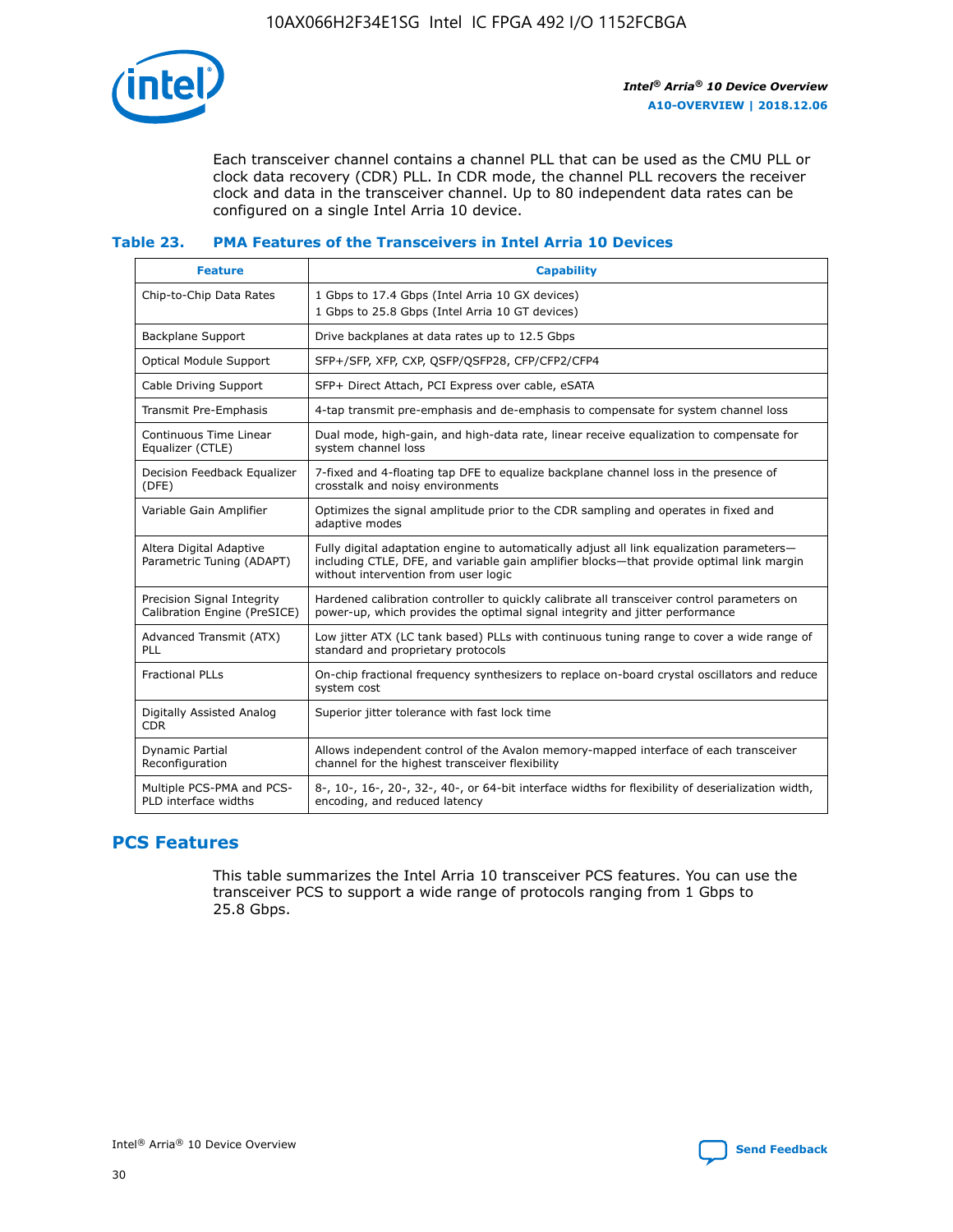

| <b>PCS</b>    | <b>Description</b>                                                                                                                                                                                                                                                                                                                                                                                             |
|---------------|----------------------------------------------------------------------------------------------------------------------------------------------------------------------------------------------------------------------------------------------------------------------------------------------------------------------------------------------------------------------------------------------------------------|
| Standard PCS  | Operates at a data rate up to 12 Gbps<br>Supports protocols such as PCI-Express, CPRI 4.2+, GigE, IEEE 1588 in Hard PCS<br>Implements other protocols using Basic/Custom (Standard PCS) transceiver<br>configuration rules.                                                                                                                                                                                    |
| Enhanced PCS  | Performs functions common to most serial data industry standards, such as word<br>alignment, encoding/decoding, and framing, before data is sent or received off-chip<br>through the PMA<br>• Handles data transfer to and from the FPGA fabric<br>Handles data transfer internally to and from the PMA<br>Provides frequency compensation<br>Performs channel bonding for multi-channel low skew applications |
| PCIe Gen3 PCS | Supports the seamless switching of Data and Clock between the Gen1, Gen2, and Gen3<br>data rates<br>Provides support for PIPE 3.0 features<br>Supports the PIPE interface with the Hard IP enabled, as well as with the Hard IP<br>bypassed                                                                                                                                                                    |

#### **Related Information**

- PCIe Gen1, Gen2, and Gen3 Hard IP on page 26
- Interlaken Support on page 26
- 10 Gbps Ethernet Support on page 26

## **PCS Protocol Support**

This table lists some of the protocols supported by the Intel Arria 10 transceiver PCS. For more information about the blocks in the transmitter and receiver data paths, refer to the related information.

| <b>Protocol</b>                                 | <b>Data Rate</b><br>(Gbps) | <b>Transceiver IP</b>       | <b>PCS Support</b>                      |
|-------------------------------------------------|----------------------------|-----------------------------|-----------------------------------------|
| PCIe Gen3 x1, x2, x4, x8                        | 8.0                        | Native PHY (PIPE)           | Standard PCS and PCIe<br>Gen3 PCS       |
| PCIe Gen2 x1, x2, x4, x8                        | 5.0                        | Native PHY (PIPE)           | <b>Standard PCS</b>                     |
| PCIe Gen1 x1, x2, x4, x8                        | 2.5                        | Native PHY (PIPE)           | Standard PCS                            |
| 1000BASE-X Gigabit Ethernet                     | 1.25                       | Native PHY                  | <b>Standard PCS</b>                     |
| 1000BASE-X Gigabit Ethernet with<br>IEEE 1588v2 | 1.25                       | Native PHY                  | Standard PCS                            |
| 10GBASE-R                                       | 10.3125                    | Native PHY                  | <b>Enhanced PCS</b>                     |
| 10GBASE-R with IEEE 1588v2                      | 10.3125                    | Native PHY                  | <b>Enhanced PCS</b>                     |
| 10GBASE-R with KR FEC                           | 10.3125                    | Native PHY                  | <b>Enhanced PCS</b>                     |
| 10GBASE-KR and 1000BASE-X                       | 10.3125                    | 1G/10GbE and 10GBASE-KR PHY | Standard PCS and<br><b>Enhanced PCS</b> |
| Interlaken (CEI-6G/11G)                         | 3.125 to 17.4              | Native PHY                  | <b>Enhanced PCS</b>                     |
| SFI-S/SFI-5.2                                   | 11.2                       | Native PHY                  | <b>Enhanced PCS</b>                     |
| $10G$ SDI                                       | 10.692                     | Native PHY                  | <b>Enhanced PCS</b>                     |
|                                                 |                            |                             | continued                               |

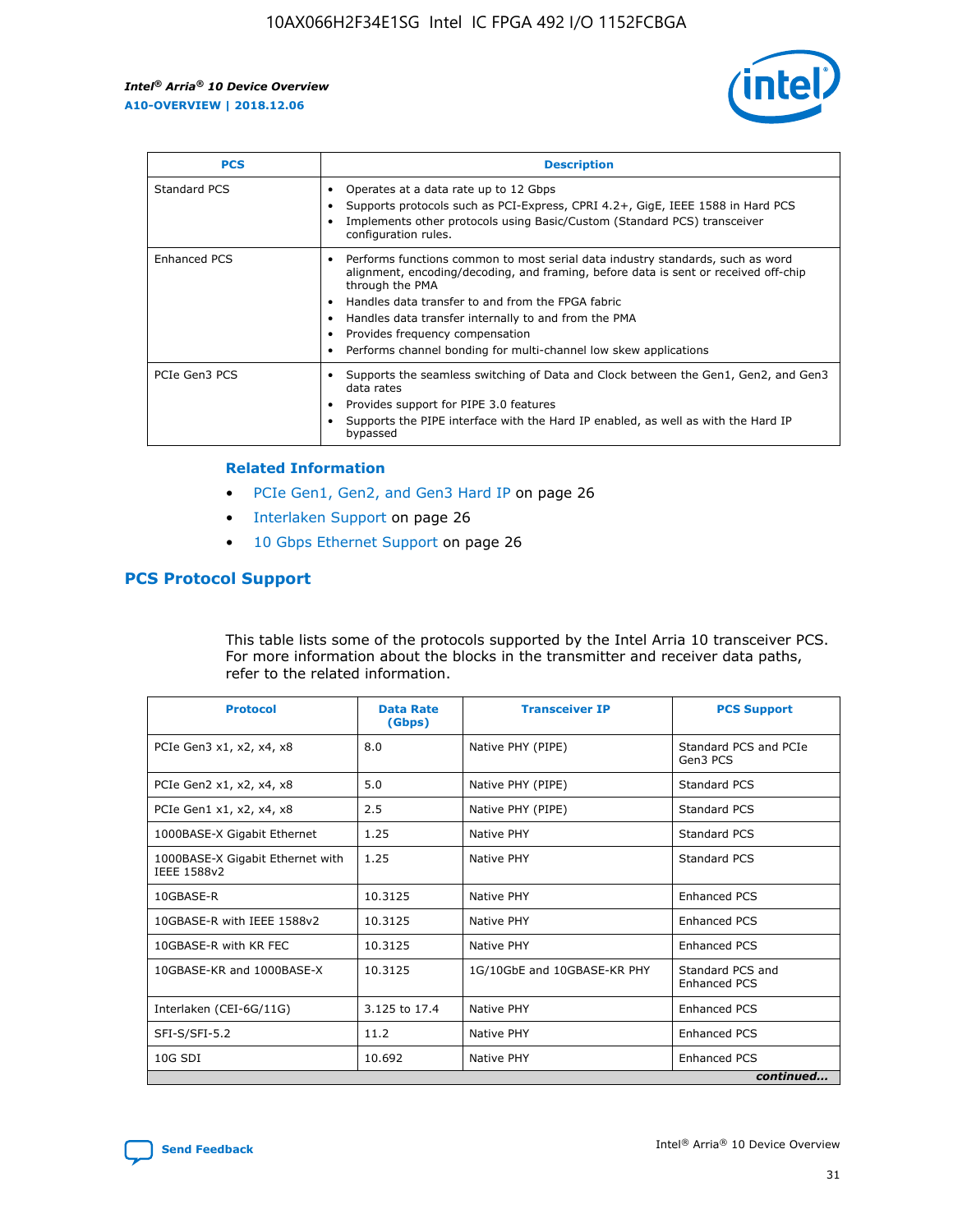

| <b>Protocol</b>      | <b>Data Rate</b><br>(Gbps) | <b>Transceiver IP</b> | <b>PCS Support</b> |
|----------------------|----------------------------|-----------------------|--------------------|
| CPRI 6.0 (64B/66B)   | 0.6144 to<br>10.1376       | Native PHY            | Enhanced PCS       |
| CPRI 4.2 (8B/10B)    | 0.6144 to<br>9.8304        | Native PHY            | Standard PCS       |
| OBSAI RP3 v4.2       | 0.6144 to 6.144            | Native PHY            | Standard PCS       |
| SD-SDI/HD-SDI/3G-SDI | $0.143(12)$ to<br>2.97     | Native PHY            | Standard PCS       |

## **Related Information**

#### [Intel Arria 10 Transceiver PHY User Guide](https://www.intel.com/content/www/us/en/programmable/documentation/nik1398707230472.html#nik1398707091164)

Provides more information about the supported transceiver protocols and PHY IP, the PMA architecture, and the standard, enhanced, and PCIe Gen3 PCS architecture.

## **SoC with Hard Processor System**

Each SoC device combines an FPGA fabric and a hard processor system (HPS) in a single device. This combination delivers the flexibility of programmable logic with the power and cost savings of hard IP in these ways:

- Reduces board space, system power, and bill of materials cost by eliminating a discrete embedded processor
- Allows you to differentiate the end product in both hardware and software, and to support virtually any interface standard
- Extends the product life and revenue through in-field hardware and software updates

 $(12)$  The 0.143 Gbps data rate is supported using oversampling of user logic that you must implement in the FPGA fabric.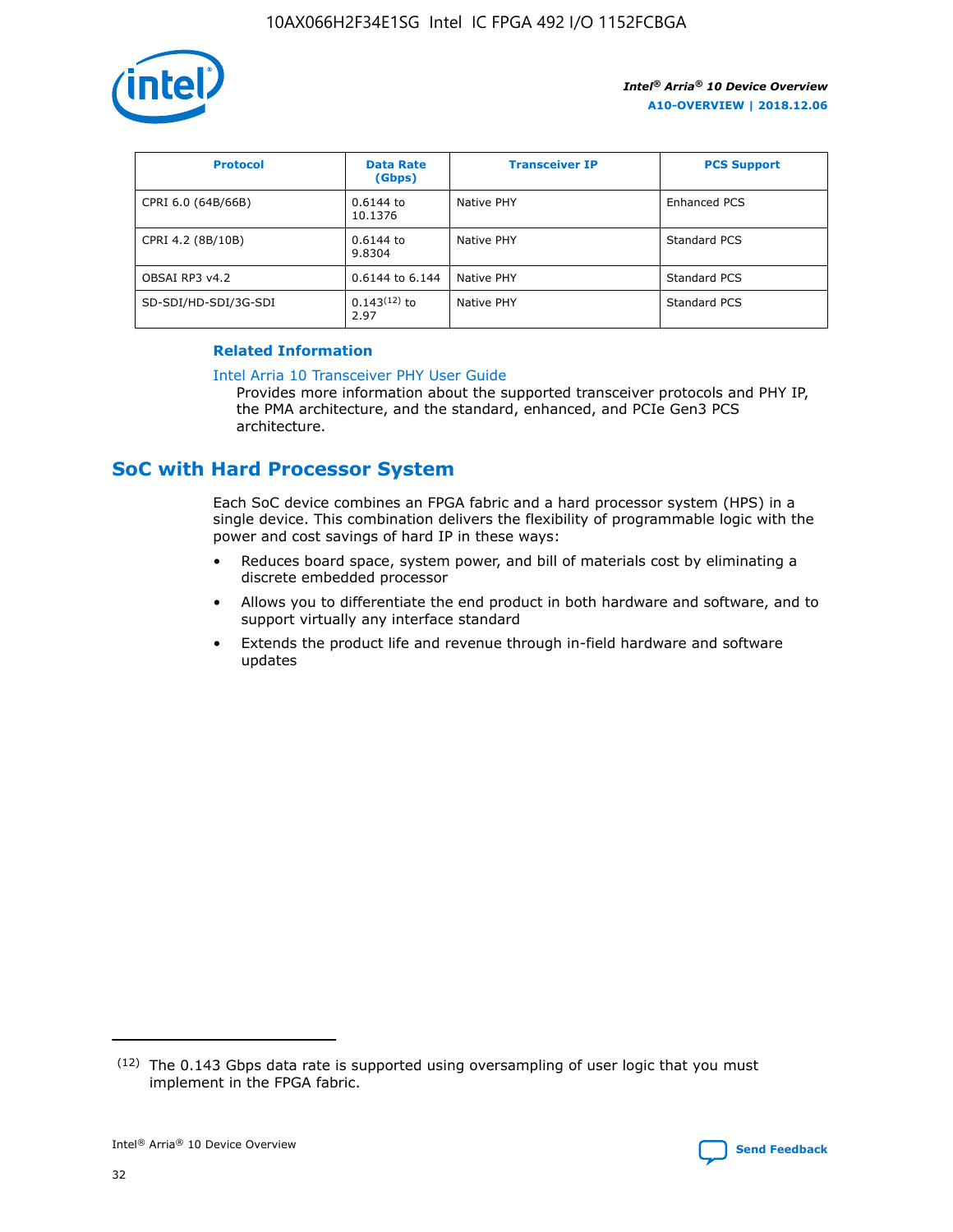

#### **Figure 9. HPS Block Diagram**

This figure shows a block diagram of the HPS with the dual ARM Cortex-A9 MPCore processor.



## **Key Advantages of 20-nm HPS**

The 20-nm HPS strikes a balance between enabling maximum software compatibility with 28-nm SoCs while still improving upon the 28-nm HPS architecture. These improvements address the requirements of the next generation target markets such as wireless and wireline communications, compute and storage equipment, broadcast and military in terms of performance, memory bandwidth, connectivity via backplane and security.

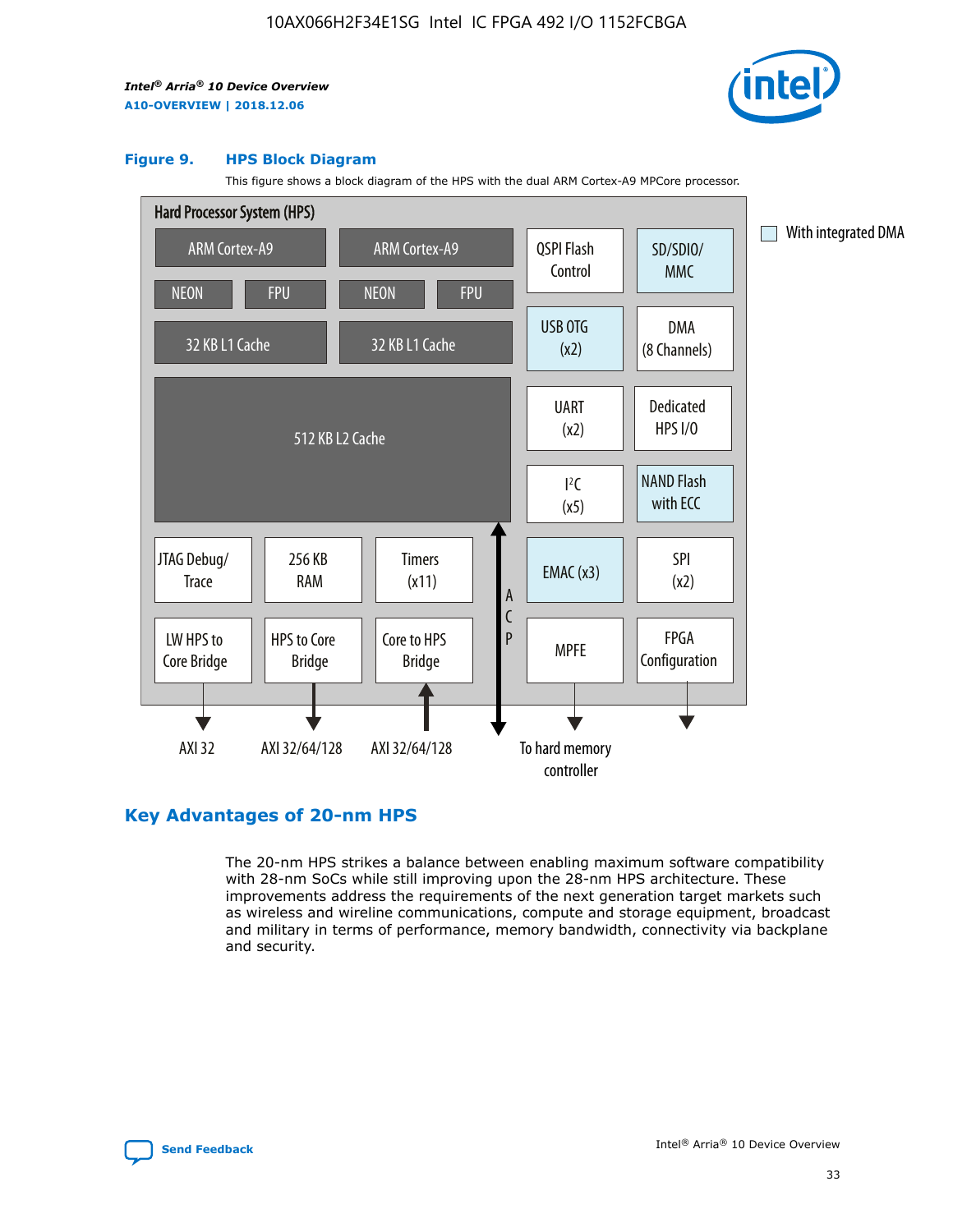

## **Table 24. Improvements in 20 nm HPS**

This table lists the key improvements of the 20 nm HPS compared to the 28 nm HPS.

| Advantages/<br><b>Improvements</b>                          | <b>Description</b>                                                                                                                                                                                                                                                                                                                                                                                                                                                                                                                                                                                                                                                                                                                                                                                                                                                                                                      |
|-------------------------------------------------------------|-------------------------------------------------------------------------------------------------------------------------------------------------------------------------------------------------------------------------------------------------------------------------------------------------------------------------------------------------------------------------------------------------------------------------------------------------------------------------------------------------------------------------------------------------------------------------------------------------------------------------------------------------------------------------------------------------------------------------------------------------------------------------------------------------------------------------------------------------------------------------------------------------------------------------|
| Increased performance and<br>overdrive capability           | While the nominal processor frequency is 1.2 GHz, the 20 nm HPS offers an "overdrive"<br>feature which enables a higher processor operating frequency. This requires a higher supply<br>voltage value that is unique to the HPS and may require a separate regulator.                                                                                                                                                                                                                                                                                                                                                                                                                                                                                                                                                                                                                                                   |
| Increased processor memory<br>bandwidth and DDR4<br>support | Up to 64-bit DDR4 memory at 2,400 Mbps support is available for the processor. The hard<br>memory controller for the HPS comprises a multi-port front end that manages connections<br>to a single port memory controller. The multi-port front end allows logic core and the HPS<br>to share ports and thereby the available bandwidth of the memory controller.                                                                                                                                                                                                                                                                                                                                                                                                                                                                                                                                                        |
| Flexible I/O sharing                                        | An advanced I/O pin muxing scheme allows improved sharing of I/O between the HPS and<br>the core logic. The following types of I/O are available for SoC:<br>17 dedicated I/Os-physically located inside the HPS block and are not accessible to<br>logic within the core. The 17 dedicated I/Os are used for HPS clock, resets, and<br>interfacing with boot devices, QSPI, and SD/MMC.<br>48 direct shared I/O-located closest to the HPS block and are ideal for high speed HPS<br>peripherals such as EMAC, USB, and others. There is one bank of 48 I/Os that supports<br>direct sharing where the 48 I/Os can be shared 12 I/Os at a time.<br>Standard (shared) I/O-all standard I/Os can be shared by the HPS peripherals and any<br>logic within the core. For designs where more than 48 I/Os are reguired to fully use all<br>the peripherals in the HPS, these I/Os can be connected through the core logic. |
| <b>EMAC</b> core                                            | Three EMAC cores are available in the HPS. The EMAC cores enable an application to<br>support two redundant Ethernet connections; for example, backplane, or two EMAC cores<br>for managing IEEE 1588 time stamp information while allowing a third EMAC core for debug<br>and configuration. All three EMACs can potentially share the same time stamps, simplifying<br>the 1588 time stamping implementation. A new serial time stamp interface allows core<br>logic to access and read the time stamp values. The integrated EMAC controllers can be<br>connected to external Ethernet PHY through the provided MDIO or I <sup>2</sup> C interface.                                                                                                                                                                                                                                                                  |
| On-chip memory                                              | The on-chip memory is updated to 256 KB support and can support larger data sets and<br>real time algorithms.                                                                                                                                                                                                                                                                                                                                                                                                                                                                                                                                                                                                                                                                                                                                                                                                           |
| <b>ECC</b> enhancements                                     | Improvements in L2 Cache ECC management allow identification of errors down to the<br>address level. ECC enhancements also enable improved error injection and status reporting<br>via the introduction of new memory mapped access to syndrome and data signals.                                                                                                                                                                                                                                                                                                                                                                                                                                                                                                                                                                                                                                                       |
| HPS to FPGA Interconnect<br>Backbone                        | Although the HPS and the Logic Core can operate independently, they are tightly coupled<br>via a high-bandwidth system interconnect built from high-performance ARM AMBA AXI bus<br>bridges. IP bus masters in the FPGA fabric have access to HPS bus slaves via the FPGA-to-<br>HPS interconnect. Similarly, HPS bus masters have access to bus slaves in the core fabric<br>via the HPS-to-FPGA bridge. Both bridges are AMBA AXI-3 compliant and support<br>simultaneous read and write transactions. Up to three masters within the core fabric can<br>share the HPS SDRAM controller with the processor. Additionally, the processor can be used<br>to configure the core fabric under program control via a dedicated 32-bit configuration port.                                                                                                                                                                  |
| FPGA configuration and HPS<br>booting                       | The FPGA fabric and HPS in the SoCs are powered independently. You can reduce the clock<br>frequencies or gate the clocks to reduce dynamic power.<br>You can configure the FPGA fabric and boot the HPS independently, in any order, providing<br>you with more design flexibility.                                                                                                                                                                                                                                                                                                                                                                                                                                                                                                                                                                                                                                    |
| Security                                                    | New security features have been introduced for anti-tamper management, secure boot,<br>encryption (AES), and authentication (SHA).                                                                                                                                                                                                                                                                                                                                                                                                                                                                                                                                                                                                                                                                                                                                                                                      |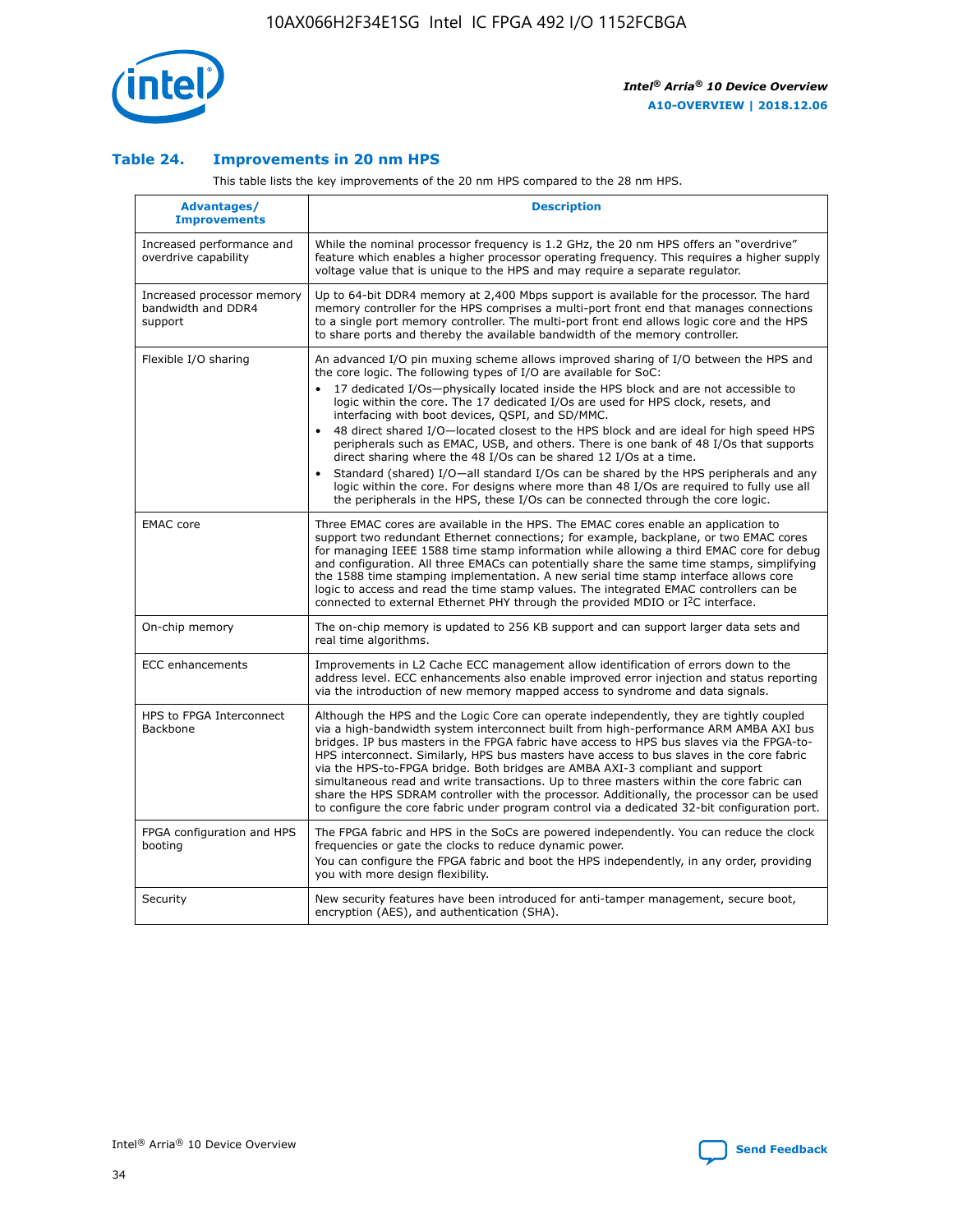

## **Features of the HPS**

The HPS has the following features:

- 1.2-GHz, dual-core ARM Cortex-A9 MPCore processor with up to 1.5-GHz via overdrive
	- ARMv7-A architecture that runs 32-bit ARM instructions, 16-bit and 32-bit Thumb instructions, and 8-bit Java byte codes in Jazelle style
	- Superscalar, variable length, out-of-order pipeline with dynamic branch prediction
	- Instruction Efficiency 2.5 MIPS/MHz, which provides total performance of 7500 MIPS at 1.5 GHz
- Each processor core includes:
	- 32 KB of L1 instruction cache, 32 KB of L1 data cache
	- Single- and double-precision floating-point unit and NEON media engine
	- CoreSight debug and trace technology
	- Snoop Control Unit (SCU) and Acceleration Coherency Port (ACP)
- 512 KB of shared L2 cache
- 256 KB of scratch RAM
- Hard memory controller with support for DDR3, DDR4 and optional error correction code (ECC) support
- Multiport Front End (MPFE) Scheduler interface to the hard memory controller
- 8-channel direct memory access (DMA) controller
- QSPI flash controller with SIO, DIO, QIO SPI Flash support
- NAND flash controller (ONFI 1.0 or later) with DMA and ECC support, updated to support 8 and 16-bit Flash devices and new command DMA to offload CPU for fast power down recovery
- Updated SD/SDIO/MMC controller to eMMC 4.5 with DMA with CE-ATA digital command support
- 3 10/100/1000 Ethernet media access control (MAC) with DMA
- 2 USB On-the-Go (OTG) controllers with DMA
- $\bullet$  5 I<sup>2</sup>C controllers (3 can be used by EMAC for MIO to external PHY)
- 2 UART 16550 Compatible controllers
- 4 serial peripheral interfaces (SPI) (2 Master, 2 Slaves)
- 62 programmable general-purpose I/Os, which includes 48 direct share I/Os that allows the HPS peripherals to connect directly to the FPGA I/Os
- 7 general-purpose timers
- 4 watchdog timers
- Anti-tamper, Secure Boot, Encryption (AES) and Authentication (SHA)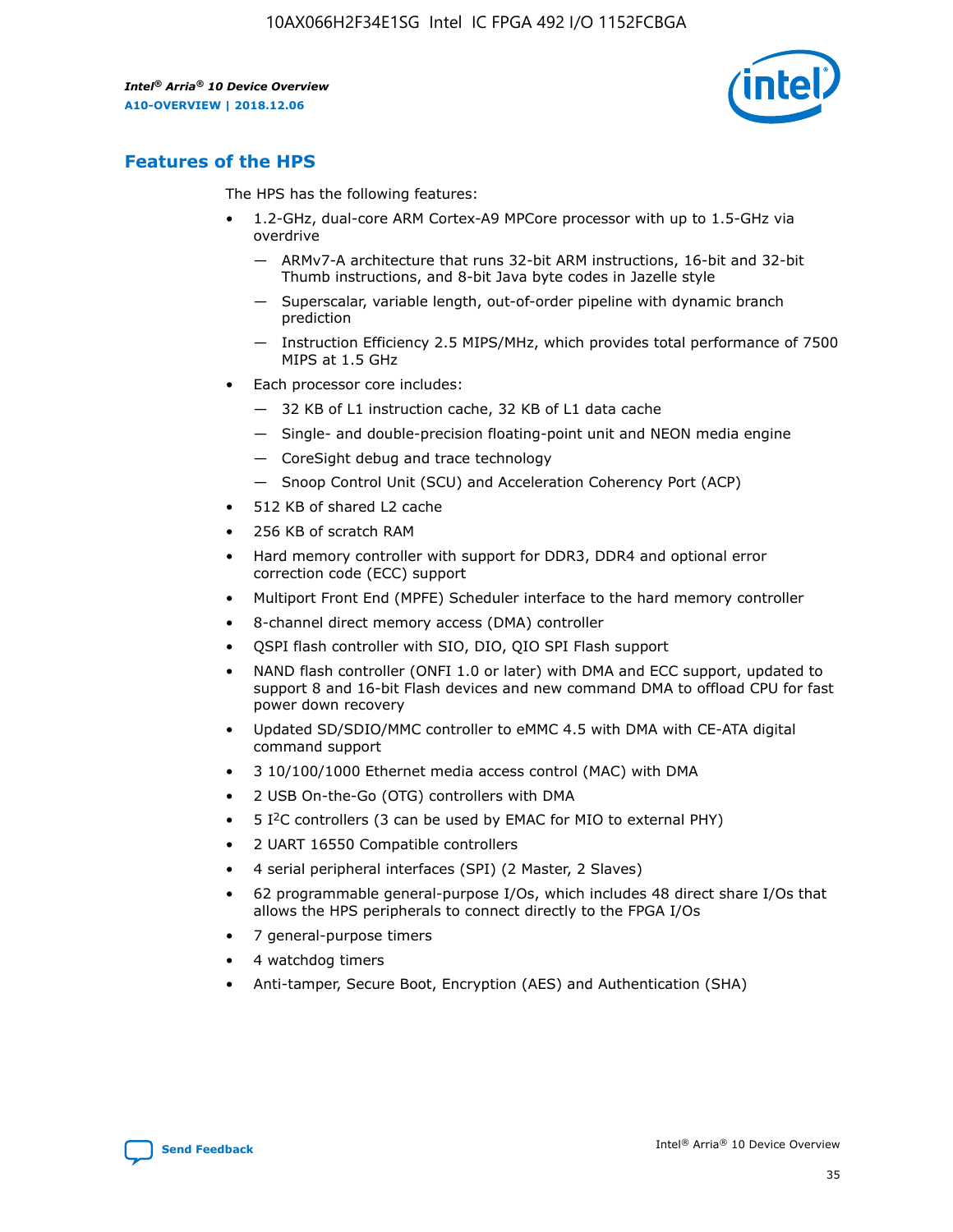

## **System Peripherals and Debug Access Port**

Each Ethernet MAC, USB OTG, NAND flash controller, and SD/MMC controller module has an integrated DMA controller. For modules without an integrated DMA controller, an additional DMA controller module provides up to eight channels of high-bandwidth data transfers. Peripherals that communicate off-chip are multiplexed with other peripherals at the HPS pin level. This allows you to choose which peripherals interface with other devices on your PCB.

The debug access port provides interfaces to industry standard JTAG debug probes and supports ARM CoreSight debug and core traces to facilitate software development.

## **HPS–FPGA AXI Bridges**

The HPS–FPGA bridges, which support the Advanced Microcontroller Bus Architecture (AMBA) Advanced eXtensible Interface (AXI™) specifications, consist of the following bridges:

- FPGA-to-HPS AMBA AXI bridge—a high-performance bus supporting 32, 64, and 128 bit data widths that allows the FPGA fabric to issue transactions to slaves in the HPS.
- HPS-to-FPGA Avalon/AMBA AXI bridge—a high-performance bus supporting 32, 64, and 128 bit data widths that allows the HPS to issue transactions to slaves in the FPGA fabric.
- Lightweight HPS-to-FPGA AXI bridge—a lower latency 32 bit width bus that allows the HPS to issue transactions to soft peripherals in the FPGA fabric. This bridge is primarily used for control and status register (CSR) accesses to peripherals in the FPGA fabric.

The HPS–FPGA AXI bridges allow masters in the FPGA fabric to communicate with slaves in the HPS logic, and vice versa. For example, the HPS-to-FPGA AXI bridge allows you to share memories instantiated in the FPGA fabric with one or both microprocessors in the HPS, while the FPGA-to-HPS AXI bridge allows logic in the FPGA fabric to access the memory and peripherals in the HPS.

Each HPS–FPGA bridge also provides asynchronous clock crossing for data transferred between the FPGA fabric and the HPS.

#### **HPS SDRAM Controller Subsystem**

The HPS SDRAM controller subsystem contains a multiport SDRAM controller and DDR PHY that are shared between the FPGA fabric (through the FPGA-to-HPS SDRAM interface), the level 2 (L2) cache, and the level 3 (L3) system interconnect. The FPGA-to-HPS SDRAM interface supports AMBA AXI and Avalon® Memory-Mapped (Avalon-MM) interface standards, and provides up to six individual ports for access by masters implemented in the FPGA fabric.

The HPS SDRAM controller supports up to 3 masters (command ports), 3x 64-bit read data ports and 3x 64-bit write data ports.

To maximize memory performance, the SDRAM controller subsystem supports command and data reordering, deficit round-robin arbitration with aging, and high-priority bypass features.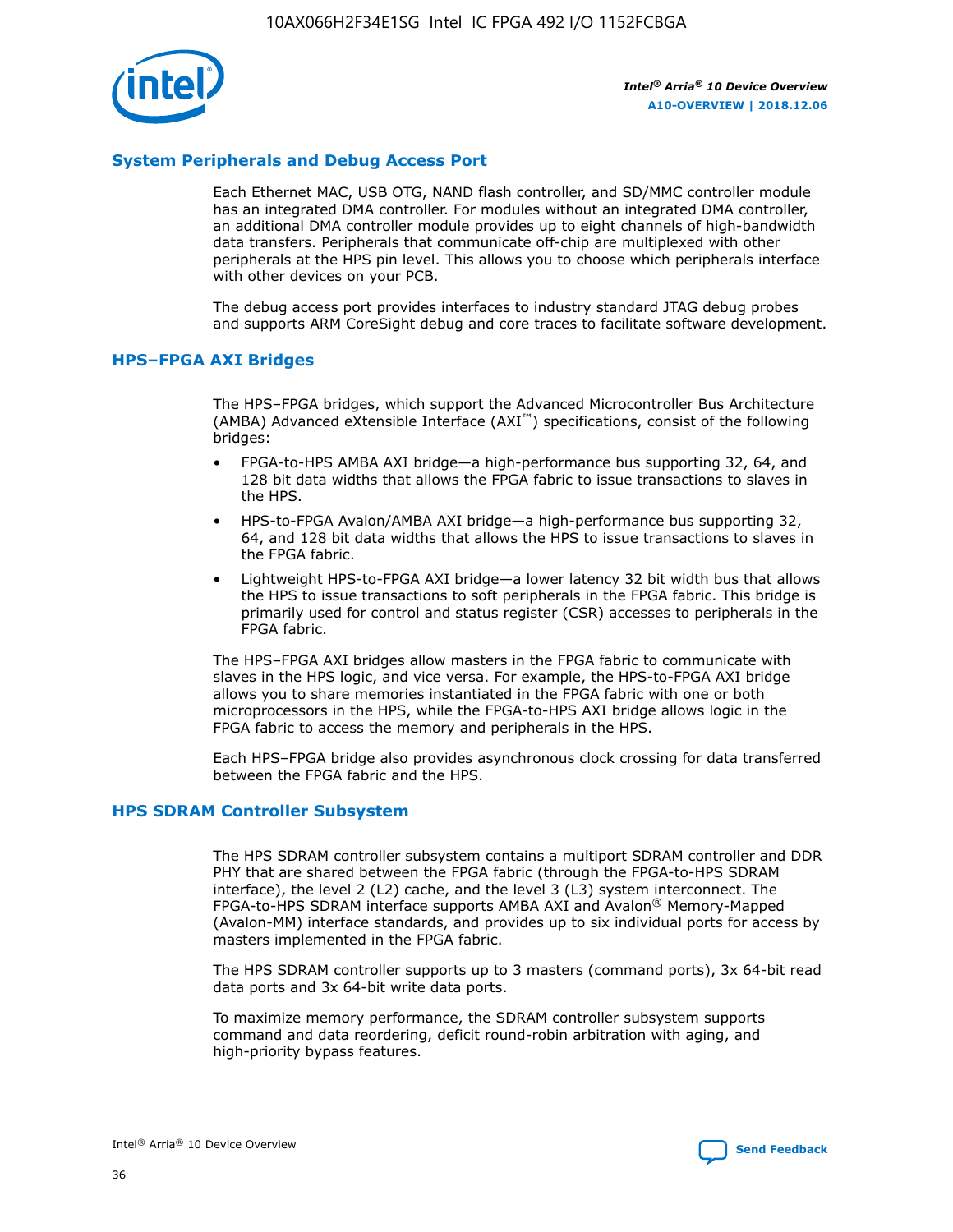

## **FPGA Configuration and HPS Booting**

The FPGA fabric and HPS in the SoC FPGA must be powered at the same time. You can reduce the clock frequencies or gate the clocks to reduce dynamic power.

Once powered, the FPGA fabric and HPS can be configured independently thus providing you with more design flexibility:

- You can boot the HPS independently. After the HPS is running, the HPS can fully or partially reconfigure the FPGA fabric at any time under software control. The HPS can also configure other FPGAs on the board through the FPGA configuration controller.
- Configure the FPGA fabric first, and then boot the HPS from memory accessible to the FPGA fabric.

## **Hardware and Software Development**

For hardware development, you can configure the HPS and connect your soft logic in the FPGA fabric to the HPS interfaces using the Platform Designer system integration tool in the Intel Quartus Prime software.

For software development, the ARM-based SoC FPGA devices inherit the rich software development ecosystem available for the ARM Cortex-A9 MPCore processor. The software development process for Intel SoC FPGAs follows the same steps as those for other SoC devices from other manufacturers. Support for Linux\*, VxWorks\*, and other operating systems are available for the SoC FPGAs. For more information on the operating systems support availability, contact the Intel FPGA sales team.

You can begin device-specific firmware and software development on the Intel SoC FPGA Virtual Target. The Virtual Target is a fast PC-based functional simulation of a target development system—a model of a complete development board. The Virtual Target enables the development of device-specific production software that can run unmodified on actual hardware.

## **Dynamic and Partial Reconfiguration**

The Intel Arria 10 devices support dynamic and partial reconfiguration. You can use dynamic and partial reconfiguration simultaneously to enable seamless reconfiguration of both the device core and transceivers.

## **Dynamic Reconfiguration**

You can reconfigure the PMA and PCS blocks while the device continues to operate. This feature allows you to change the data rates, protocol, and analog settings of a channel in a transceiver bank without affecting on-going data transfer in other transceiver banks. This feature is ideal for applications that require dynamic multiprotocol or multirate support.

## **Partial Reconfiguration**

Using partial reconfiguration, you can reconfigure some parts of the device while keeping the device in operation.

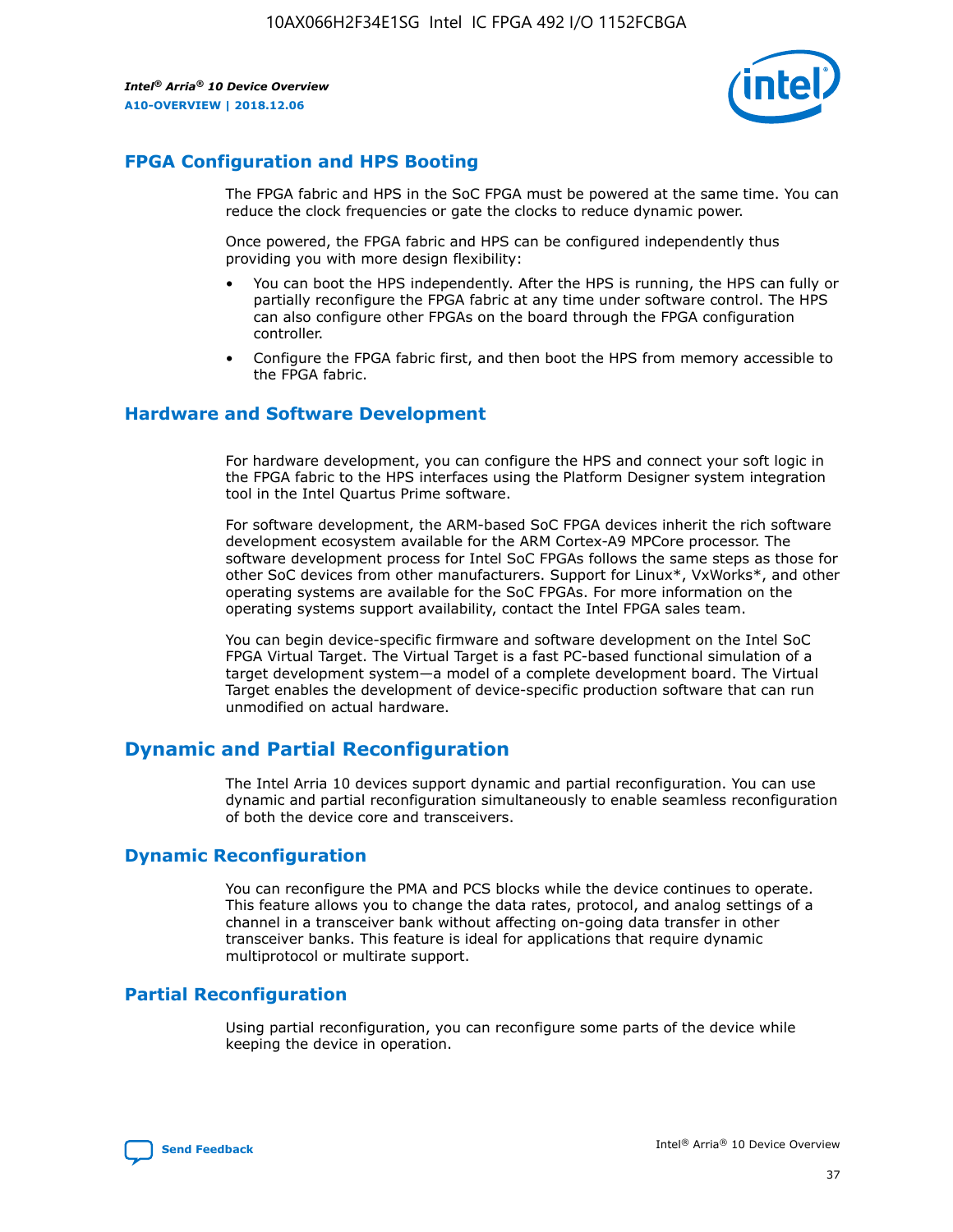

Instead of placing all device functions in the FPGA fabric, you can store some functions that do not run simultaneously in external memory and load them only when required. This capability increases the effective logic density of the device, and lowers cost and power consumption.

In the Intel solution, you do not have to worry about intricate device architecture to perform a partial reconfiguration. The partial reconfiguration capability is built into the Intel Quartus Prime design software, making such time-intensive task simple.

Intel Arria 10 devices support partial reconfiguration in the following configuration options:

- Using an internal host:
	- All supported configuration modes where the FPGA has access to external memory devices such as serial and parallel flash memory.
	- Configuration via Protocol [CvP (PCIe)]
- Using an external host—passive serial (PS), fast passive parallel (FPP) x8, FPP x16, and FPP x32 I/O interface.

# **Enhanced Configuration and Configuration via Protocol**

## **Table 25. Configuration Schemes and Features of Intel Arria 10 Devices**

Intel Arria 10 devices support 1.8 V programming voltage and several configuration schemes.

| <b>Scheme</b>                                                          | <b>Data</b><br><b>Width</b> | <b>Max Clock</b><br>Rate<br>(MHz) | <b>Max Data</b><br>Rate<br>(Mbps)<br>(13) | <b>Decompression</b> | <b>Design</b><br>Security <sup>(1</sup><br>4) | <b>Partial</b><br>Reconfiguration<br>(15) | <b>Remote</b><br><b>System</b><br><b>Update</b> |
|------------------------------------------------------------------------|-----------------------------|-----------------------------------|-------------------------------------------|----------------------|-----------------------------------------------|-------------------------------------------|-------------------------------------------------|
| <b>JTAG</b>                                                            | 1 bit                       | 33                                | 33                                        |                      |                                               | Yes <sup>(16)</sup>                       |                                                 |
| Active Serial (AS)<br>through the<br>EPCO-L<br>configuration<br>device | 1 bit,<br>4 bits            | 100                               | 400                                       | Yes                  | Yes                                           | $Y_{PS}(16)$                              | Yes                                             |
| Passive serial (PS)<br>through CPLD or<br>external<br>microcontroller  | 1 bit                       | 100                               | 100                                       | Yes                  | Yes                                           | Yes(16)                                   | Parallel<br>Flash<br>Loader<br>(PFL) IP<br>core |
|                                                                        |                             |                                   |                                           |                      |                                               |                                           | continued                                       |

<sup>(13)</sup> Enabling either compression or design security features affects the maximum data rate. Refer to the Intel Arria 10 Device Datasheet for more information.

<sup>(14)</sup> Encryption and compression cannot be used simultaneously.

 $<sup>(15)</sup>$  Partial reconfiguration is an advanced feature of the device family. If you are interested in</sup> using partial reconfiguration, contact Intel for support.

 $(16)$  Partial configuration can be performed only when it is configured as internal host.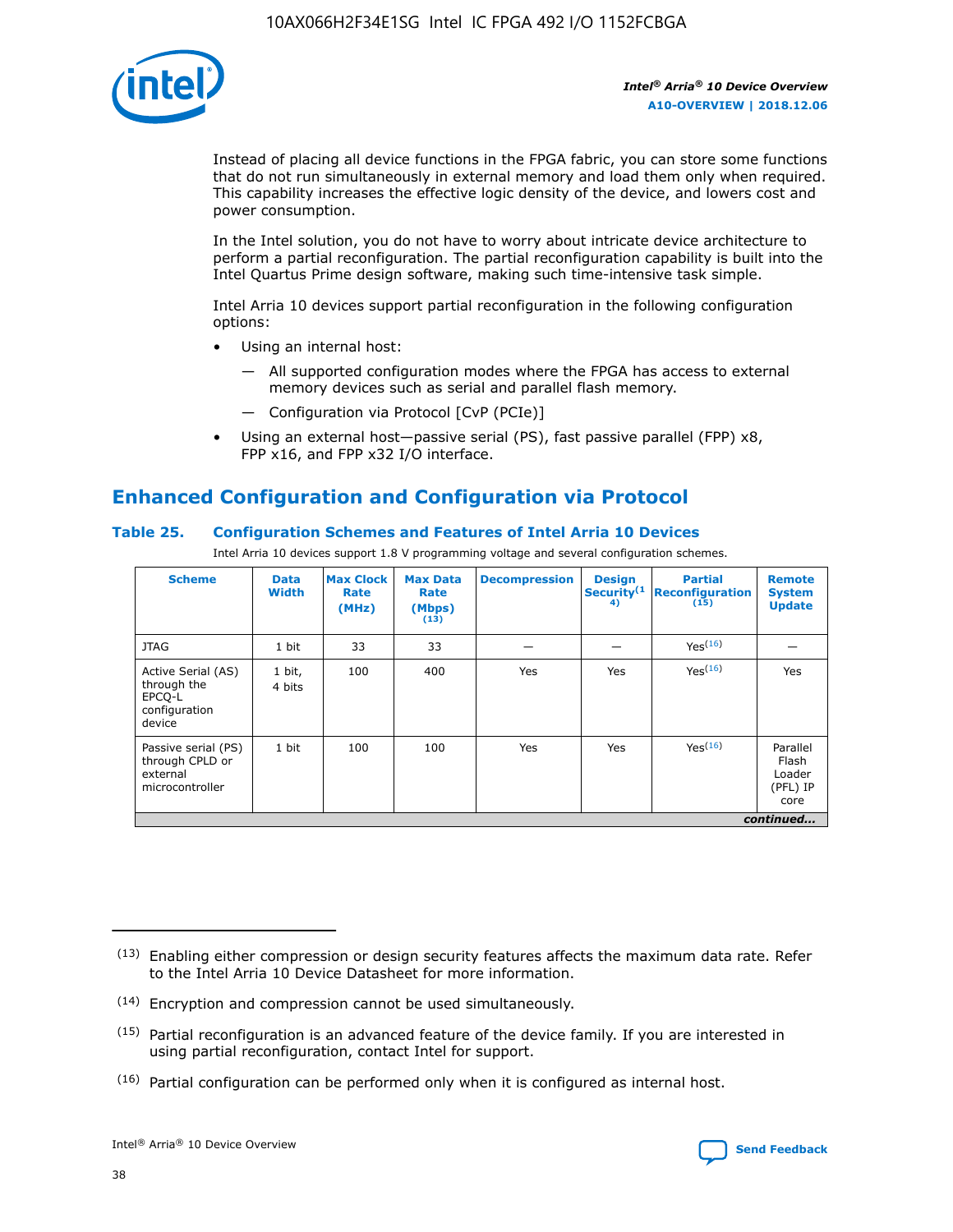

| <b>Scheme</b>                                   | <b>Data</b><br><b>Width</b> | <b>Max Clock</b><br>Rate<br>(MHz) | <b>Max Data</b><br>Rate<br>(Mbps)<br>(13) | <b>Decompression</b> | <b>Design</b><br>Security <sup>(1</sup><br>4) | <b>Partial</b><br><b>Reconfiguration</b><br>(15) | <b>Remote</b><br><b>System</b><br><b>Update</b> |
|-------------------------------------------------|-----------------------------|-----------------------------------|-------------------------------------------|----------------------|-----------------------------------------------|--------------------------------------------------|-------------------------------------------------|
| Fast passive                                    | 8 bits                      | 100                               | 3200                                      | Yes                  | Yes                                           | Yes(17)                                          | PFL IP                                          |
| parallel (FPP)<br>through CPLD or               | 16 bits                     |                                   |                                           | Yes                  | Yes                                           |                                                  | core                                            |
| external<br>microcontroller                     | 32 bits                     |                                   |                                           | Yes                  | Yes                                           |                                                  |                                                 |
| Configuration via                               | 16 bits                     | 100                               | 3200                                      | Yes                  | Yes                                           | Yes <sup>(17)</sup>                              |                                                 |
| <b>HPS</b>                                      | 32 bits                     |                                   |                                           | Yes                  | Yes                                           |                                                  |                                                 |
| Configuration via<br>Protocol [CvP<br>$(PCIe*)$ | x1, x2,<br>x4, x8<br>lanes  |                                   | 8000                                      | Yes                  | Yes                                           | Yes <sup>(16)</sup>                              |                                                 |

You can configure Intel Arria 10 devices through PCIe using Configuration via Protocol (CvP). The Intel Arria 10 CvP implementation conforms to the PCIe 100 ms power-up-to-active time requirement.

## **Related Information**

[Configuration via Protocol \(CvP\) Implementation in Intel FPGAs User Guide](https://www.intel.com/content/www/us/en/programmable/documentation/dsu1441819344145.html#dsu1442269728522) Provides more information about the CvP configuration scheme.

## **SEU Error Detection and Correction**

Intel Arria 10 devices offer robust and easy-to-use single-event upset (SEU) error detection and correction circuitry.

The detection and correction circuitry includes protection for Configuration RAM (CRAM) programming bits and user memories. The CRAM is protected by a continuously running CRC error detection circuit with integrated ECC that automatically corrects one or two errors and detects higher order multi-bit errors. When more than two errors occur, correction is available through reloading of the core programming file, providing a complete design refresh while the FPGA continues to operate.

The physical layout of the Intel Arria 10 CRAM array is optimized to make the majority of multi-bit upsets appear as independent single-bit or double-bit errors which are automatically corrected by the integrated CRAM ECC circuitry. In addition to the CRAM protection, the M20K memory blocks also include integrated ECC circuitry and are layout-optimized for error detection and correction. The MLAB does not have ECC.

(14) Encryption and compression cannot be used simultaneously.

<sup>(17)</sup> Supported at a maximum clock rate of 100 MHz.



 $(13)$  Enabling either compression or design security features affects the maximum data rate. Refer to the Intel Arria 10 Device Datasheet for more information.

 $(15)$  Partial reconfiguration is an advanced feature of the device family. If you are interested in using partial reconfiguration, contact Intel for support.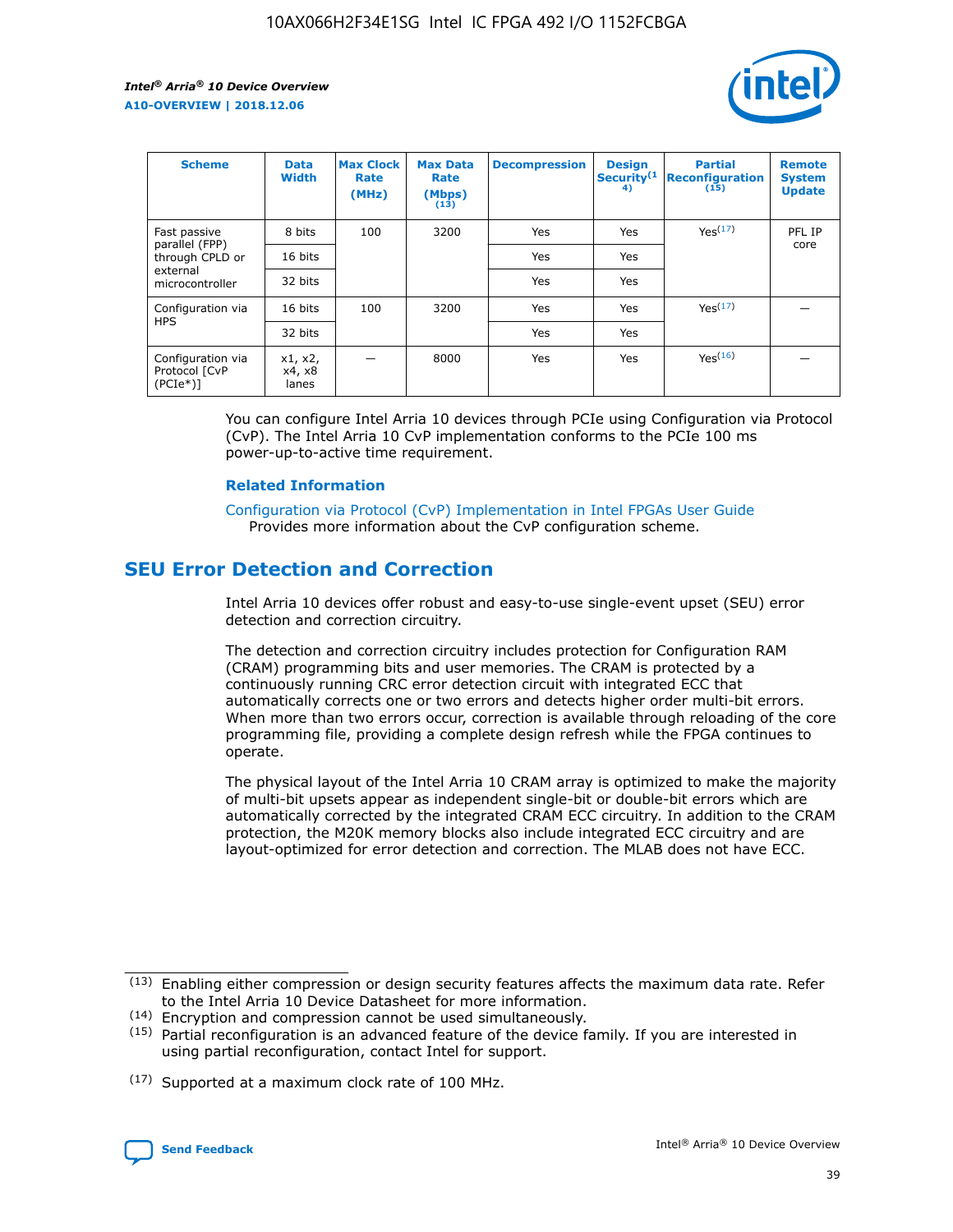

## **Power Management**

Intel Arria 10 devices leverage the advanced 20 nm process technology, a low 0.9 V core power supply, an enhanced core architecture, and several optional power reduction techniques to reduce total power consumption by as much as 40% compared to Arria V devices and as much as 60% compared to Stratix V devices.

The optional power reduction techniques in Intel Arria 10 devices include:

- **SmartVID**—a code is programmed into each device during manufacturing that allows a smart regulator to operate the device at lower core  $V_{CC}$  while maintaining performance
- **Programmable Power Technology**—non-critical timing paths are identified by the Intel Quartus Prime software and the logic in these paths is biased for low power instead of high performance
- **Low Static Power Options**—devices are available with either standard static power or low static power while maintaining performance

Furthermore, Intel Arria 10 devices feature Intel's industry-leading low power transceivers and include a number of hard IP blocks that not only reduce logic resources but also deliver substantial power savings compared to soft implementations. In general, hard IP blocks consume up to 90% less power than the equivalent soft logic implementations.

## **Incremental Compilation**

The Intel Quartus Prime software incremental compilation feature reduces compilation time and helps preserve performance to ease timing closure. The incremental compilation feature enables the partial reconfiguration flow for Intel Arria 10 devices.

Incremental compilation supports top-down, bottom-up, and team-based design flows. This feature facilitates modular, hierarchical, and team-based design flows where different designers compile their respective design sections in parallel. Furthermore, different designers or IP providers can develop and optimize different blocks of the design independently. These blocks can then be imported into the top level project.

# **Document Revision History for Intel Arria 10 Device Overview**

| <b>Document</b><br><b>Version</b> | <b>Changes</b>                                                                                                                                                                                                                                                              |
|-----------------------------------|-----------------------------------------------------------------------------------------------------------------------------------------------------------------------------------------------------------------------------------------------------------------------------|
| 2018.12.06                        | Added links to Intel Arria 10 device errata documents.<br>Removed automotive temperature option from the Intel Arria 10 GX devices.<br>Removed -3 fabric speed grade from the Intel Arria 10 GT devices.<br>Updated power options for the Intel Arria 10 GX and GT devices. |
| 2018.04.09                        | Updated the lowest $V_{CC}$ from 0.83 V to 0.82 V in the topic listing a summary of the device features.                                                                                                                                                                    |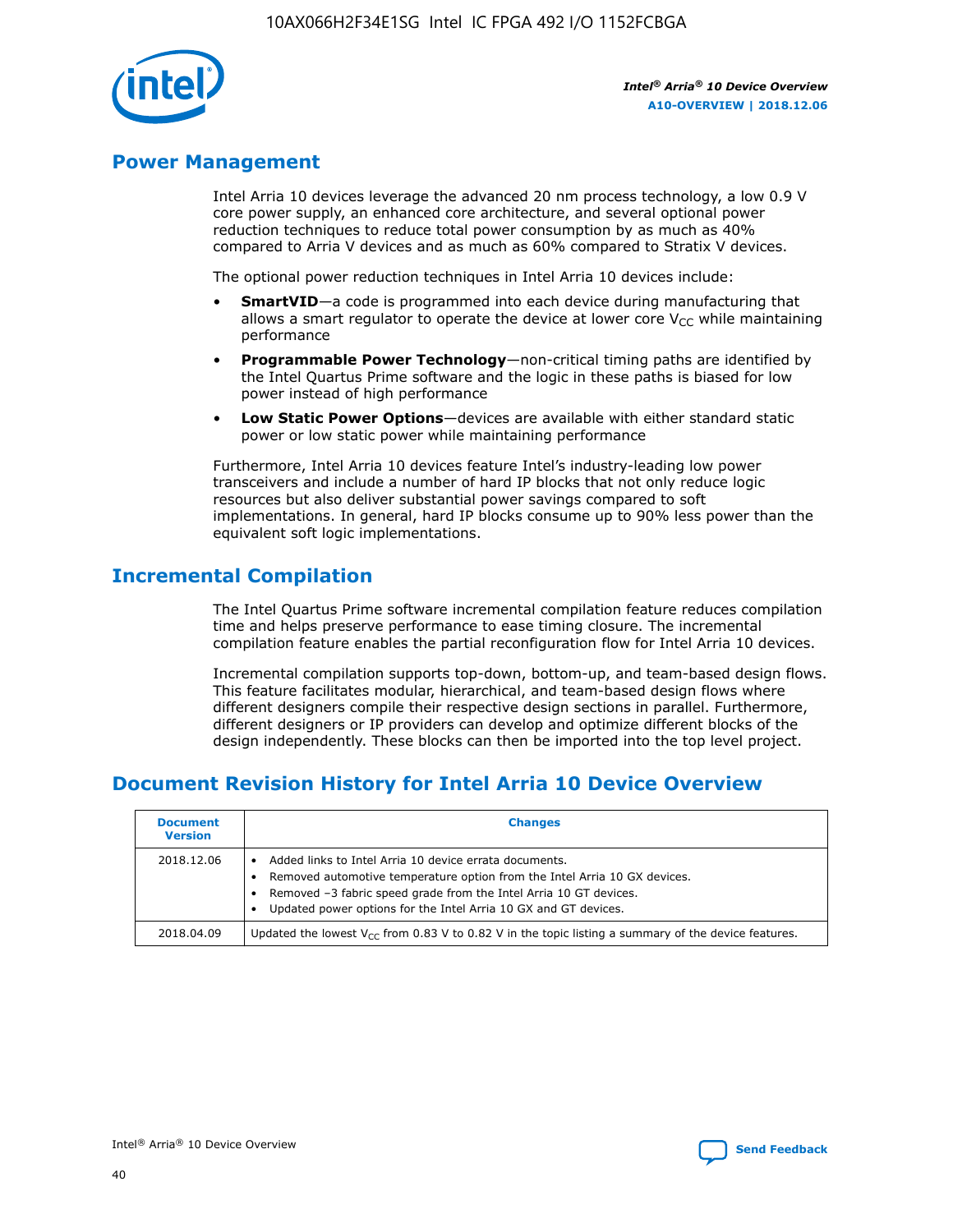*Intel® Arria® 10 Device Overview* **A10-OVERVIEW | 2018.12.06**



| <b>Date</b>    | <b>Version</b> | <b>Changes</b>                                                                                                                                                                                                                                                                                                                                                                                                                                                                                                                                                                                                                                                                                                                                                                                                                                                                                                                                                            |
|----------------|----------------|---------------------------------------------------------------------------------------------------------------------------------------------------------------------------------------------------------------------------------------------------------------------------------------------------------------------------------------------------------------------------------------------------------------------------------------------------------------------------------------------------------------------------------------------------------------------------------------------------------------------------------------------------------------------------------------------------------------------------------------------------------------------------------------------------------------------------------------------------------------------------------------------------------------------------------------------------------------------------|
| January 2018   | 2018.01.17     | Updated the maximum data rate for HPS (Intel Arria 10 SX devices<br>external memory interface DDR3 controller from 2,166 Mbps to 2,133<br>Mbps.<br>Updated maximum frequency supported for half rate QDRII and QDRII<br>+ SRAM to 633 MHz in Memory Standards Supported by the Soft<br>Memory Controller table.<br>Updated transceiver backplane capability to 12.5 Gbps.<br>$\bullet$<br>Removed transceiver speed grade 5 in Sample Ordering Core and<br>Available Options for Intel Arria 10 GX Devices figure.<br>Removed package code 40, low static power, SmartVID, industrial, and<br>military operating temperature support from Sample Ordering Core and<br>Available Options for Intel Arria 10 GT Devices figure.<br>Updated short reach transceiver rate for Intel Arria 10 GT devices to<br>25.8 Gbps.<br>Removed On-Die Instrumentation - EyeQ and Jitter Margin Tool<br>support from PMA Features of the Transceivers in Intel Arria 10 Devices<br>table. |
| September 2017 | 2017.09.20     | Updated the maximum speed of the DDR4 external memory interface from<br>1,333 MHz/2,666 Mbps to 1,200 MHz/2,400 Mbps.                                                                                                                                                                                                                                                                                                                                                                                                                                                                                                                                                                                                                                                                                                                                                                                                                                                     |
| July 2017      | 2017.07.13     | Corrected the automotive temperature range in the figure showing the<br>available options for the Intel Arria 10 GX devices from "-40°C to 100°C"<br>to "-40°C to 125°C".                                                                                                                                                                                                                                                                                                                                                                                                                                                                                                                                                                                                                                                                                                                                                                                                 |
| July 2017      | 2017.07.06     | Added automotive temperature option to Intel Arria 10 GX device family.                                                                                                                                                                                                                                                                                                                                                                                                                                                                                                                                                                                                                                                                                                                                                                                                                                                                                                   |
| May 2017       | 2017.05.08     | Corrected protocol names with "1588" to "IEEE 1588v2".<br>$\bullet$<br>Updated the vertical migration table to remove vertical migration<br>$\bullet$<br>between Intel Arria 10 GX and Intel Arria 10 SX device variants.<br>Removed all "Preliminary" marks.<br>$\bullet$                                                                                                                                                                                                                                                                                                                                                                                                                                                                                                                                                                                                                                                                                                |
| March 2017     | 2017.03.15     | Removed the topic about migration from Intel Arria 10 to Intel Stratix<br>10 devices.<br>Rebranded as Intel.<br>$\bullet$                                                                                                                                                                                                                                                                                                                                                                                                                                                                                                                                                                                                                                                                                                                                                                                                                                                 |
| October 2016   | 2016.10.31     | Removed package F36 from Intel Arria 10 GX devices.<br>Updated Intel Arria 10 GT sample ordering code and maximum GX<br>$\bullet$<br>transceiver count. Intel Arria 10 GT devices are available only in the<br>SF45 package option with a maximum of 72 transceivers.                                                                                                                                                                                                                                                                                                                                                                                                                                                                                                                                                                                                                                                                                                     |
| May 2016       | 2016.05.02     | Updated the FPGA Configuration and HPS Booting topic.<br>$\bullet$<br>Remove V <sub>CC</sub> PowerManager from the Summary of Features, Power<br>Management and Arria 10 Device Variants and packages topics. This<br>feature is no longer supported in Arria 10 devices.<br>Removed LPDDR3 from the Memory Standards Supported by the HPS<br>Hard Memory Controller table in the Memory Standards Supported by<br>Intel Arria 10 Devices topic. This standard is only supported by the<br>FPGA.<br>Removed transceiver speed grade 5 from the Device Variants and<br>Packages topic for Arria 10 GX and SX devices.                                                                                                                                                                                                                                                                                                                                                      |
| February 2016  | 2016.02.11     | Changed the maximum Arria 10 GT datarate to 25.8 Gbps and the<br>minimum datarate to 1 Gbps globally.<br>Revised the state for Core clock networks in the Summary of Features<br>$\bullet$<br>topic.<br>Changed the transceiver parameters in the "Summary of Features for<br>$\bullet$<br>Arria 10 Devices" table.<br>• Changed the transceiver parameters in the "Maximum Resource Counts<br>for Arria 10 GT Devices" table.<br>Changed the package availability for GT devices in the "Package Plan<br>for Arria 10 GT Devices" table.<br>Changed the package configurations for GT devices in the "Migration"<br>Capability Across Arria 10 Product Lines" figure.<br>continued                                                                                                                                                                                                                                                                                       |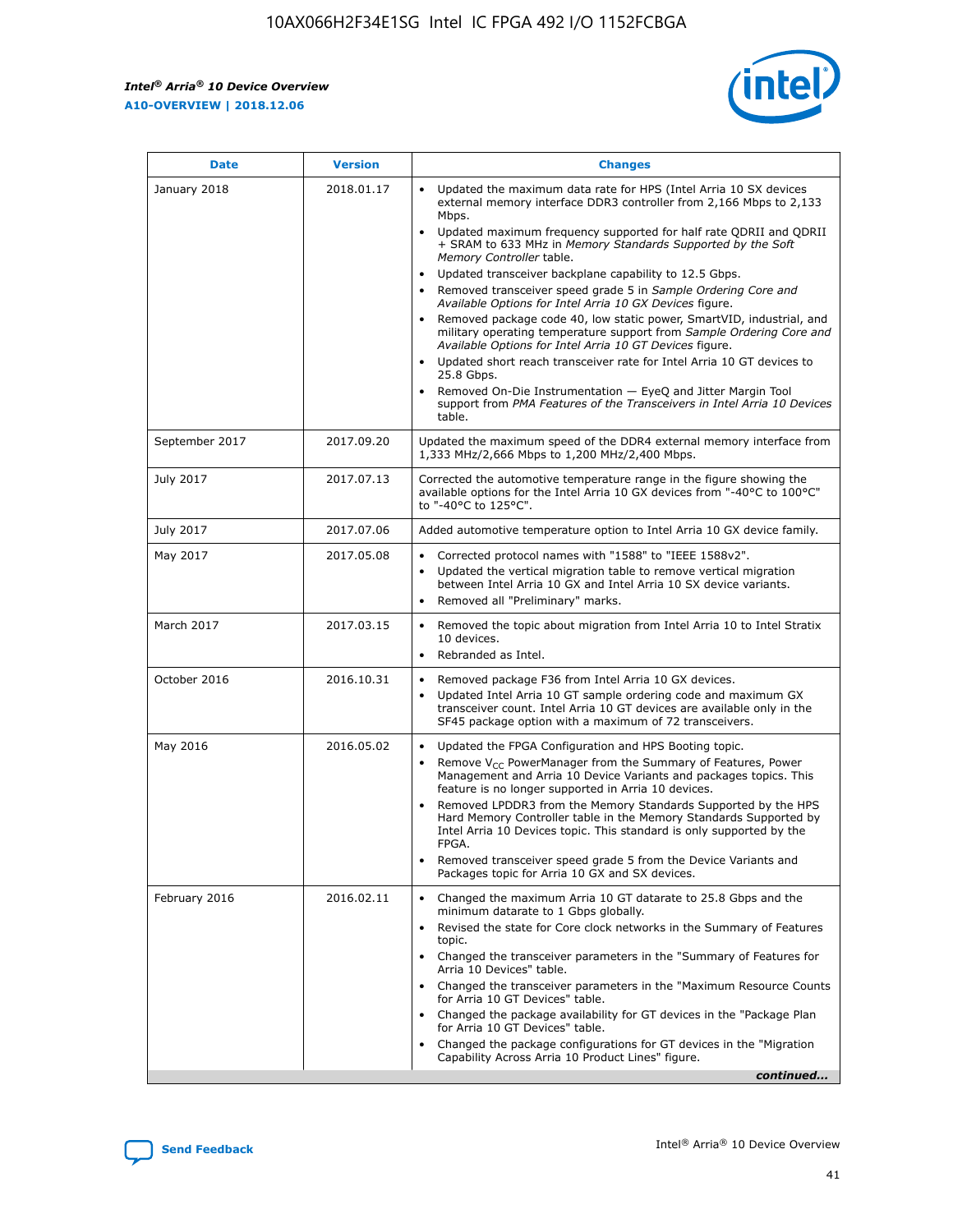

| <b>Date</b>   | <b>Version</b> | <b>Changes</b>                                                                                                                                                               |
|---------------|----------------|------------------------------------------------------------------------------------------------------------------------------------------------------------------------------|
|               |                | Changed transceiver parameters in the "Low Power Serial Transceivers"<br>section.                                                                                            |
|               |                | • Changed the transceiver descriptions in the "Device Variants for the<br>Arria 10 Device Family" table.                                                                     |
|               |                | Changed the "Sample Ordering Code and Available Options for Arria 10<br>GT Devices" figure.                                                                                  |
|               |                | Changed the datarates for GT devices in the "PMA Features" section.                                                                                                          |
|               |                | Changed the datarates for GT devices in the "PCS Features" section.<br>$\bullet$                                                                                             |
| December 2015 | 2015.12.14     | Updated the number of M20K memory blocks for Arria 10 GX 660 from<br>2133 to 2131 and corrected the total RAM bit from 48,448 Kb to<br>48,408 Kb.                            |
|               |                | Corrected the number of DSP blocks for Arria 10 GX 660 from 1688 to<br>$\bullet$<br>1687 in the table listing floating-point arithmetic resources.                           |
| November 2015 | 2015.11.02     | Updated the maximum resources for Arria 10 GX 220, GX 320, GX 480,<br>GX 660, SX 220, SX 320, SX 480, and SX 660.                                                            |
|               |                | Updated resource count for Arria 10 GX 320, GX 480, GX 660, SX 320,<br>SX 480, a SX 660 devices in Number of Multipliers in Intel Arria 10<br><b>Devices</b> table.          |
|               |                | Updated the available options for Arria 10 GX, GT, and SX.<br>$\bullet$                                                                                                      |
|               |                | Changed instances of Quartus II to Quartus Prime.<br>$\bullet$                                                                                                               |
| June 2015     | 2015.06.15     | Corrected label for Intel Arria 10 GT product lines in the vertical migration<br>figure.                                                                                     |
| May 2015      | 2015.05.15     | Corrected the DDR3 half rate and quarter rate maximum frequencies in the<br>table that lists the memory standards supported by the Intel Arria 10 hard<br>memory controller. |
| May 2015      | 2015.05.04     | Added support for 13.5G JESD204b in the Summary of Features table.<br>Added a link to Arria 10 GT Channel Usage in the Arria 10 GT Package                                   |
|               |                | Plan topic.                                                                                                                                                                  |
|               |                | • Added a note to the table, Maximum Resource Counts for Arria 10 GT<br>devices.                                                                                             |
|               |                | Updated the power requirements of the transceivers in the Low Power<br>Serial Transceivers topic.                                                                            |
| January 2015  | 2015.01.23     | • Added floating point arithmetic features in the Summary of Features<br>table.                                                                                              |
|               |                | Updated the total embedded memory from 38.38 megabits (Mb) to<br>$\bullet$<br>65.6 Mb.                                                                                       |
|               |                | • Updated the table that lists the memory standards supported by Intel<br>Arria 10 devices.                                                                                  |
|               |                | Removed support for DDR3U, LPDDR3 SDRAM, RLDRAM 2, and DDR2.                                                                                                                 |
|               |                | Moved RLDRAM 3 support from hard memory controller to soft memory<br>controller. RLDRAM 3 support uses hard PHY with soft memory<br>controller.                              |
|               |                | Added soft memory controller support for QDR IV.                                                                                                                             |
|               |                | Updated the maximum resource count table to include the number of<br>$\bullet$<br>hard memory controllers available in each device variant.                                  |
|               |                | Updated the transceiver PCS data rate from 12.5 Gbps to 12 Gbps.                                                                                                             |
|               |                | Updated the max clock rate of PS, FPP x8, FPP x16, and Configuration<br>via HPS from 125 MHz to 100 MHz.                                                                     |
|               |                | Added a feature for fractional synthesis PLLs: PLL cascading.                                                                                                                |
|               |                | Updated the HPS programmable general-purpose I/Os from 54 to 62.<br>$\bullet$                                                                                                |
|               |                | continued                                                                                                                                                                    |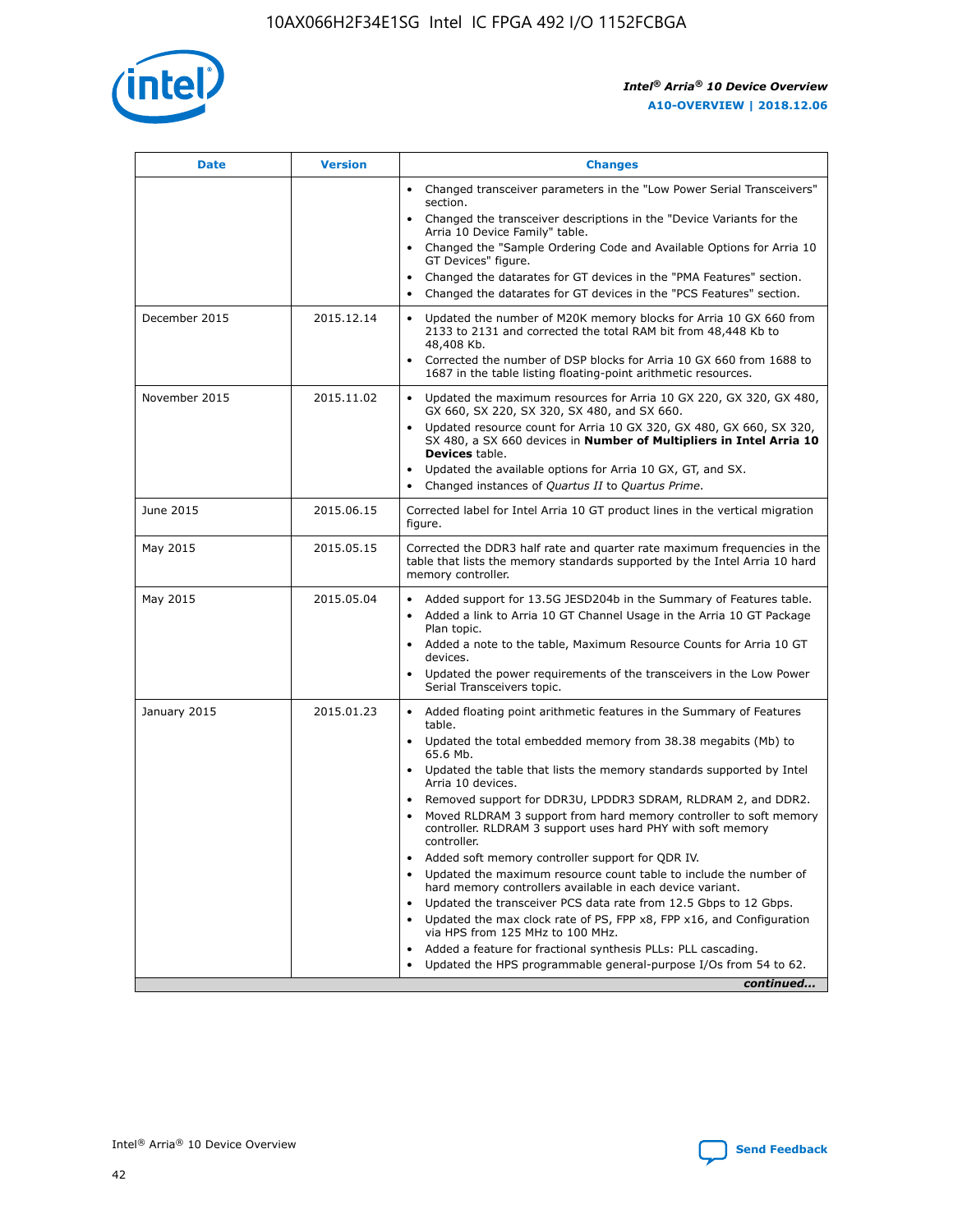

| <b>Date</b>    | <b>Version</b> | <b>Changes</b>                                                                                                                                                                                                                                                                                                                                                                                                                                                                                                                              |
|----------------|----------------|---------------------------------------------------------------------------------------------------------------------------------------------------------------------------------------------------------------------------------------------------------------------------------------------------------------------------------------------------------------------------------------------------------------------------------------------------------------------------------------------------------------------------------------------|
| September 2014 | 2014.09.30     | Corrected the 3 V I/O and LVDS I/O counts for F35 and F36 packages<br>$\bullet$<br>of Arria 10 GX.<br>Corrected the 3 V I/O, LVDS I/O, and transceiver counts for the NF40<br>$\bullet$<br>package of the Arria GX 570 and 660.<br>Removed 3 V I/O, LVDS I/O, and transceiver counts for the NF40<br>$\bullet$<br>package of the Arria GX 900 and 1150. The NF40 package is not<br>available for Arria 10 GX 900 and 1150.                                                                                                                  |
| August 2014    | 2014.08.18     | Updated Memory (Kb) M20K maximum resources for Arria 10 GX 660<br>devices from 42,660 to 42,620.<br>Added GPIO columns consisting of LVDS I/O Bank and 3V I/O Bank in<br>$\bullet$<br>the Package Plan table.<br>Added how to use memory interface clock frequency higher than 533<br>$\bullet$<br>MHz in the I/O vertical migration.<br>Added information to clarify that RLDRAM3 support uses hard PHY with<br>$\bullet$<br>soft memory controller.<br>Added variable precision DSP blocks support for floating-point<br>٠<br>arithmetic. |
| June 2014      | 2014.06.19     | Updated number of dedicated I/Os in the HPS block to 17.                                                                                                                                                                                                                                                                                                                                                                                                                                                                                    |
| February 2014  | 2014.02.21     | Updated transceiver speed grade options for GT devices in Figure 2.                                                                                                                                                                                                                                                                                                                                                                                                                                                                         |
| February 2014  | 2014.02.06     | Updated data rate for Arria 10 GT devices from 28.1 Gbps to 28.3 Gbps.                                                                                                                                                                                                                                                                                                                                                                                                                                                                      |
| December 2013  | 2013.12.10     | Updated the HPS memory standards support from LPDDR2 to LPDDR3.<br>Updated HPS block diagram to include dedicated HPS I/O and FPGA<br>$\bullet$<br>Configuration blocks as well as repositioned SD/SDIO/MMC, DMA, SPI<br>and NAND Flash with ECC blocks.                                                                                                                                                                                                                                                                                    |
| December 2013  | 2013.12.02     | Initial release.                                                                                                                                                                                                                                                                                                                                                                                                                                                                                                                            |